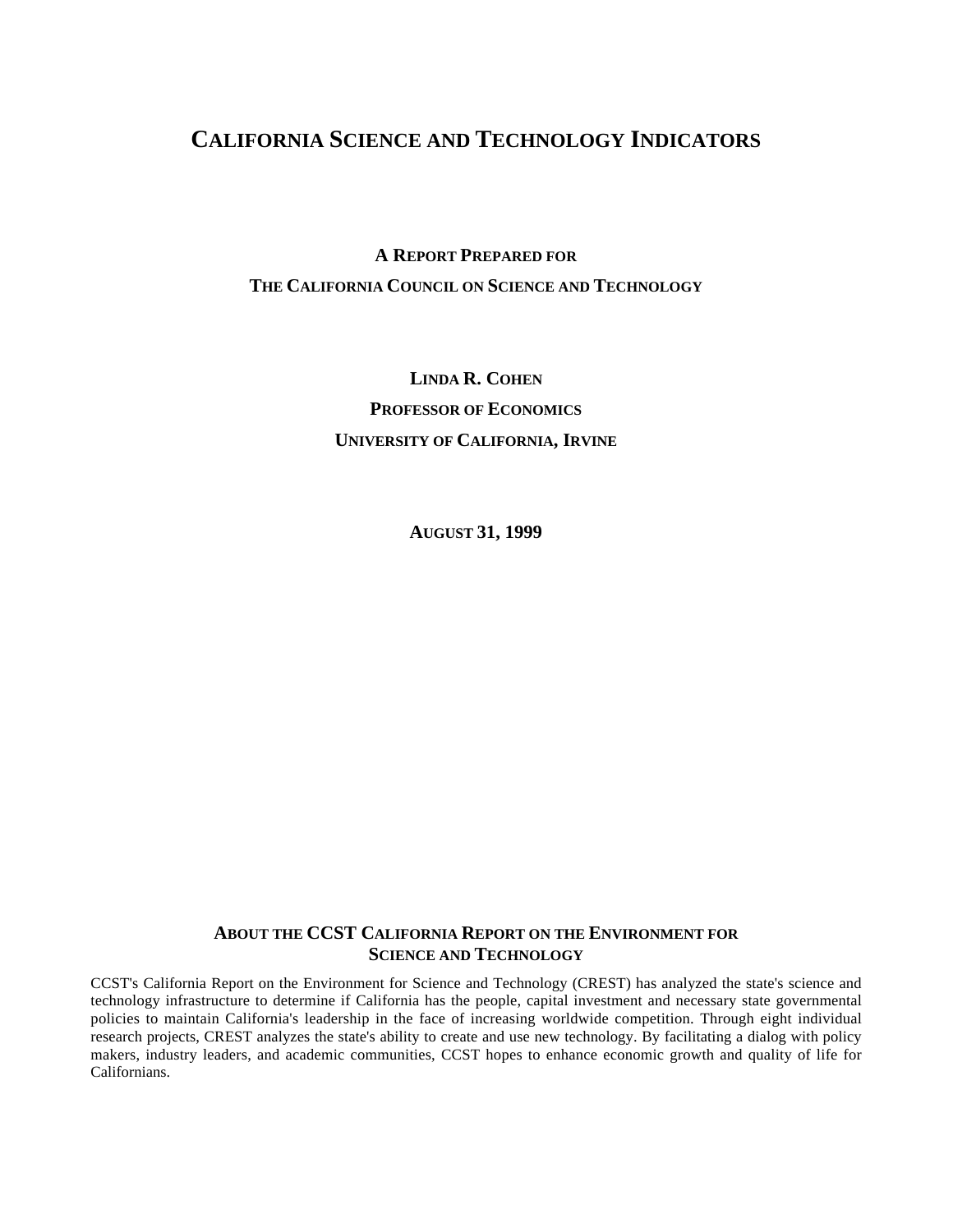#### **ACKNOWLEDGMENTS**

The California Council on Science and Technology gratefully acknowledges support from the W. M. Keck Foundation of Los Angeles, CCST's Sustaining Members, and the State of California.

#### **COPYRIGHT**

Copyright 1999 by the California Council on Science and Technology. Library of Congress Cataloging Number in Publications Data Main Entry Under Title:

#### California Science and Technology Indicators

#### ISBN 1-930117-00-0

All rights reserved. No part of this work covered by the copyrights hereon may be reproduced or copied in any form or by any means -- graphic, electronic, or mechanical, including photocopying, recording, taping or information storage and retrieval systems - without the express written permission of the California Council on Science and Technology.

Note: The California Council on Science and Technology (CCST) has made every reasonable effort to assure the accuracy of the information in this publication. However, the contents of this publication are subject to changes, omissions, and errors, and CCST accepts no liability for inaccuracies that may occur.

The California Council on Science and Technology is a nonprofit organization established in 1988 at the request of the California State Government and sponsored by the major post secondary institutions of California, in conjunction with leading private-sector firms. CCST's mission is to improve science and technology policy and application in California by proposing programs, conducting analyses, and helping government implement policies and initiatives for a better economy and quality of life.

The writers of this publication can be reached for questions or comments on content at the

California Council on Science and Technology 1130 K Street, Suite 280 Sacramento, California 95814

by voice at (916) 492-0996

by fax at (916) 492-0999

or e-mail at ccst@ccst.ucr.edu

> To order additional copies of this report or other CCST publications contact 909.787.2913 or email ccst@ccst.ucr.edu.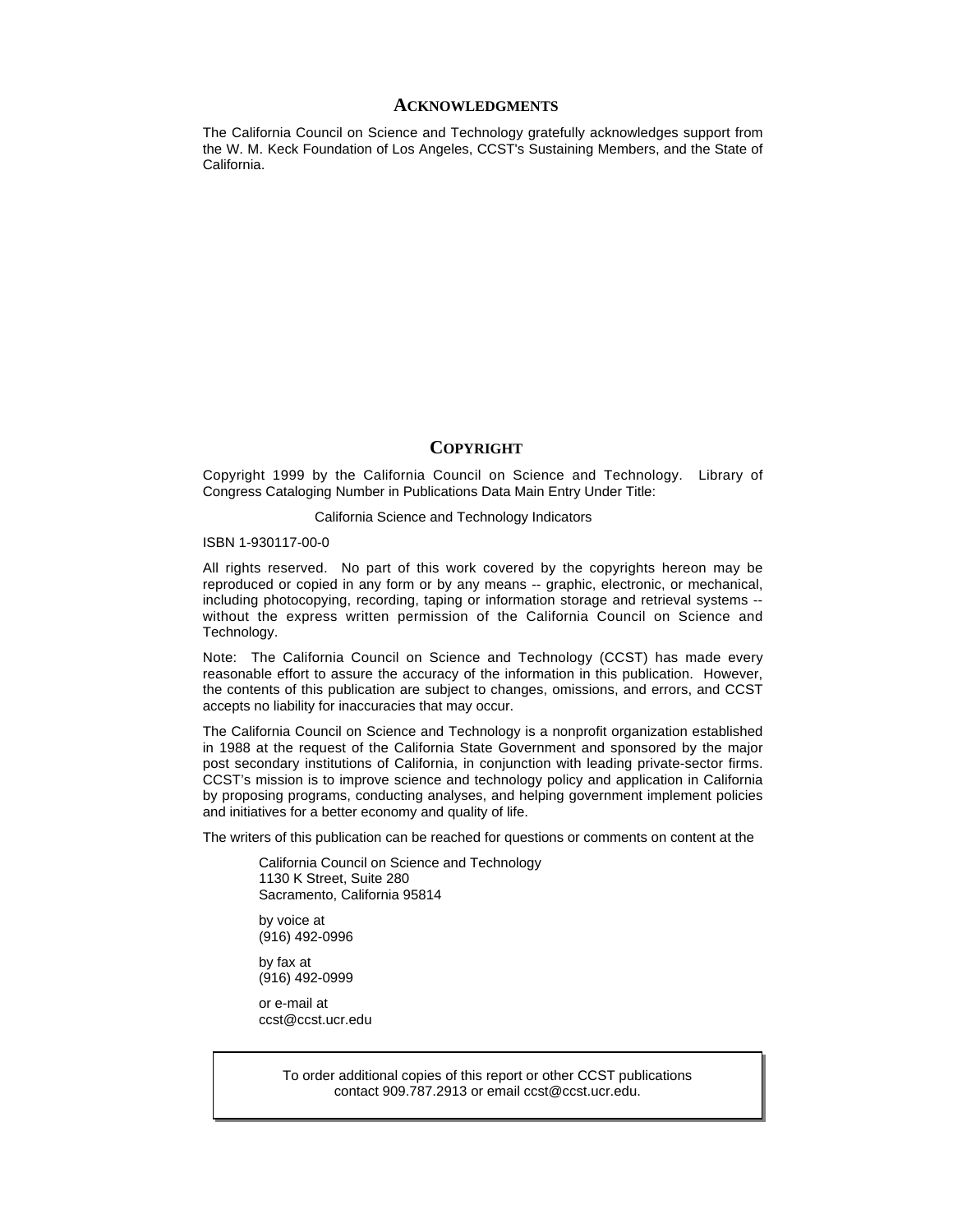## **Table of Contents**

|    |      | Introduction --                                    |     |
|----|------|----------------------------------------------------|-----|
| 2. |      |                                                    |     |
|    | 2. I |                                                    |     |
|    | 2.2  |                                                    |     |
|    | 2.3  |                                                    |     |
| 3. |      |                                                    |     |
|    | 3. I |                                                    |     |
|    | 3.2  |                                                    |     |
|    | 3.3  |                                                    |     |
|    | 3.4  |                                                    |     |
|    | 3.5  |                                                    |     |
| 4. |      |                                                    |     |
|    | 4. I |                                                    |     |
|    | 4.2  |                                                    |     |
|    | 4.3  | Federal Support for Academic Research ---          |     |
|    | 4.4  |                                                    |     |
|    | 4.5  | Expenditures for Higher Education in California -- |     |
|    | 4.6  |                                                    |     |
|    |      |                                                    | -41 |

## **List of Tables**

| Table a.1   |                                                                                                                              |  |
|-------------|------------------------------------------------------------------------------------------------------------------------------|--|
| Table a.2   |                                                                                                                              |  |
| Table a.3   |                                                                                                                              |  |
| Table a.4   |                                                                                                                              |  |
| Table a.5   | California Expenditures for R&D: Performance by Sector, Broken Down by Source of Funds ------------------ 12                 |  |
| Table a.6   |                                                                                                                              |  |
| Table a.7   |                                                                                                                              |  |
| Table a.8   |                                                                                                                              |  |
| Table b.1   |                                                                                                                              |  |
| Table b.2   |                                                                                                                              |  |
|             | Table b.3.a Distribution of Industry Performed R&D in California and the United States, 1995, Selected Industries-------- 23 |  |
|             | Table b.3.b Distribution of Industry Performed R&D in California and the United States, 1997, Selected Industries-------- 25 |  |
|             |                                                                                                                              |  |
|             |                                                                                                                              |  |
| Table b.5   | Distribution of Manufacturing Industry Performed R&D in California, 1985, 1995, 1997 ------------------------ 28             |  |
| Table b.6   |                                                                                                                              |  |
| Table b.7   |                                                                                                                              |  |
| Table b.8   |                                                                                                                              |  |
| Table b.9   |                                                                                                                              |  |
| Table b.10  |                                                                                                                              |  |
| Table c.1   |                                                                                                                              |  |
| Table c.2   | Distribution of Federal Obligations for Science and Engineering to California Universities and Colleges ------ 36            |  |
| Table c.3   | R&D Expenditures by Doctorate-granting Universities in California, by Science and Engineering Field ------- 37               |  |
| Table c.4   |                                                                                                                              |  |
| Table c.5.a |                                                                                                                              |  |
|             |                                                                                                                              |  |
|             |                                                                                                                              |  |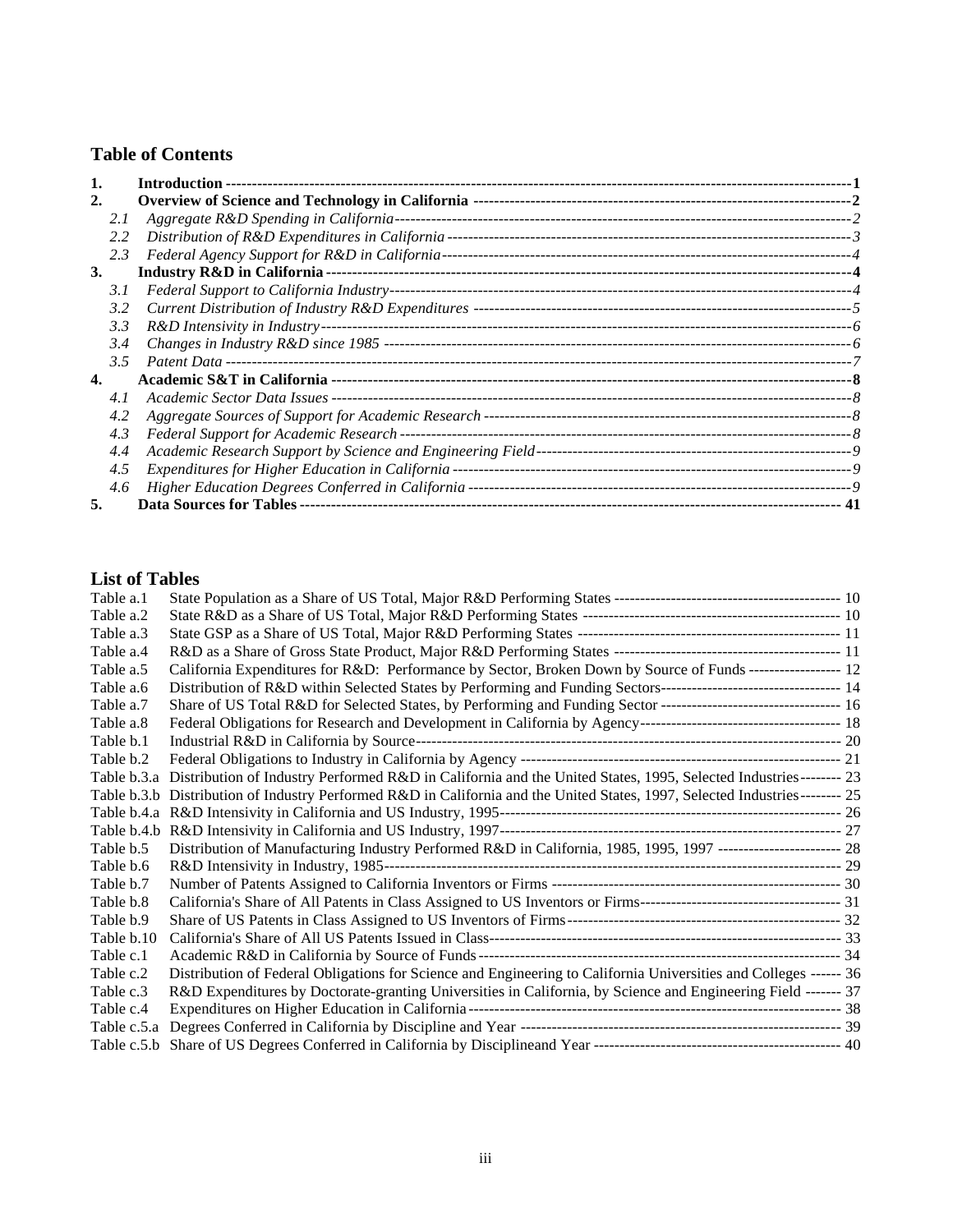#### **1. Introduction**

This report presents an overview of science and technology (S&T) indicators for California based on data collected by the federal government. The federal government conducts surveys of industrial and academic expenditures for research and development, as well as tracking federal expenditures, patent statistics, and other science and technology indicators. Most of the data have been collected in a consistent manner for a decade or more. These federal surveys are an important source of information about intertemporal and cross-regional variations of S&T activities in the United States.

The discussion and tables that follow address the following points:

First, California industry conducts a remarkable quantity of research and development. In 1997, over 20% of all US industrial R&D expenditures were spent in California. In that year, the state contained about 12% of the country's population, and generated just under 13% of the country's gross domestic product. The state's economy and workforce, relative to the rest of the country, is highly dependent on science and technology.

Second, whereas disproportionate industry R&D has been the norm in California for at least twenty years, the composition of expenditures has undergone a dramatic change. In 1981, 61% of the R&D performed by industry in California was financed by the federal government, primarily from the Department of Defense and NASA, and the remaining 39% by industry. By 1997 the shares had more than reversed: industry financed over 82% of R&D performed by industry, and the federal government paid for less than 12% of industry R&D. Federal support for industrial R&D in California has declined steadily over the past decade. By 1997 it had fallen by nearly two-thirds in inflation adjusted dollars from its 1989 peak. Alternatively, industry support for industrial R&D doubled over this period (after adjusting for inflation), more than making up for the reduction in federal support. In common with national trends, real expenditures on industry-performed R&D in California have doubled since 1980.

In 1985, 60% of California's manufacturing R&D was conducted by the aircraft and missile industry; by 1995 (the latest year for which this statistic is available), the share had fallen to below 25%. Computers and electronics now account for over half of the manufacturing R&D performed in California. Including the computer and data processing service categories, computers and electronics makes up nearly half of total R&D expenditures within California. California's share of industrial R&D in these categories exceeds 30%.

Mirroring the rise in industry-financed R&D is a dramatic upswing in patent assignments to California firms and inventors. This pattern, particularly during the 1980s, contrasts sharply with the rest of the country, and reflects both an increase in patenting activity by California inventors and a greater concentration of "head offices" of research-intensive firms within the state. The increase in patenting is evident in all technology classes, and is most pronounced in the electronics classes (where California assignees account for nearly a quarter of all patents assigned to U.S. inventors or firms) and biochemistry (approximately 18% in 1997).

Trends in academic spending in California appear disconnected from those of industry. The share of research expenditures spent at California universities and colleges is about 12% of total US academic research expenditures, and is roughly commensurate with California's population. Notwithstanding the increase in California's share of the country's population and gross domestic product, in the past twenty years the share of national academic research expenditures spent in California declined by one to two percent.

This decline is related to the change in the components of national support for academic research. Over the past twenty years, the federal government has become a smaller, though still dominant, supporter of academic research. Historically, California universities and colleges have been much more dependent on federal support for their research activities than is the case in most other states. Although the state's academic institutions continue to receive a substantial share of federal support for research (sources differ on the precise amount), their continuing weak relation with industry, state and local government, and other sources of research support has become critical to the overall academic research enterprise within the state.

Preliminary estimates for 1997 suggest that this trend may be slowing or that it has even reversed. State government support for academic research has increased over the past ten years by a factor of nearly two and a half, and industry support by about 60%. Nevertheless, these sources of support remain low relative to the rest of the country. State and local governments in California support academic research at about 60% the level, on a per capita basis, as such governments do nationally. Industry support for academic research currently accounts for less than ten percent of all industry support for academic research in the United States. This level is low relative to the population of California, and is dramatically low relative to the research intensivity of California industry.

Aggregate measures of expenditures for higher education in California show lower per capita levels than in other states. Total expenditures on higher education in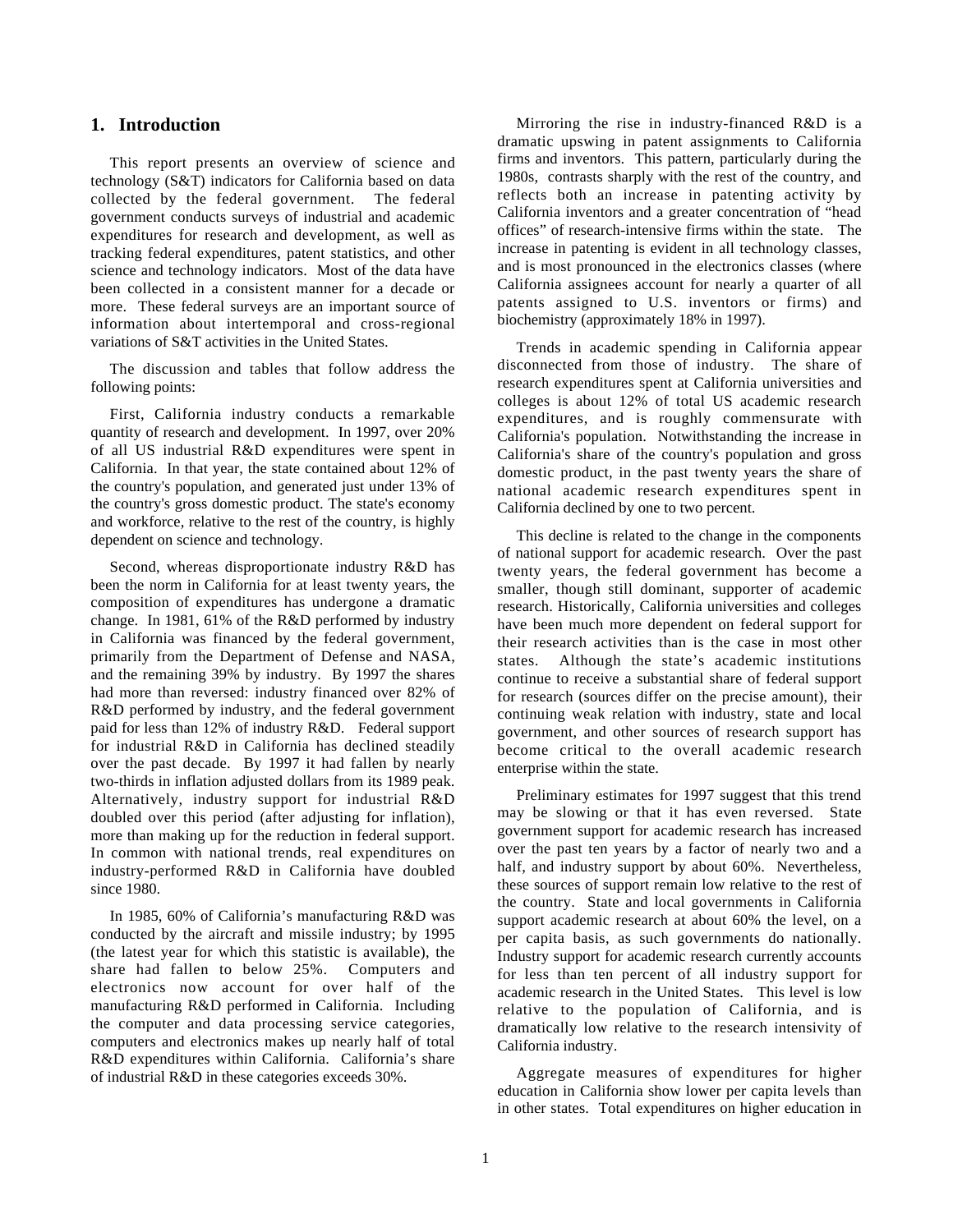California been nearly constant relative to the rest of the country over the past twenty years, currently accounting for about 11% of the US total. Due to the complexity of university enterprises, which incorporate hospitals, national laboratories and extensive student services, the total expenditure figures tend to be opaque. However, in key subcategories, the picture of higher education in California looks anemic. Instructional expenditures at universities and colleges have declined from 11.3 to 10.8 percent of the country's total between 1975 and 1996.

The average (per capita) research activities and lower per capita instructional expenditures are reflected in statistics about degrees awarded by California universities and colleges. Doctoral degrees are highly sensitive to research opportunities at universities. California institutions conferred 12.3 percent of the country's science and engineering doctorates in 1996. Alternatively the state's universities and colleges awarded only only 10% of its bachelor's degrees. In key areas related to the state's high-tech economy, such as engineering, physical sciences, mathematics and computer sciences, the number of bachelors degrees awarded has declined over the past ten years, and account for 9% or less of the country's total.

These trends raise important questions about the science and technology enterprise in California. To what extent is the current industry R&D enterprise related to past investments by the federal government? Will the historical weakness of state and local support for science and technology in California create problems given the withdrawal in federal support? Why have universities and colleges in California failed to maintain their share of instructional resources? What are the implications of the apparent mismatch between the industry and academic sectors?

The remaining sections of this report address first, aggregate trends and the distribution of R&D among sectors, second, details about industry R&D, and third, details about the academic sector. Not all of the data is complete or collected in a manner that is appropriate for the California economy. The subsequent sections also discuss data limitations and recommend areas where additional or different surveys may be desirable.

## **2. Overview of Science and Technology in California**

#### **2.1 Aggregate R&D Spending in California**

R&D Expenditures in California increased between 1975 and 1995 from \$7 billion to \$36 billion dollars. Preliminary data for 1997 show a continuation of the rapid increase in R&D activities, to over \$41 billion. Correcting for inflation, expenditures more than doubled over the past twenty years.

Assessing the appropriateness of this investment is difficult. Economic growth in the United States is dependent on new technology; new technology relies on the conduct of research and development. While measuring the direct social or economic return to R&D investments in California is beyond the scope of this report, we consider a variety of indicators that bear on the issue, particularly in delineating areas that may require greater investigation. The appendix tables present data in four basic formats: first, the actual dollar figures, second, expenditures corrected for inflation, third, expenditures in California as a fraction of the U.S. total, and fourth, the distribution of expenditures within the state. Where available, data is presented for twenty years or more.

The U.S. shares give an indication of how activities in the state compare to the rest of the country. Because California is the largest state in terms of both population and economic activity, we would expect to be in general the largest performer of research. More relevant comparisons involve how the shares compare to the share of the population contained within the state – that is, whether per capita expenditures are large or small relative to the rest of the country – and how they compare to the share of economic activity within the state. Gross state product, a measure of value-added within the state, is used as the measure of economic activity (see Table a.3). Comparing R&D shares to GSP shares provides an indication of the research intensivity of economic activity within the state.

Table a.1 contains population statistics for California and other large R&D-conducting states. The population of California increased slightly over the past twenty years, from 11.3% to 12%. Table a.1 also reports the populations of the top ten R&D conducting states. California, the most populous state, also spends the most money on R&D. In 1995, California accounted for nearly 20% of total U.S. R&D. California's share of the total R&D budget for the country has been near 20% for the last twenty years, with a slight increase during the 1980s.

Table a.2 contains statistics for the large R&D conducting states. Michigan, currently the second largest R&D conducting state, conducts 7.25% of the country's R&D (all figures for 1995); New York has fallen from second place in the early 1980s to third place in 1995, at 6%; followed by New Jersey, Massachusetts, Texas, Illinois, Pennsylvania, Washington (the newcomer on the top ten list) and Ohio. Of these states, four, like California, conduct disproportionate per capita R&D: Michigan, New Jersey, Massachusetts, and Washington.

Regional gross state product (GSP) statistics are prepared by the Bureau of Economic Analysis (BEA).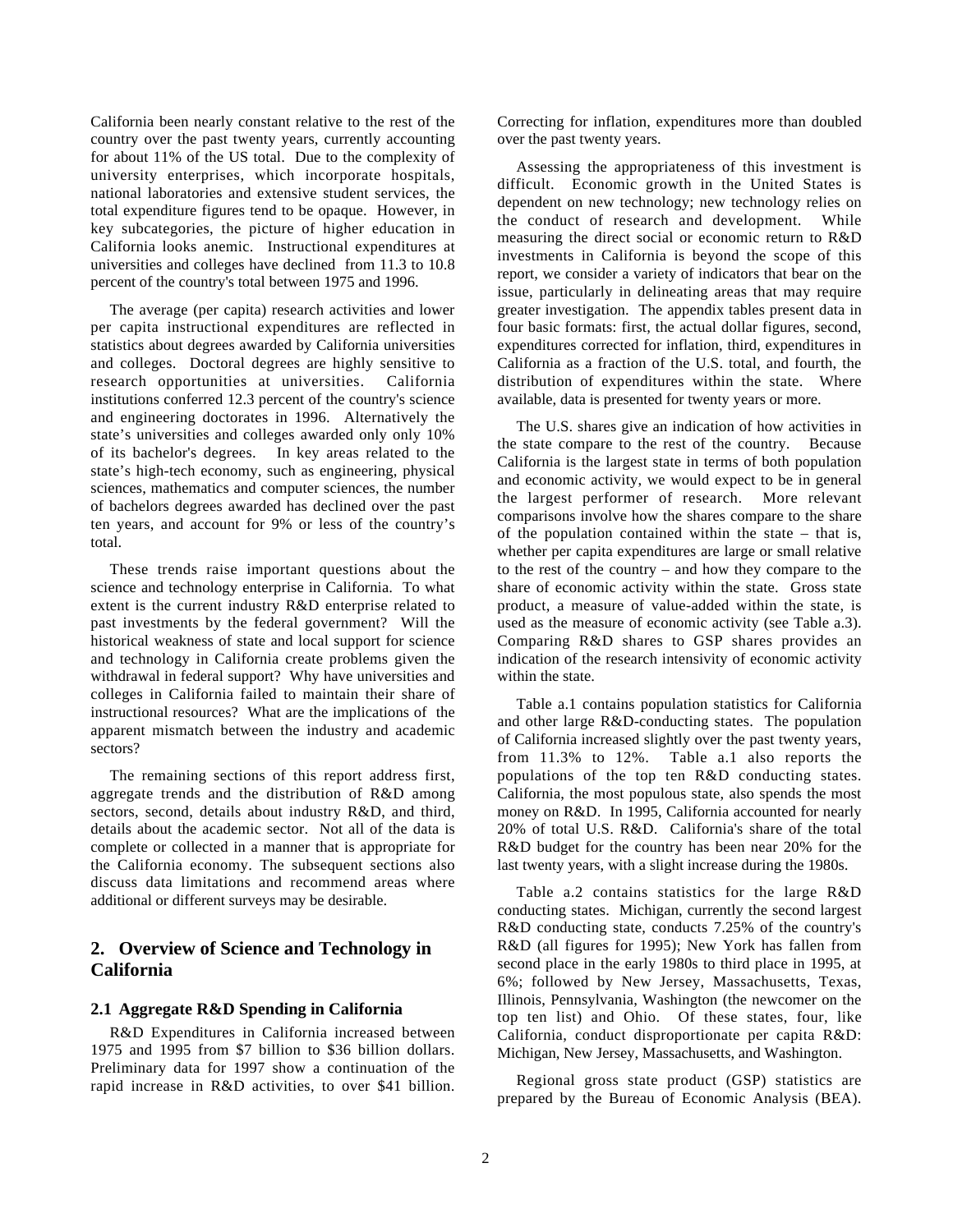The BEA calculates the sum of wages and salaries, proprietors income, corporate profits (pro-rated for firms that operate in more than one state), depreciation and indirect business taxes. This procedure results in a statistic equivalent to the economic value-added by activities within the state. The BEA calculates the GSP contribution of real estate by imputing a rental value to real estate within the state. The real estate component for California, not surprisingly, is unusually large. Relative to the rest of the country, California has a small manufacturing sector (14% of GSP compared to 17.5% in 1994; see table b.4), a large service sector, and a very large "Finance insurance and real estate" sector. (The sectoral issues are discussed in more detail in the subsequent section.)

Table a.3 presents statistics about Gross State Product for the top ten R&D performing states. Between 1977 and 1991, California's share of the U.S. economy grew from 11.6% to nearly 14%. California GSP fell between 1991 and 1994 to 12.8%. Between 1994 and 1997 the California economy, in concert with the rest of the country, grew at a healthy annual real rate of between two and three percent. Its share of the U.S. economy has remained constant at around 12.7%.

For the past ten years, R&D has in most years comprised more than 4% of GSP in California, substantially higher than the U.S. average or the share of the economies devoted to R&D in either Japan or Germany (table a.4). Of the other major R&D states, Michigan and Massachusetts have higher R&D-to-GSP ratios; some smaller states (most notably New Mexico) have ratios that are still higher.

## **2.2 Distribution of R&D Expenditures in California**

Industrial activities dominate California science and technology, as is the case in most of the major R&D conducting states (table a.5). Industrial activities - specifically development -- are costly relative to the R&D activities conducted by universities, colleges or government agencies. Hence, the big spenders, not surprisingly, are those states with large industrial R&D operations. In 1997, 83% of California R&D was performed by industry, compared to 77% for the country overall.

In the past decade, industry has taken the lead in California in both performing R&D and in paying for it, taking over the previous dominant position of the federal government, and bringing the aggregate structure of California R&D more into line with other large states. (See tables a.6 and a.7 for breakdowns for other states.) Combining its support for industry, university and college research, FFRDCs and intramural research, the federal government in 1985 paid for two-thirds of the R&D performed in California, compared to 46% nation-wide. In 1995, the federal share of R&D had declined to 35% at the national level, and to about 38% in California. Preliminary statistics for 1997 show this trend continuing. with the federal share of R&D support at 28% nationally and about 30% within California.

Changes in the sample of firms used in the federal government's industrial research survey in 1992 mean that some caution is required in interpreting the time series of expenditures. During the 1980s, the types of firms conducting R&D in the United States changed. As a result, by the end of the decade, the sample of firms used in the surveys underrepresented some sectors, and resulted in a substantial undercount, particularly for R&D performed by small firms, start-ups, and firms in the service sector. For 1991 (the first year for which the new sample was used) the discrepancy between the old and new samples yielded a 14% increase in estimated industrial R&D performance nationally. The state statistics have not been updated, so that figures reported here for 1989 and earlier years are based on the earlier sample; those for 1991 and later are based on the revised sample. This means that reported industry R&D performance, and particularly industry-supported and industry-performed R&D, has a substantial downward bias in 1989, and is biased as well (although less so) for the mid-1980s. Furthermore, because California industry is more service-sector and start-up firm intensive than the rest of the country, the statistics for California for the late 1980s are probably more biased downward than for the country at large.

Comparisons from the early 1980s to the 1990s, as well as within the 1990s, are considered reliable, and the major trends are valid, although they may appear more concentrated in the late 1980s than is accurate. However, the sampling difficulties imply the following. First, industry-supported and performed R&D reported for 1987 and 1989 may be too low by at least ten percent, and possibly by fifteen percent. Second, industry had probably taken the lead in paying for R&D within California by 1989. Third, the distribution of industrysupported versus federally-supported industry research within California probably did not diverge from the rest of the country in the late 1980s as much as is reported in the tables, although the discrepancy was certainly important. Finally, and most significantly, the increase in industry-supported and performed R&D reported between 1989 and 1991 may be in error: the 5% real increase, and even the 14% nominal increase, is within the error range suggested by the sampling change. Thus, the decline in R&D spending in California between 1989 and 1991 is probably deeper than table a.5 reports.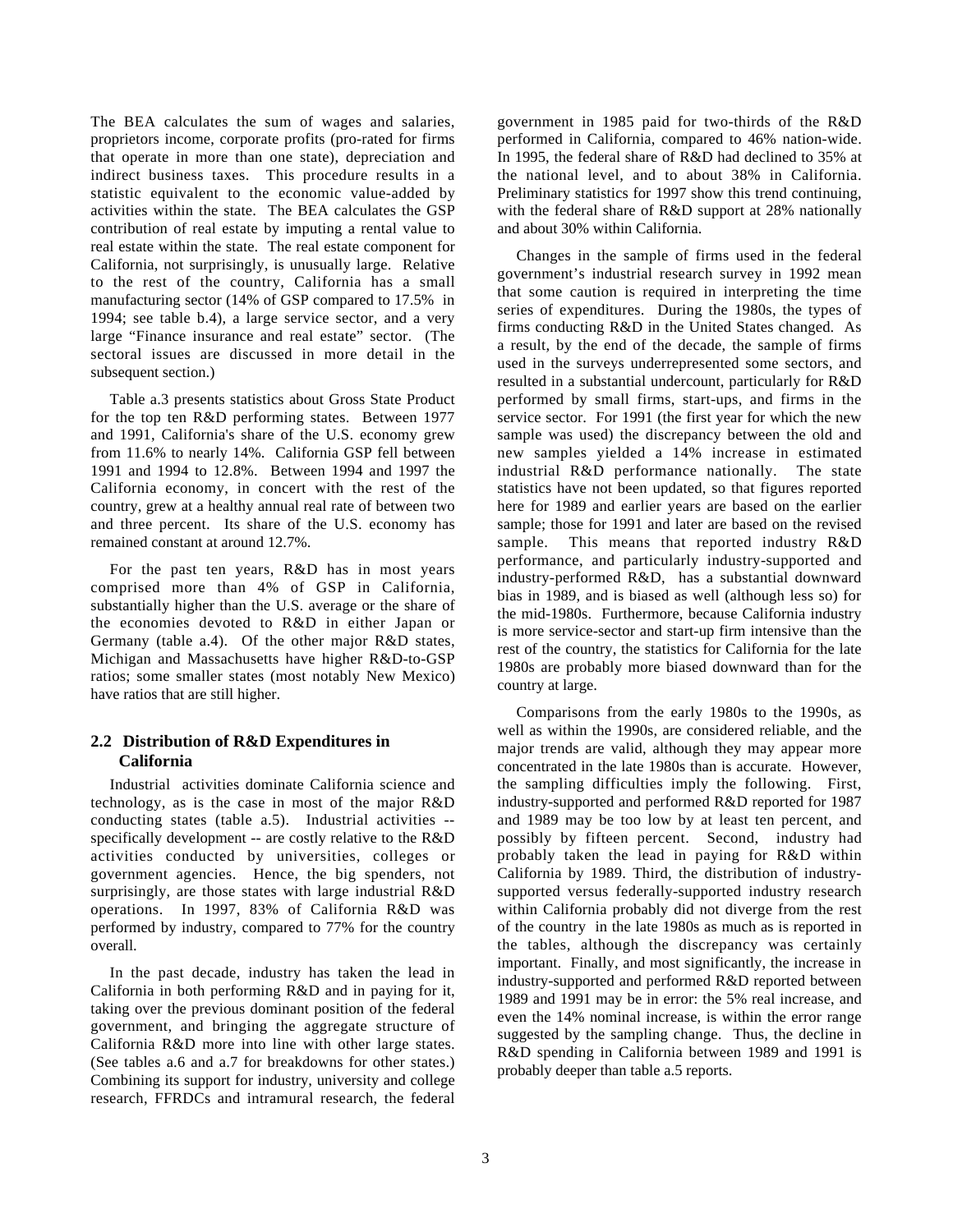The distribution of R&D by sector shows considerable variance across states. Table a.7 suggests that the variance in the aggregate levels is largely due to differences in industrial R&D rather than in academia. The share of the country's academic R&D performed in these states is close to their share of the country's population. (Massachusetts is a notable outlier.) California devotes 7% of its R&D to academic research. While low relative to the rest of the country, the number should be interpreted as evidence that the industrial operation is unusually high, rather than that the academic enterprise is particularly low. Academic research expenditures in California are close to 12% of the country's total academic R&D, slightly lower than proportionate to the state's population.

Finally, California contains a remarkable number of university federally-financed R&D centers (ffrdc's), including several national laboratories. While currently a modest share of total R&D within the state, over half of all such expenditures occur within California. These expenditures (which are not subject to the sampling discrepancies discussed earlier) reached a peak in inflation-adjusted dollars in 1989, when they comprised nearly 10% of the R&D activity within the state. This activity has declined by over 30% (inflation-adjusted) since 1989, and is now less than 5% of R&D expenditures within the state.

## **2.3 Federal Agency Support for R&D in California**

Table a.8 presents data about federal support for R&D to California by agency. The agencies report budget obligations, rather than expenditures, so the data in tables a.8 and a.5 are not necessarioly comparable. (A second, but less significant difference between the data in tables a.5 and a.8 is that the obligation data are reported for fiscal years, whereas the industry expenditure data are reported for calendar years.) Obligations are useful for planning budgets in Washington, as they include the expenditures committed to be spent in future years for current projects. The data are less useful for assessing trends or status, because it is not possible to sort out annual expenditures from them (this becomes more problematic in the disaggregated data presented in sections 3 and 4), and because the federal government may ultimately choose not to spend money obligated in prior years. In recent years, large discrepancies have occurred in R&D expenditures reported by some agencies and by industry, particularly for the Department of Defense; these discrepancies are more pronounced for obligations data.

In brief, the data reported in Table a.8. need to be viewed with some skepticism, and are probably too high relative to each agencies' expenditures. The biases vary

with agency, and are likely to be largest for the Defense Department. However, within each agency, there is no reason to be more skeptical of the California numbers than those for the rest of the country, so that the relative shares are not particularly problematic for the larger agencies. Large variance in smaller agencies, most notably the National Science Foundation, suggests that high years are actually reporting multi-year expenditures. More recent years are likely to have higher upward biases than earlier years due to greater instability in some of the science programs (e.g., the cancellation of the SSC, cutbacks in defense spending, and changes in the Space Station program).

With these caveats, Table a.8 supports the following points: First, the data confirm the picture presented by the expenditure data in Table a.5: California has enjoyed disproportionate aggregate federal R&D support for the past fifteen years, but the share (as well as the level) has declined. Second, NASA and the Department of Defense have consistently made up three-quarters of the federal agency support to California. These agencies are responsible for both the large federal presence and declining state share of the federal pie. California's share of DOE support is also high. The Departments of Agriculture, Commerce and other smaller science agencies sponsor relatively little R&D in California. The state receives substantial funds from the Department of Health and Human Services. Currently the second largest R&D sponsor in the government (and largest sponsor of research), HHS's obligation of \$1.3 billion to California in 1995 is less than 12% of the total HHS R&D budget.

## **3. Industry R&D in California**

### **3.1 Federal Support to California Industry**

The dramatic shift in industry R&D expenditures over the past fifteen years from federal to private support is shown in Table b.1. The federal share has declined from over 60% in 1981 to under 20% in 1997. The dominant role of defense activities in federal support is also clear in table b.2., which reviews federal agency obligations to California industry. In 1997, combined obligations from DoD and NASA comprised 95% of the federal support to California industry. The science agencies – particularly HHS and NSF – are more active in university support and are discussed in Section 4. However, one puzzle presented by the data on federal agency support to industry which appears in the academic sector as well, is the tiny extent of R&D support from the Department of Agriculture. California typically receives only two to four percent of the Department of Agriculture obligations to industry, notwithstanding the relatively important contribution of California agriculture to the nation's agricultural sector.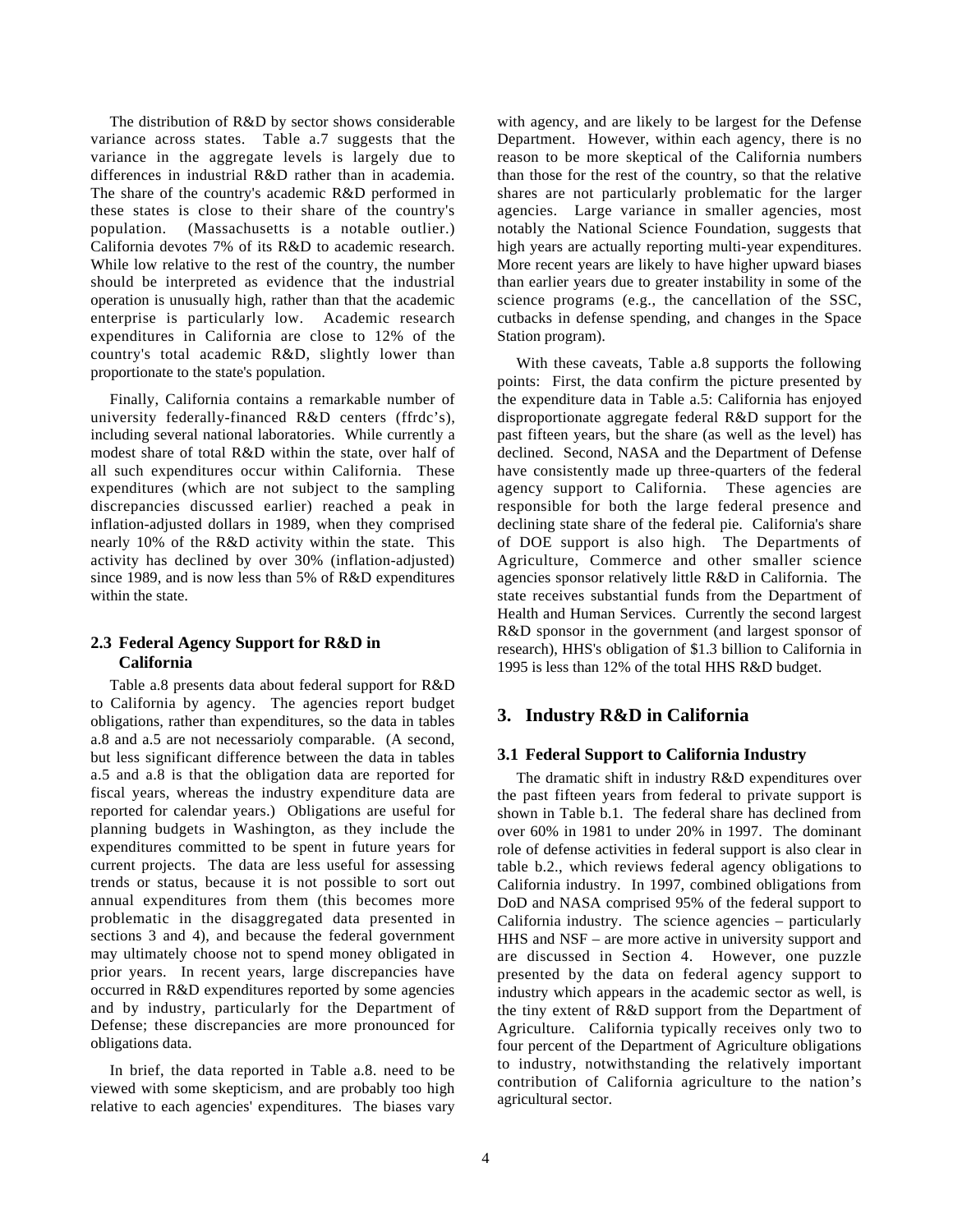## **3.2 Current Distribution of Industry R&D Expenditures**

The remainder of this section reports on disaggregated industry data. The Census Bureau, in conjunction with NSF, conducts an annual survey of industry R&D based on a large sample of industries. State level data is somewhat scanty for specific industry categories, because the confidentiality rules of the Census Bureau preclude it from publishing data that might reveal the identity of survey respondents. Detailed state data has only been available since 1995. Some sketchier information about industries within the manufacturing sector is also available for 1985. Because of the confidentiality requirements of the Census Bureau's survey, progressively less information is available for smaller industries and smaller states. As a result, although some information is available about the other top ten R&D states, the comparisons reported here are only for California and the country at large.

Table b.3.a and b.3.b report the distribution of industry-performed R&D in California and in the United States in 1995 and 1997. This includes both industrysupported and government-supported activities. Similar to the rest of the country, about three-quarters of industry R&D takes place in the manufacturing sector. 4% of the country's R&D, but less than 1% of the state's, is in transportation and utilities, including communication service companies.

Companies are classified in a single SIC category according to their major business activity. Bell Labs, for example, was included in the transportation and utilities (sic 48) R&D account. Lucent Technologies, alternatively, is included in electrical equipment (36), and Bellcore in business or engineering services (73 or 87). Thus, some of the year-to-year variation in R&D is due to the reclassification of firms rather than changes in activities. The larger aggregations are thus substantially more reliable than the disaggregated sectors.

The preliminary statistics for 1997 indicate that R&D has increased in all of the major sectors. As a share of the total, manufacturing R&D declined from 77% to 72%, while R&D in the service sector increased from 16% to 19%.

Within the manufacturing sector, California disproportionately emphasizes the electrical equipment category (24% in 1995), specifically the subcategory of electronics (17% of total California R&D), and the transportation equipment category (31%) and its subcategory of aircraft and missiles (18%). In the service categories, the emphases are on computer and data processing (8%) and engineering and management services (8%). These numbers underscore the extent to which information technology -- computers, electronics, and data processing -- dominates the California industry S&T enterprise. The 1997 data are broadly consistent with these trends, but show a dramatic drop in transportation equipment R&D. However, the NSF reports that this statistic suffers from non-reporting by firms and may be unreliable (see the Data Source Appendix). Taking the number as given, the state still contains a significant amount of transportation equipment R&D, including aircraft and missile research.

The final column in table b.3 presents California's share of total U.S. industry R&D by disaggregated industries. The unfortunate number of blanks in the column owes to non-reporting by the Census Bureau either for California or for the country at large. Thus, it is not possible to calculate California's share of the electronic component R&D in the country. Note, however, that state conduct of R&D in the larger category of electrical equipment is in excess of 36% in 1995 and 30% in 1997; for aircraft and missiles, 30% in 1995 and 13% in 1997; for business services, 25%; and for engineering and management services, about 30%. It must again be emphasized that the quality of this data is not sufficient to reach conclusions about trends between 1995 and 1997; rather, the two years together usefully provide a range of estimates.

Drugs and medicines are a fairly small share of manufacturing R&D (less than 4% of California industry R&D) and not large relative to the country (ten or eleven percent of U.S. drugs and medicine R&D). However, the federal statistics may fail to accurately characterize R&D investments in biomedicine and biotechnology for several reasons. First, firms that do not manufacture a product are not included in the manufacturing census. The Bureau of the Census does not consider patents to be a manufactured product. Firms that solely conduct R&D and produce patents are included in the "Research, development, and testing" subcategory of Engineering and management services, a categories that includes firms in a variety of industries, including software development. Second, clinical trials of drugs do not appear to be included in any of NSF's R&D statistics. Although industry supported, such studies are not usually performed by industry. Universities do not include clinical trials in their research accounts. Moreover, data about the nonprofit sector is not available from the sources surveyed in this report, as the most recent published NSF statistics for nonprofit conduct of R&D rely on surveys conducted in 1971. Third, to the extent that firms conducting biotechnology research also manufacture products, they might be included in agriculture, petroleum, and a variety of other industries as well as drugs and medicine.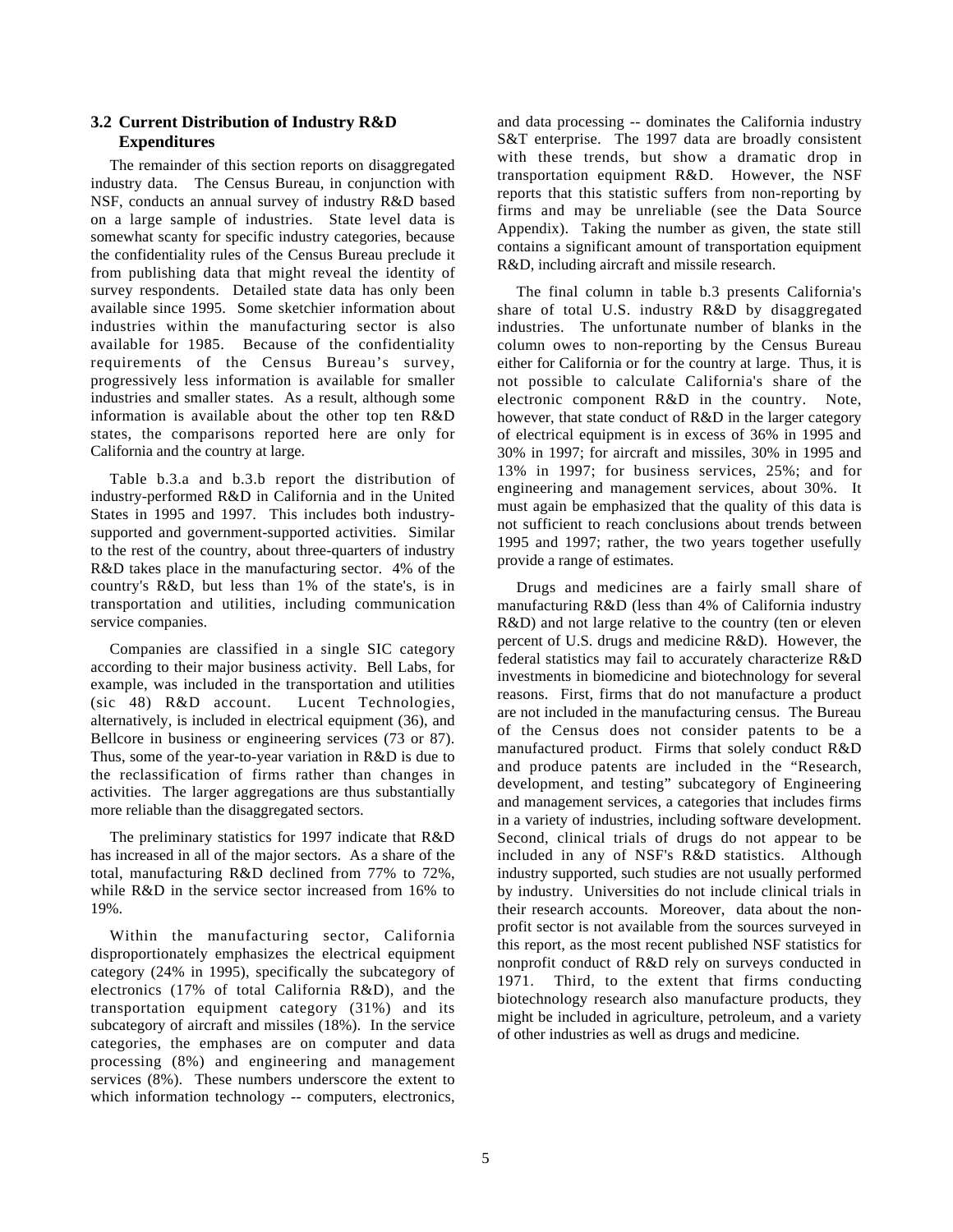#### **3.3 R&D Intensivity in Industry**

Table b.4.a and b.4.b consider R&D intensivity of industries in California. The intensivity measure used here is the ratio of R&D expenditures to GSP. GSP data are employed here because they are the most complete information available about value added in both manufacturing and service industries. The Bureau of the Census reports conventional value-added data for manufacturing industries within states: the intensivity values reported here are equivalent to calculations derived from the Census value-added data in these industries.

R&D intensivity in the aggregated manufacturing and services sectors are twice as high in California as in the country at large. Manufacturing is far more researchintensive than other sectors. The subcategories of manufacturing that are highly research-intensive in California are, in general, those industries with high levels of R&D spending. One exception is the chemicals and allied products industry, in which California has a relatively small share of R&D spending, and to which California devotes relatively little of its R&D budget. However, little of the state's GSP derives from chemicals, resulting in a high intensivity statistic. The implication is that while the California part of this industry is quite small, it specializes in research activities.

The transportation equipment category (with a calculated California research intensivity level of nearly 80% in 1995 and over 40% in 1997) begs for explanation, and, indeed, further investigation. This unlikely-looking estimate (confirmed using Census data for 1995 rather than the BEA statistics) probably results from the structure of the aircraft and missile industry in California. If little aircraft or missile production takes place within the state, and all that remains of the industry are some R&D components (including any prototype development) then the industry would have an intensivity measure within the reported range. In other words, what may be inferred (but needs further study to be confirmed) about the very high statistic is that the denominator is unusually small. Whether the R&D activities might follow production elsewhere or whether they are viable as standalone operations in California is of considerable importance to the future conduct of R&D on transportation equipment within the state.

## **3.4 Changes in Industry R&D since 1985**

Tables b.5 and b.6 consider differences in the distribution and intensivity of manufacturing industry R&D between 1985 and 1997. The service sector is omitted from these tables as the 1985 data is not comparable to the later years. While the manufacturing sector data is also not entirely comparable, conclusions based on large changes are valid. A second problem with the intertemporal comparisons is that the Standard

Industrial Classification was changed in 1987. Among the affected categories are electrical equipment and its subcategories and machinery and its subcategories. It is not possible to correct for the changes, but again, large differences between the two years can be at least partly credited to real, as opposed to definitional, changes.

Table b.5 compares the distribution of manufacturing industry R&D in available industries in the three years. In 1985, nearly 60% of all the R&D performed by California manufacturing industries was in the aircraft and missiles industry. In 1995, aircraft and missiles comprised 23% of manufacturing industry R&D in California. Categories with increased shares include electrical equipment (from 11.5% to over 30%), machinery (7.4% to 14.8% in 1995) and chemicals and allied products (2.3% to over 6%).

The enormous nominal decline in aircraft and missile research (compare tables b.3 and b.6), as well as the decreased share raises an interesting issue, not resolved by this information. Firms are required in the surveys used here to classify establishments under a single SIC. If, for example, aircraft companies have spun off electronics components, if employees have moved from aerospace firms elsewhere, or if aerospace firms now subcontract electronics components and associated R&D to companies that specialize in electronics, then activities would now be classified as electronics that used to be contained in the aircraft and missiles category. Identifying such shifts would give an indication of the importance of the previous structure of S&T in California, specifically the importance of military support, to current activities.

Table b.6 reports R&D intensivity numbers for the few industry categories for which both R&D support and gross state product information are available for 1985. Overall, manufacturing intensivity has declined slightly, although the difference is small enough that it may be due to discrepancies in reporting between the two periods. Significant increases in R&D intensivity occur in chemicals, machinery, electrical equipment and professional and scientific instruments: in other words, in nearly all of the major R&D performing sectors of the manufacturing sector. Transportation equipment intensivity in slightly higher in 1995 than 1985 and is lower in 1997 than in 1985. The increase in actual R&D expenditures in all categories except for transportation and professional and scientific instruments suggest that increased intensivity is not due in these industries to a loss in production, as was suggested in the aerospace category. Alternatively, the implication of increased intensivity combined with constant (real) spending in the instrument category is difficult to interpret because of changes in the standard industrial classification. Note that whatever the underlying cause of the increased intensivity statistics,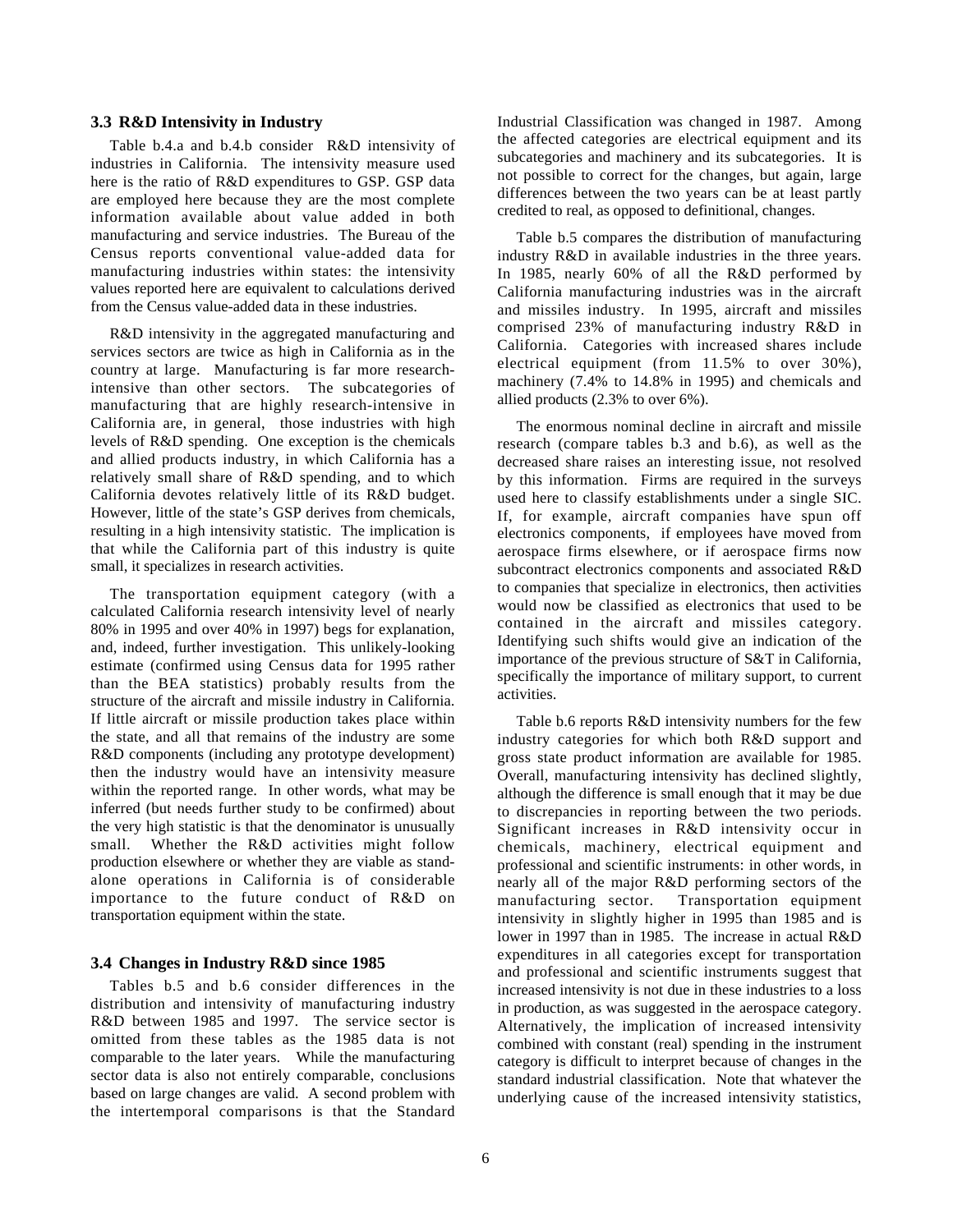one implication of the data is that S&T is more important to the California economy in these industries than was the case ten years ago.

#### **3.5 Patent Data**

One measure of the effectiveness of industrial S&T activities is patent counts. Factors influencing patent counts include policies by the patent office, details of the industry and technology, judicial reviews, and activities in other countries. As a result, raw numbers by year may not be comparable across years or industries. Nevertheless, tables b.7 - b.10 suggest that the high expenditures in California industries are paralleled by a high rate of inventiveness.

Table b.7 reports the number of U.S. patents assigned to California inventors or firms in the major classifications and subclassifications used by the U.S. Patent Office. These data, and other statistics reported in this section, were compiled from the web site maintained by the U.S. Patent Office. The primary purpose of the web site is to help potential patent holders identify relevant technology. Presumably as a result, patents are frequently listed under more than one subcategory, so the sum of subcategories exceed the number listed in the major categories, and the sum of major categories exceed the total number of patents assigned to California inventors or firms.

Obviously, patents vary widely in their importance. Various methodologies have been used to classify patents by quality as well as quantity, most importantly by examining citations. The data reported here do not make such distinctions, and thus provide only a general picture of patenting within California. Included in the statistics are patents assigned to individuals, firms, universities and colleges, government and other non-profit institutions. The U.S. Patent Office web site can be searched along institutional and citation dimensions, so it can be used to generate statistics that respond to more detailed questions than can be addressed with the data presented here.

Table b.8 reports the percent of all U.S. patents assigned to domestic firms or inventors that were assigned to California firms or inventors. The trends are consistent across the board: nearly every technology category and subcategory shows a substantial increase between 1976 and 1997. In the Chemical/Biology category, California residents were assigned over 14% of all patents to U.S. inventors in 1995, up from 7.4% in 1976. The subfields show similar trends, with particular strength in Biochemistry (18% of patents assigned domestic inventors), which includes important biotechnology categories.

Most dramatic among the patent statistics are in the Electronics category and subcategories. Overall, California accounts for nearly a quarter of all electronics patents assigned to U.S. inventors and firms, over 33% in computing and data processing classes and over 28% in electronics and electronic devices. In other electronics categories, the California share of domestic patents is around 20%. All of these show large increases in share since the mid-1980s. Some of this may be due to changes in patent laws. Such changes however, would apply to other patent applicants, so the argument must be modified to specify that the changes were biased towards technology that corresponded to strengths of California companies. An alternative (possibly related) hypothesis is that the successful privatization of California industrial R&D led to the increase in patenting. Indeed, given that California conducted 20% of the country's industrial R&D throughout this period, the low level of patent activity prior to 1989 suggests a strong inverse correlation between federal support of industrial R&D and patent activity.

Another consideration lies in changes in the structure of industrial organization of R&D in California. The data reported in this section are for patent assignments, rather than the location of the actual inventor. Patents tend to have multiple inventors, making a state-determination necessarily ambiguous. In their report in this series, Darby and Zucker report patent counts by location of the first inventor listed on the patent, a procedure that is not possible to deploy using the patent office web site. Their data show a similar concentration of inventive activity within California in recent years, but report much higher levels of patenting in the earlier years. A possible interpretation of the discrepancy is that during the 1980s and before, substantial inventive activity occurred within California in research shops for which the head office was located elsewhere, whereas the extent of head offices and research shops are now balanced. (It is still the case that many patents invented by California inventors are assigned elsewhere; however, many patents invented elsewhere are assigned to California firms.) Investigation of this hypothesis requires access to data not available for this report.

Table b.8 implies strength in Aeronautics patenting in California. The increase in share, however, must be balanced against the decline in the actual number of patents (see table b.7). California appears to be dominating a shrinking field in aeronautics. California is not a strong investor in the remaining substantive category, Mechanical technologies. The final Patent Office category is Design, which spans a number of industries. Because of data and conceptual difficulties, we do not report statistics on Design patents.

Between 1976 and 1990, the share of US patents assigned to domestic inventors and firms fell in every category. These statistics formed part of the concern with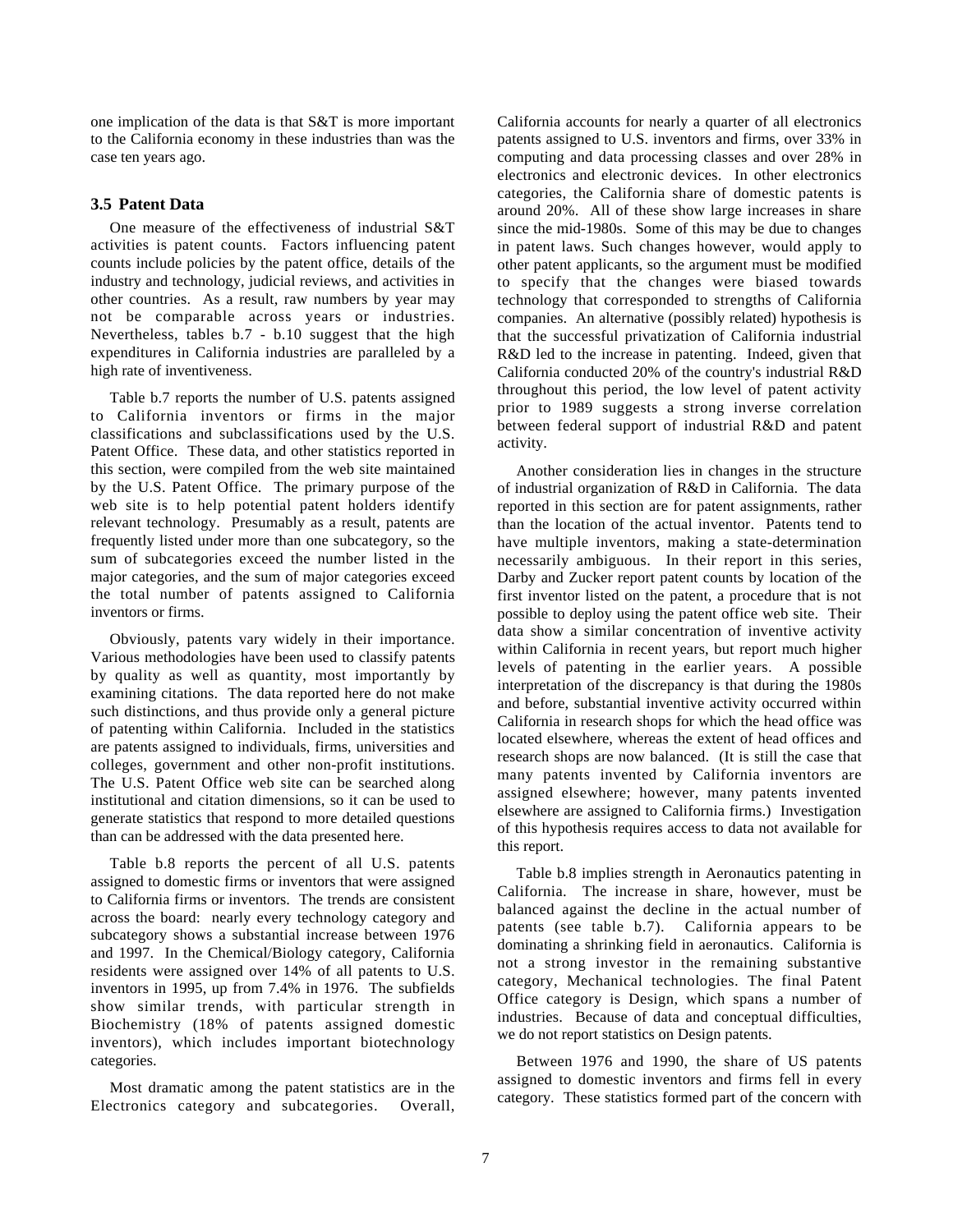the state of high tech enterprises in the United States, particularly in the electronics industries. Trends are shown in Table b.9. For example, in the Computing and Data Processing subcategory, the share of U.S. patents issued to domestic inventors or firms declined from 62% to 43%. While this is the steepest decline of the subcategories shown in the table, the others follow the same pattern. Interestingly, the pattern is reversed between 1990 and 1997.

Table b.10. shows California's share of all US patents assigned to both domestic and foreign inventors and firms. Unlike the country at large, California's share of the total did not decline during the 1980s. Indeed, in most categories it has increased steadily since 1980, although more sharply in the last few years. In Electronics, the share of California patents increased from 5.69% to 6.64% between 1980 and 1987, a period of time when the competitiveness of the US electronics industry was called into question. A puzzle contained in the table is the apparent divergence of California's experience from the rest of the country, and from the other large R&D performing states.

## **4. Academic S&T in California**

#### **4.1 Academic Sector Data Issues**

The federal government collects an enormous amount of data about academic research and higher education. This section does not attempt to present a comprehensive view of the academic sector and its role in science and technology in the state. However, the tables discussed below provide a starting point for further investigation.

## **4.2 Aggregate Sources of Support for Academic Research**

Tables c.1 and a.5 present data from NSF's surveys of academic research. Table c.1 shows that, correcting for inflation, academic research has doubled in California in the past twenty years. The federal government remains by far the largest source of support for academic research, although its share has fallen over the past twenty years from 79% to 68%. State and local government supports very little academic research (4.35% in 1997, up from 1.2% in 1975). Industry support of academic research has grown over the past twenty years, but remains a small share of the total at about 5%. Institutional funds from the universities and colleges now accounts for about 15% of academic research. This source of support declined both as a share and (slightly) in constant dollars (see table a.5) between 1991 and 1997. Support from non-profits and others have varied around 7% over most of the past twenty years. As is discussed above, the low levels of support for academic research from state and local

government, and from industry in California has resulted in an overall decline in the share of national academic research performed in California. Industry support for academic research has increased in California, but remains surprisingly low given the nature of the California economy.

Table a.6 shows the share of academic research support contributed by different sectors in the other large R&D performing states. The share of industry support for academic research (column 11) is as high or higher than the share of Industry Performance (column 5), and at least proportional to population size in New York, Massachusetts, Texas, Illinois, Pennsylvania, and Ohio. Like California, Michigan, New Jersey, and Washington have low levels of industry support for academic research relative to research intensivity of their industries, although in these states industry support for academic research is at least proportional to the state populations.

#### **4.3 Federal Support for Academic Research**

Federal Agency obligations for science and engineering at universities and colleges in California are reported in table c.2. The obligation data, as previously discussed, are not necessarily comparable to the expenditure data reported in table c.1.

The federal agencies obligated about two billion dollars to California universities and colleges in 1997. Over half of this was from the National Institutes of Health, the largest supporter of academic research among the federal agencies. Next in importance to California institutions is NSF (about 18%), then DoD (11%) and NASA (about 8%). California universities and colleges receive a very large share of the academic support budget of NASA (over 20% throughout the past twenty years). The Department of Defense has maintained a steady share of support to California academia since 1991. As its academic research budget has declined relative some other science agencies, its commitment to California represents an increasingly generous stance to California institutions relative to those in other parts of the country. The California share of the budgets of the two largest supporters of academic research, NIH and NSF, has been somewhat larger on a per capita basis than the average for the country. This is especially the case with NSF. In 1995, 1996 and 1997 NSF obligated over 17% of its S&E funds to California institutions, representing a sharp increase from previous years.

As with the industry statistics, support for academic research in California by the Department of Agriculture is very low – only about 4% of all academic research sponsored by the Department. The poor showing in California is surprising given the size of the agricultural enterprise within the state.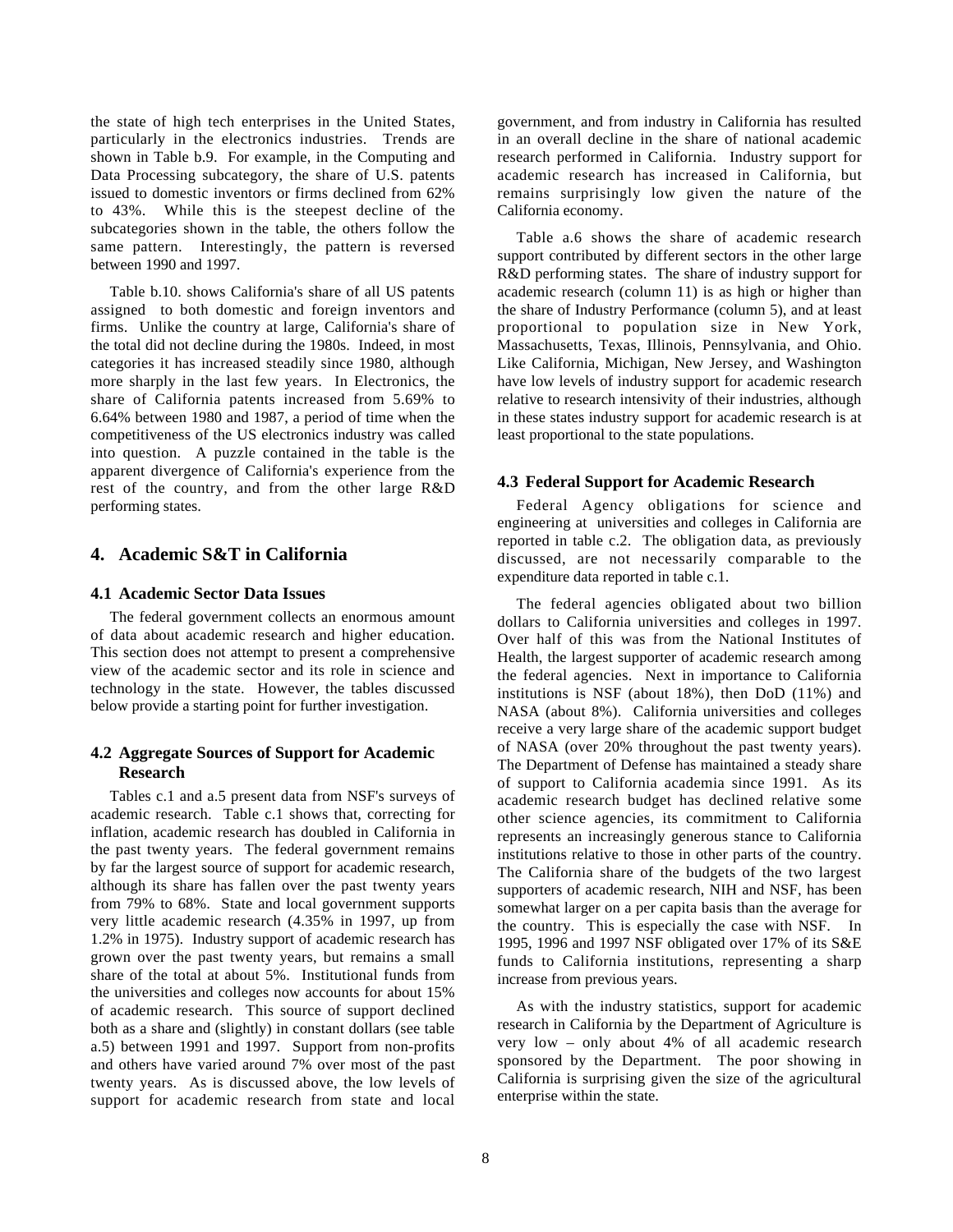## **4.4 Academic Research Support by Science and Engineering Field**

Research expenditures by discipline are contained in Table c.3. While aggregate spending on academic research in California is equivalent, on a per capita basis, to that of the rest of the country, the distribution of expenditures within California diverges in several respects from national averages. The state spends disproportionately on medical sciences, although its share of the U.S. total has declined over the past fifteen years from 18% to 16%. Medical sciences account for over 40% of all academic R&D expenditures within the state. Second, consistent with the large FFRDC enterprise within the state, expenditures on physical sciences are strong in California. While these have increased little in real dollars over the past eight years, California currently accounts for over 16% of the nation's total expenditures within this category.

Real expenditures in engineering, math and computer sciences have increased over the past decade, but spending in these categories is weak (in engineering) or barely average (math and somputer sciences) relative to the rest of the country. Overall, the share of R&D expenditures in California universities and colleges in science and engineering fields other than medical sciences is only about 10% of the country's total – low on a per capita basis; exceedingly low relative to the nature of the California economy.

## **4.5 Expenditures for Higher Education in California**

Table c.4 presents information about total expenditures for higher education in California.

Table c.4 reports expenditures for higher education in California, including all institutions of higher education. These data are collected by the Department of Education in its Integrated Post-Secondary Educational Data Survey (IPEDS). The information is based on self-reporting by the institutions. As the table shows, colleges and universities spend money on a wide variety of activities. Consideration of most of these activities is beyond the scope of this report, although many are relevant to the subject of science and technology indicators in the state. However, it is important to emphasize two of the categories: research and instruction. The first, as is discussed above, is roughly commensurate to the size of California's population. Instruction, disturbingly, is not, and has even declined over the past twenty years although the state's population has grown. As of 1996, the last year for which these data are available, less than 11% of the country's higher education instructional resources were spent in California.

## **4.6 Higher Education Degrees Conferred in California**

The expenditure and research support statistics shown in the previous tables are reflected in graduation rates from California universities and colleges (Tables c.5.a and c.5.b).

For all science and engineering fields, California universities confer about 12% of the country's doctoral degrees, consistent with the research expenditures reported in table a.5, c.1, c.2, and c.3. The number of bachelor's degrees conferred by California institutions in 1995 was slightly over 10% of the country's total, consistent with the educational share of the country's expenditures reported in table c.4. There is relatively little variance across disciplines in 1997.

The consistency between expenditures and degrees show that while per capita expenditures on higher eduction are relatively low in California, expenditures per degree are average. Thus the statistics do not imply a quality shortfall at the undergraduate level in California colleges and universities; rather, they indicate that the enterprise is small. Given the size of the California population, the state trains fewer scientists and engineers, particularly at the undergraduate level, than does the rest of the country.

Given the dominance of California's industrial research enterprise, particularly in electronics and computers, the paucity of graduates in engineering, math and computer sciences, and physical sciences is stunning. Indeed, the statistics for both engineering and physical sciences show a decline in the number of bachelors degrees awarded over the past decade, and a decline in the share of U.S. bachelors and masters degrees in the past decade.

These statistics carry the clear implication that colleges and universities within California are not training the state's population to participate in the state's economy. The consequences of this pattern, both for the workforce and industry, should be of serious concern.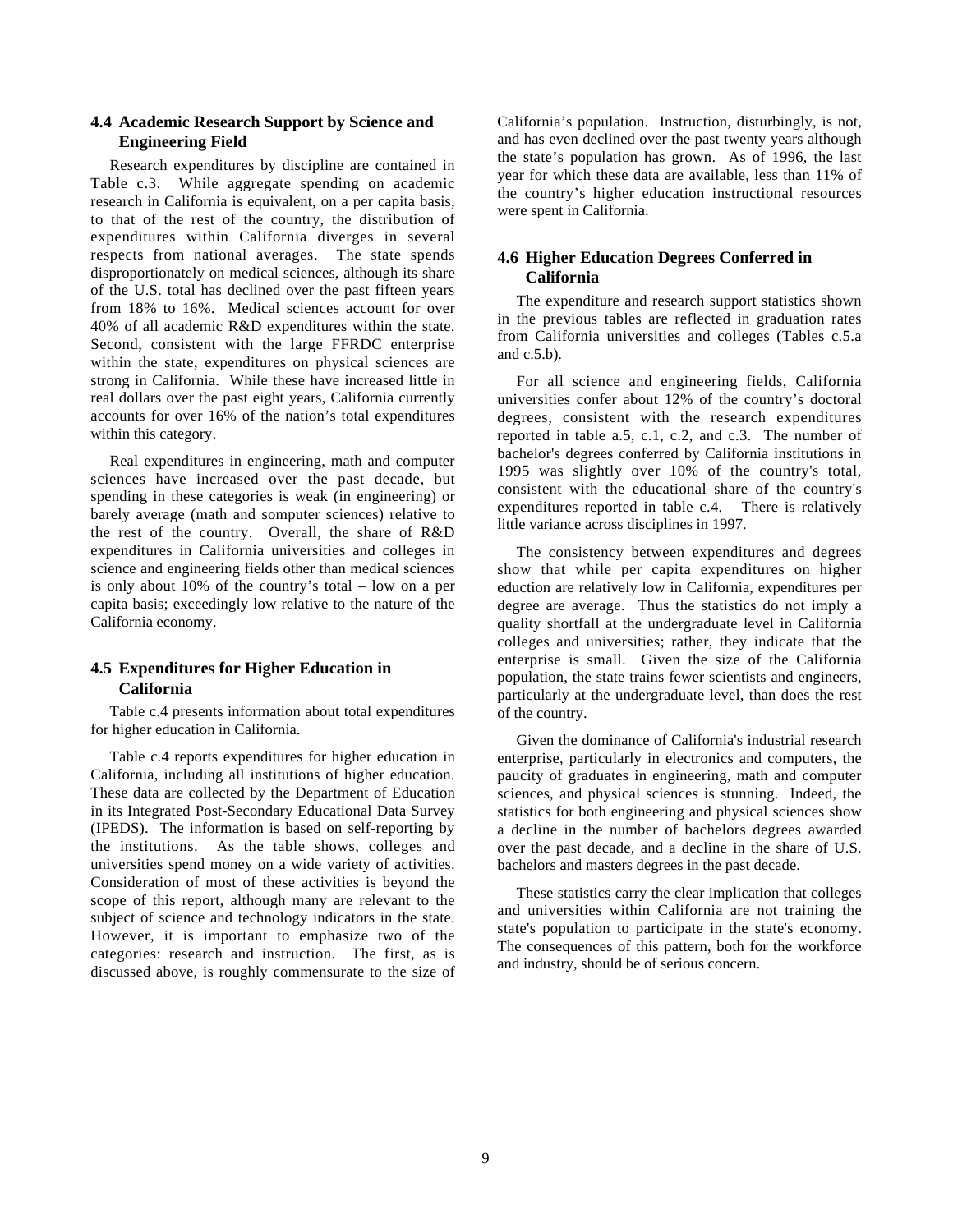|                         | 1977        | 1981         | 1985        | 1989        | 1991        | 1993        | 1995        | 1996        | 1997          | 1998        |
|-------------------------|-------------|--------------|-------------|-------------|-------------|-------------|-------------|-------------|---------------|-------------|
| CA                      | 11.31%      | 10.58%       | 11.11%      | 11.84%      | 12.03%      | 12.08%      | 12.01%      | 11.98%      | 12.02%        | 12.09%      |
| MI                      | 4.64%       | 4.01%        | 3.81%       | 3.75%       | 3.74%       | 3.69%       | 3.65%       | 3.67%       | 3.65%         | 3.63%       |
| NY <sub></sub>          | 9.01%       | 7.66%        | 7.48%       | 7.29%       | 7.19%       | 7.07%       | 6.93%       | 6.84%       | 6.78%         | 6.72%       |
| <b>NJ</b>               | 3.71%       | 3.23%        | 3.18%       | 3.13%       | 3.09%       | 3.06%       | 3.03%       | 3.02%       | 3.01%         | 3.00%       |
| MA                      | 2.90%       | 2.51%        | 2.47%       | 2.44%       | 2.39%       | 2.34%       | 2.32%       | 2.29%       | 2.28%         | 2.27%       |
| TX                      | 6.68%       | 6.43%        | 6.84%       | 6.81%       | 6.88%       | 7.00%       | 7.12%       | 7.18%       | 7.24%         | 7.31%       |
| $\rm IL$                | 5.76%       | 4.99%        | 4.79%       | 4.62%       | 4.59%       | 4.55%       | 4.51%       | 4.50%       | 4.48%         | 4.46%       |
| PA                      | 6.02%       | 5.17%        | 4.95%       | 4.81%       | 4.76%       | 4.69%       | 4.62%       | 4.54%       | 4.49%         | 4.44%       |
| WA                      | .91%        | 1.85%        | 1.85%       | 1.92%       | 1.98%       | 2.03%       | 2.06%       | 2.08%       | 2.10%         | 2.10%       |
| <b>OH</b>               | 5.45%       | 4.70%        | 4.51%       | 4.39%       | 4.36%       | 4.31%       | 4.26%       | 4.21%       | 4.18%         | 4.15%       |
| <b>CA</b><br>population | 22,352,396  | 24, 285, 933 | 26,441,109  | 29,218,164  | 30,130,222  | 30,971,160  | 31,390,001  | 31,762,190  | 32,182,118    | 32,666,550  |
| <b>US</b><br>population | 197,598,690 | 229,465,714  | 237,923,795 | 246,819,230 | 250,527,077 | 256,328,217 | 261,406,824 | 265,189,794 | 267, 743, 595 | 270,298,524 |

**Table a.1. State Population as a Share of US Total, Major R&D Performing States**

## **Table a.2. State R&D as a Share of US Total, Major R&D Performing States**

|                                    | 1977   | 1981   | 1985    | 1989    | 1991    | 1993    | 1995    | 1997          |
|------------------------------------|--------|--------|---------|---------|---------|---------|---------|---------------|
|                                    |        |        |         |         |         |         |         | (preliminary) |
| <b>CA</b>                          | 17.44% | 18.97% | 20.75%  | 21.94%  | 17.69%  | 20.43%  | 19.74%  | 20.03%        |
| MI                                 | 6.88%  | 6.03%  | 5.93%   | 6.43%   | 5.53%   | 6.53%   | 7.25%   |               |
| <b>NY</b>                          | 7.57%  | 6.23%  | 7.79%   | 7.03%   | 6.47%   | 6.65%   | 5.99%   |               |
| NJ                                 | 5.00%  | 5.31%  | 6.26%   | 5.14%   | 5.47%   | 5.56%   | 4.99%   |               |
| MA                                 | 4.82%  | 4.64%  | 5.60%   | 5.65%   | 5.35%   | 5.75%   | 5.45%   |               |
| TX                                 | 3.36%  | 3.58%  | 4.07%   | 4.68%   | 4.14%   | 4.22%   | 4.58%   |               |
| IL                                 | 4.23%  | 3.73%  | 3.87%   | 3.77%   | 4.01%   | 4.11%   | 4.09%   |               |
| PA                                 | 5.28%  | 5.26%  | 4.05%   | 4.11%   | 4.76%   | 5.02%   | 3.78%   |               |
| <b>WA</b>                          | 2.06%  | na     | 2.42%   | 2.29%   | 2.43%   | 3.29%   | 2.86%   |               |
| <b>OH</b>                          | 4.12%  | 3.29%  | 3.43%   | 3.89%   | 3.73%   | 3.88%   | 2.90%   |               |
| Share of US R&D,<br>top ten States | 60.77% | 57.04% | 64.15%  | 64.93%  | 59.58%  | 65.42%  | 61.64%  |               |
| CA R&D<br>(millions)               | 7,463  | 13,634 | 22,293  | 30,881  | 28,337  | 33,721  | 36,133  | 41,165        |
| US R&D<br>(millions)               | 42,783 | 71,870 | 107,456 | 140,763 | 160,157 | 165,048 | 183,013 | 205,561       |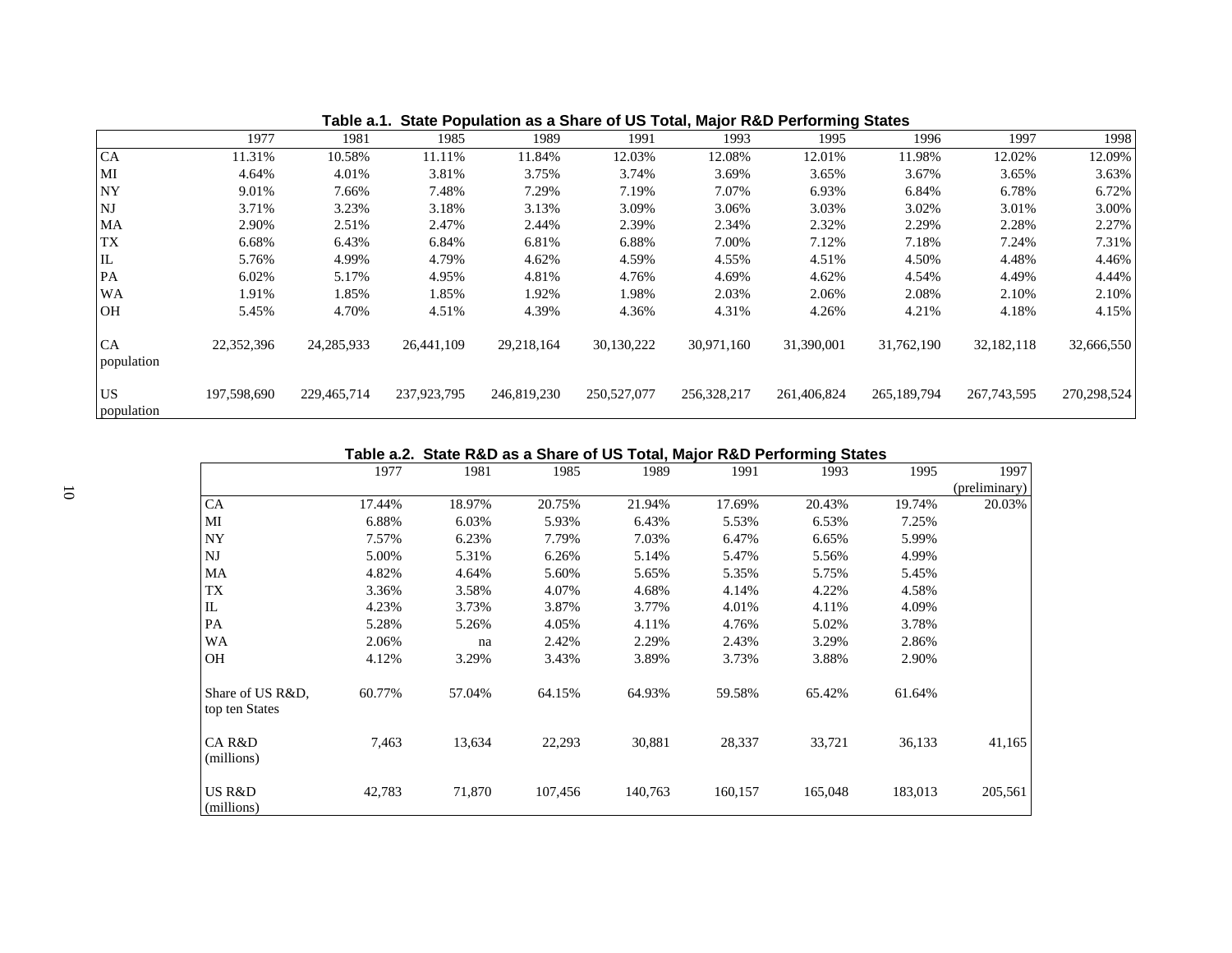|                                            | 1977      | 1981      | 1985      | 1989      | 1991      | 1993      | 1994      | 1995      | 1996      | 1997      |
|--------------------------------------------|-----------|-----------|-----------|-----------|-----------|-----------|-----------|-----------|-----------|-----------|
| CA                                         | 11.58%    | 11.99%    | 12.74%    | 13.76%    | 13.88%    | 13.09%    | 12.81%    | 12.71%    | 12.67%    | 12.75%    |
| MI                                         | 4.41%     | 3.68%     | 3.64%     | 3.45%     | 3.26%     | 3.38%     | 3.52%     | 3.43%     | 3.40%     | 3.36%     |
| <b>NY</b>                                  | 8.90%     | 8.37%     | 8.78%     | 8.83%     | 8.59%     | 8.44%     | 8.35%     | 8.15%     | 8.14%     | 8.04%     |
| <b>NJ</b>                                  | 3.36%     | 3.28%     | 3.54%     | 3.84%     | 3.77%     | 3.81%     | 3.73%     | 3.69%     | 3.66%     | 3.63%     |
| MA                                         | 2.52%     | 2.48%     | 2.78%     | 2.95%     | 2.75%     | 2.72%     | 2.72%     | 2.71%     | 2.72%     | 2.73%     |
| <b>TX</b>                                  | 6.65%     | 8.18%     | 7.63%     | 6.66%     | 6.93%     | 6.97%     | 7.02%     | 7.13%     | 7.27%     | 7.42%     |
| $\mathbf{I}$                               | 5.82%     | 5.23%     | 4.96%     | 4.86%     | 4.83%     | 4.86%     | 4.87%     | 4.89%     | 4.86%     | 4.86%     |
| PA                                         | 5.04%     | 4.61%     | 4.34%     | 4.37%     | 4.39%     | 4.39%     | 4.31%     | 4.32%     | 4.23%     | 4.20%     |
| <b>WA</b>                                  | 1.81%     | 1.88%     | 1.79%     | 1.93%     | 2.08%     | 2.12%     | 2.10%     | 2.08%     | 2.10%     | 2.13%     |
| <b>OH</b>                                  | 4.93%     | 4.39%     | 4.23%     | 4.04%     | 3.98%     | 3.98%     | 4.02%     | 4.04%     | 3.98%     | 3.96%     |
| GSP of top ten<br>R&D performing<br>states | 55.03%    | 54.09%    | 54.44%    | 54.69%    | 54.45%    | 53.76%    | 53.46%    | 53.09%    | 52.93%    | 53.07%    |
| CA GSP (millions)                          | 229,489   | 367,075   | 525,989   | 738,537   | 810,323   | 842,068   | 875,697   | 918,928   | 966,778   | 1,033,016 |
| US "GSP"<br>(millions)                     | 1,981,660 | 3,060,815 | 4,128,383 | 5,366,174 | 5,837,351 | 6,430,519 | 6,835,641 | 7,231,814 | 7,629,503 | 8,103,234 |

**Table a.3. State GSP as a Share of US Total, Major R&D Performing States**

## **Table a.4. R&D as a Share of Gross State Product, Major R&D Performing States**

|           | 1977  | 1981  | 1985  | 1989  | 1991  | 1993  | 1995  | 1997          |
|-----------|-------|-------|-------|-------|-------|-------|-------|---------------|
|           |       |       |       |       |       |       |       | (preliminary) |
| CA        | 3.25% | 3.71% | 4.24% | 4.18% | 3.50% | 4.00% | 3.96% | 3.98%         |
| US        | 2.16% | 2.35% | 2.60% | 2.62% | 2.74% | 2.57% | 2.54% | 2.54%         |
| MI        | 3.36% | 3.85% | 4.24% | 4.90% | 4.65% | 4.96% | 5.28% |               |
| <b>NY</b> | 1.84% | 1.75% | 2.31% | 2.09% | 2.07% | 2.02% | 1.84% |               |
| NJ        | 3.21% | 3.80% | 4.60% | 3.50% | 3.98% | 3.75% | 3.44% |               |
| MA        | 4.13% | 4.39% | 5.25% | 5.02% | 5.34% | 5.43% | 5.08% |               |
| TX        | 1.09% | 1.03% | 1.39% | 1.84% | 1.64% | 1.55% | 1.65% |               |
| IL        | 1.57% | 1.67% | 2.03% | 2.03% | 2.28% | 2.17% | 2.15% |               |
| PA        | 2.26% | 2.68% | 2.43% | 2.47% | 2.98% | 2.94% | 2.23% |               |
| <b>WA</b> | 2.46% | na    | 3.50% | 3.11% | 3.21% | 3.97% | 3.51% |               |
| OН        | 1.80% | 1.76% | 2.11% | 2.53% | 2.57% | 2.50% | 1.83% |               |
| Japan     | 2.00% | 2.10% | 2.60% | 2.80% | 2.90% | 2.70% | 2.8%  |               |
| Germany   | 2.10% | 2.40% | 2.70% | 2.90% | 2.60% | 2.50% | 2.3%  |               |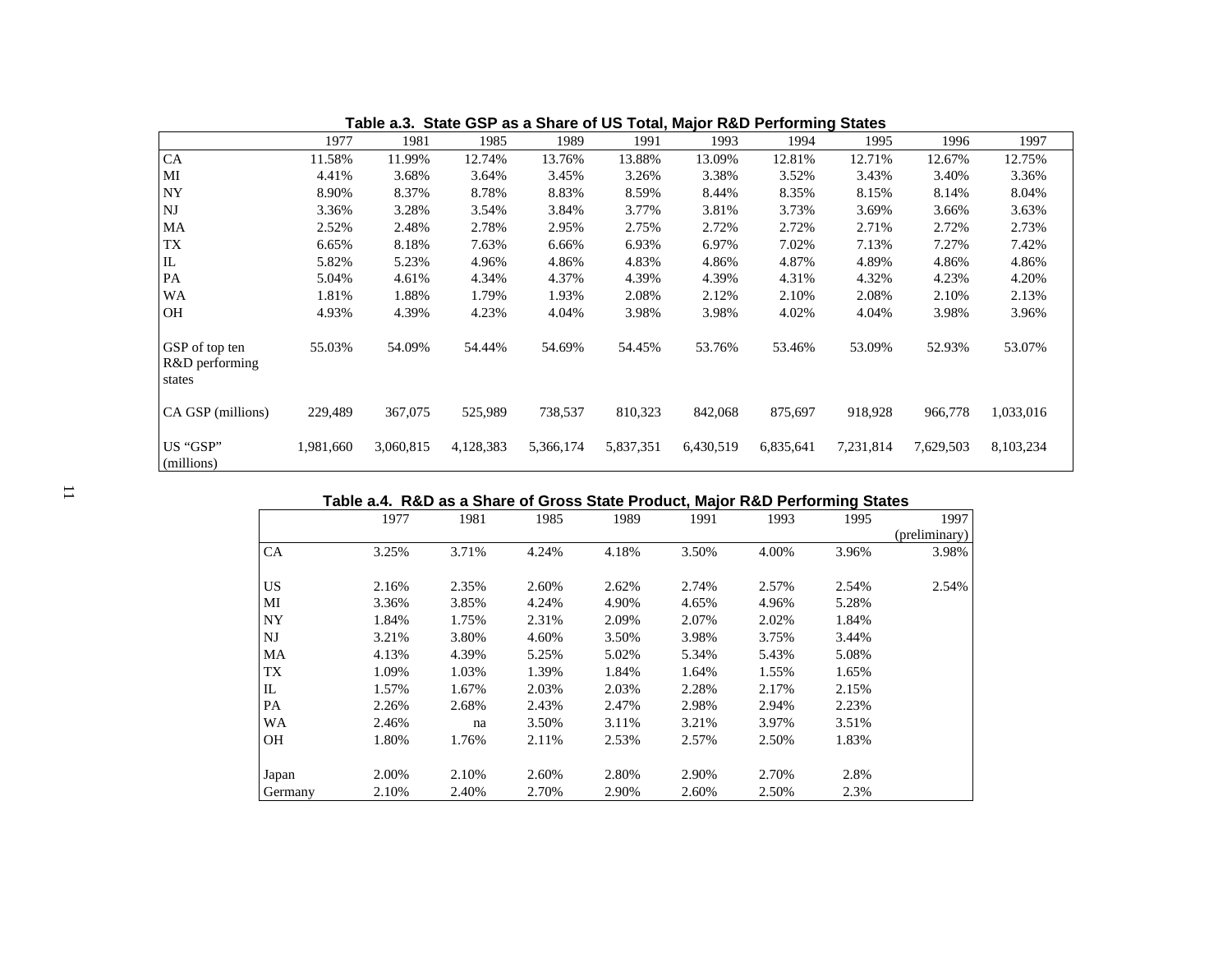| Perform<br>-ing<br>Sector: | Total R&D                                 | Federal<br>Govt. |            | Industry         |            |           | Universities & Colleges |                  | U&C<br><b>FFRDCs</b> | Nonprofit<br>sector* |                           |                  |                 |
|----------------------------|-------------------------------------------|------------------|------------|------------------|------------|-----------|-------------------------|------------------|----------------------|----------------------|---------------------------|------------------|-----------------|
| Funding<br>Sector:         | Total R&D                                 | Federal<br>Govt. | Total      | Federal<br>Govt. | Industry   | Total     | Federal<br>Govt.        | Nonfed.<br>Govt. | Industry             | U&C                  | Non-<br>Profits/<br>Other | Federal<br>Govt. | Federal<br>Govt |
| a.5.a.                     | <b>Thousands of Current Dollars</b>       |                  |            |                  |            |           |                         |                  |                      |                      |                           |                  |                 |
| 1997#                      | 41,165,492                                | 1,454,133        | 34,011,000 | 5,977,000        | 28,034,000 | 2,982,373 | 2,029,550               | 129,764          | 161,625              | 440,018              | 221,416                   | 2,034,903        | 683,083         |
| 1995                       | 36,132,656                                | 1,843,729        | 28,710,000 | 6,925,000        | 21,785,000 | 2,594,280 | 1,796,691               | 107,055          | 120,080              | 372,941              | 197,513                   | 2,377,815        | 607,320         |
| 1993                       | 33,721,000                                | 1,785,000        | 26,541,000 | 7,463,000        | 19,078,000 | 2,380,000 | 1,630,000               | 112,000          | 99,000               | 368,000              | 171,000                   | 2,499,000        | 516,000         |
| 1991                       | 28,337,300                                | 1,885,300        | 21,279,000 | 8,911,000        | 12,368,000 | 2,137,200 | 1,431,800               | 84,100           | 85,800               | 387,300              | 148,200                   | 2,562,800        | 473,000         |
| 1989                       | 30,881,000                                | 2,478,000        | 23,675,000 | 12,857,000       | 10,818,000 | 1,846,000 | 1,281,000               | 43,000           | 83,000               | 322,000              | 116,000                   | 2,385,000        | 497,000         |
| 1987                       | 24, 161, 170                              | 2,011,033        | 18,636,000 |                  |            | 1,558,609 | 1,069,307               | 36,690           | 72,676               | 289,628              | 90,308                    | 1,572,409        | 383,119         |
| 1985                       | 22,293,000                                | 1,177,000        | 17,760,000 | 10,816,000       | 6,944,000  | 1,233,347 | 878,709                 | 15,355           | 18,499               | 216,142              | 104,642                   | 1,726,000        | 398,000         |
| 1983                       | 17,545,239                                | 1,143,229        | 14,237,000 | 8,298,000        | 5,939,000  | 999,168   | 717,284                 | 18,702           | 11,884               | 167,936              | 83,362                    | 887,279          | 278,563         |
| 1981                       | 13,633,596                                | 968,248          | 10,765,000 | 6,585,000        | 4,180,000  | 874,011   | 648,415                 | 17,935           | 14,093               | 136,254              | 57,314                    | 669,497          | 356,840         |
| 1979                       | 9,836,700                                 | 929,853          | 7,437,000  |                  |            | 653,047   | 509,343                 | 17,474           | 8,400                | 72,554               | 45,276                    | 559,071          | 257,729         |
| 1977                       | 7,462,828                                 | 688,013          | 5,600,000  |                  |            | 531,719   | 419,762                 | 6,995            | 5,787                | 65,410               | 33,765                    | 439,089          | 204,007         |
| 1975                       | 6,937,443                                 | 708,793          | 5,263,000  |                  |            | 454,023   | 357,402                 | 5,625            | 5,035                | 60,286               | 25,675                    | 316,951          | 194,676         |
| a.5.b.                     | <b>Thousands of Constant 1987 Dollars</b> |                  |            |                  |            |           |                         |                  |                      |                      |                           |                  |                 |
| 1997#                      | 30,299,844                                | 1,070,314        | 25,033,783 | 4,399,368        | 20,634,415 | 2,195,174 | 1,493,849               | 95,513           | 118,964              | 323,875              | 162,973                   | 1,497,790        | 502,783         |
| 1995                       | 28,184,599                                | 1,438,166        | 22,394,696 | 5,401,716        | 16,992,980 | 2,023,619 | 1,401,475               | 83,506           | 93,666               | 290,906              | 154,066                   | 1,854,770        | 473,729         |
| 1993                       | 27,304,453                                | 1,445,344        | 21,490,688 | 6,042,915        | 15,447,773 | 1,927,126 | 1,319,838               | 90,688           | 80,162               | 297,976              | 138,462                   | 2,023,482        | 417,814         |
| 1991                       | 24,096,344                                | 1,603,146        | 18,094,388 | 7,577,381        | 10,517,007 | 1,817,347 | 1,217,517               | 71,514           | 72,959               | 329,337              | 126,020                   | 2,179,252        | 402,211         |
| 1989                       | 28,461,751                                | 2,283,871        | 21,820,276 | 11,849,770       | 9,970,507  | 1,701,382 | 1,180,645               | 39,631           | 76,498               | 296,774              | 106,912                   | 2,198,157        | 458,065         |
| 1987                       | 24, 161, 170                              | 2,011,033        | 18,636,000 |                  |            | 1,558,609 | 1,069,307               | 36,690           | 72,676               | 289,628              | 90,308                    | 1,572,409        | 383,119         |
| 1985                       | 23,615,466                                | 1,246,822        | 18,813,559 | 11,457,627       | 7,355,932  | 1,306,512 | 930,836                 | 16,266           | 19,596               | 228,964              | 110,850                   | 1,828,390        | 421,610         |
| 1983                       | 20,120,687                                | 1,311,042        | 16,326,835 | 9,516,055        | 6,810,780  | 1,145,835 | 822,573                 | 21,447           | 13,628               | 192,587              | 95,599                    | 1,017,522        | 319,453         |
| 1981                       | 17,279,589                                | 1,227,184        | 13,643,853 | 8,346,008        | 5,297,845  | 1,107,745 | 821,819                 | 22,731           | 17,862               | 172,692              | 72,641                    | 848,539          | 452,269         |
| 1979                       | 14,994,970                                | 1,417,459        | 11,336,890 |                  |            | 995,498   | 776,438                 | 26,637           | 12,805               | 110,601              | 69,018                    | 852,242          | 392,880         |
| 1977                       | 13,350,318                                | 1,230,792        | 10,017,889 |                  |            | 951,197   | 750,916                 | 12,513           | 10,352               | 117,013              | 60,403                    | 785,490          | 364,950         |
| 1975                       | 14,100,494                                | 1,440,636        | 10,697,154 |                  |            | 922,811   | 726,427                 | 11,433           | 10,234               | 122,533              | 52,185                    | 644,209          | 395,683         |

**Table a.5. California Expenditures for R&D: Performance by Sector, Broken Down by Sources of Funds**

\* Nonprofit data available only for federal obligations. Other expenditures by non-profits are omitted from non-profit category

and from total spending in the state.

# 1997 data are preliminary (see notes in Sources)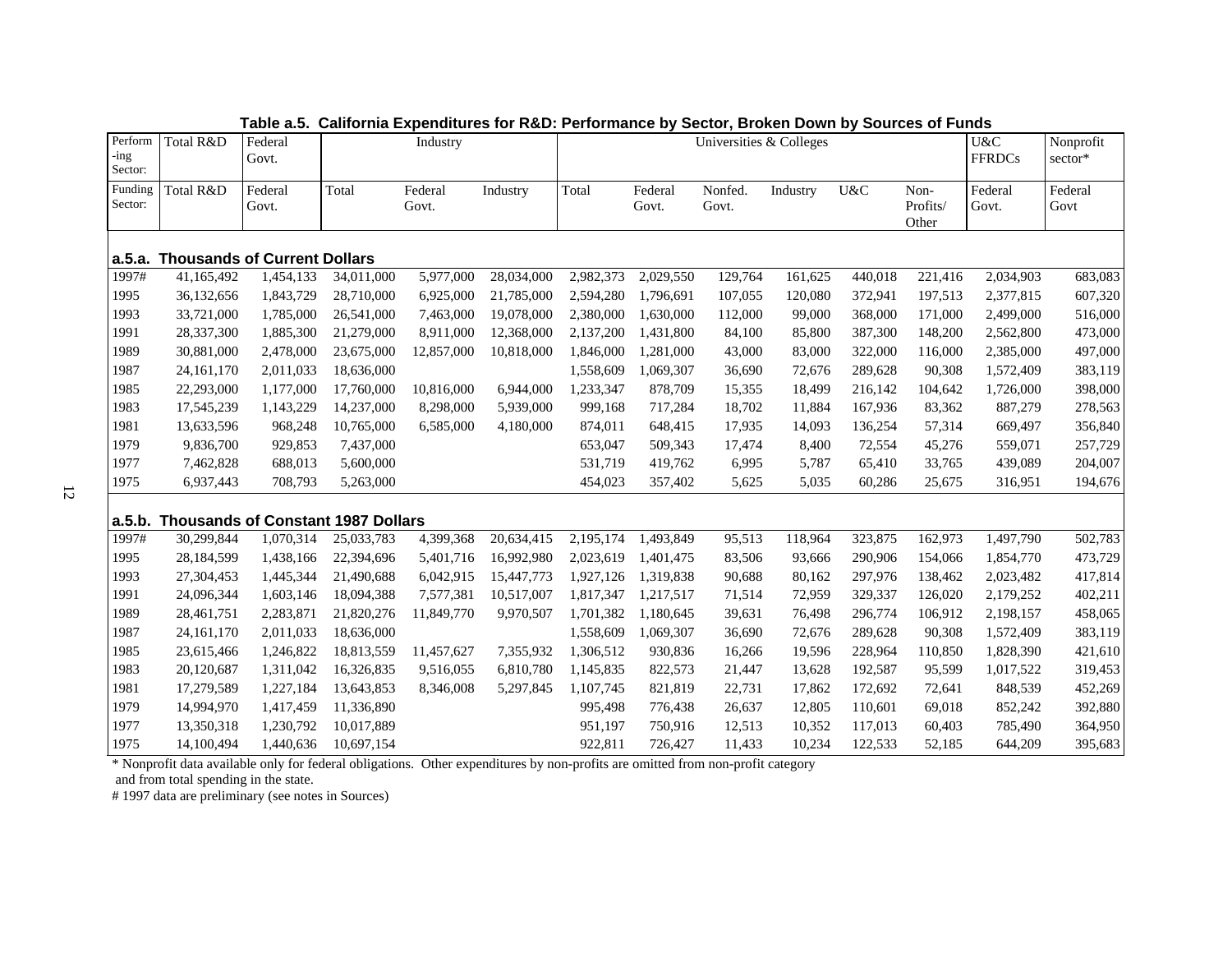| Perform<br>-ing<br>Sector: | Total R&D                | Federal<br>Govt. |        | Industry         |          |        |                  | Universities & Colleges |          |        |                           | U&C<br><b>FFRDCs</b> | Nonprofit<br>$\text{sector*}$ |
|----------------------------|--------------------------|------------------|--------|------------------|----------|--------|------------------|-------------------------|----------|--------|---------------------------|----------------------|-------------------------------|
| Funding<br>Sector:         | Total R&D                | Federal<br>Govt. | Total  | Federal<br>Govt. | Industry | Total  | Federal<br>Govt. | Nonfed.<br>Govt.        | Industry | U&C    | Non-<br>Profits/<br>Other | Federal<br>Govt.     | Federal<br>Govt               |
|                            | a.5.c. Share of US Total |                  |        |                  |          |        |                  |                         |          |        |                           |                      |                               |
| 1997#                      | 20.03%                   | 9.00%            | 21.59% | 24.98%           | 20.98%   | 12.29% | 14.04%           | 7.00%                   | 9.45%    | 9.70%  | 12.94%                    | 55.20%               | 17.92%                        |
| 1995                       | 19.74%                   | 10.63%           | 21.73% | 29.53%           | 20.05%   | 11.74% | 13.48%           | 6.47%                   | 8.05%    | 9.27%  | 12.35%                    | 43.99%               | 16.69%                        |
| 1993                       | 20.43%                   | 10.71%           | 22.61% | 32.72%           | 20.21%   | 11.94% | 13.63%           | 7.18%                   | 7.27%    | 10.29% | 11.51%                    | 47.20%               | 8.97%                         |
| 1991                       | 17.69%                   | 12.37%           | 18.19% | 33.79%           | 13.65%   | 12.12% | 14.00%           | 5.67%                   | 7.09%    | 11.38% | 11.29%                    | 50.46%               | 9.01%                         |
| 1989                       | 21.94%                   | 16.39%           | 23.24% | 41.09%           | 15.33%   | 12.30% | 14.26%           | 3.48%                   | 8.32%    | 11.87% | 10.73%                    | 50.43%               | 12.27%                        |
| 1987                       | 19.27%                   | 15.50%           | 20.22% |                  |          | 13.04% | 14.79%           | 3.69%                   | 9.35%    | 13.56% | 11.05%                    | 49.43%               | 18.40%                        |
| 1985                       | 20.75%                   | 9.09%            | 22.71% | 40.84%           | 13.43%   | 12.95% | 14.73%           | 2.11%                   | 3.36%    | 13.57% | 15.27%                    | 48.91%               | 12.25%                        |
| 1983                       | 19.68%                   | 11.20%           | 22.45% | 40.40%           | 13.86%   | 12.91% | 14.63%           | 3.08%                   | 3.12%    | 13.13% | 14.65%                    | 39.75%               | 16.48%                        |
| 1981                       | 18.97%                   | 12.03%           | 20.78% | 40.20%           | 11.80%   | 13.01% | 14.45%           | 3.39%                   | 4.94%    | 13.81% | 13.41%                    | 38.10%               | 24.17%                        |
| 1979                       | 17.90%                   | 13.19%           | 19.46% |                  |          | 12.39% | 14.40%           | 3.81%                   | 4.42%    | 10.07% | 12.45%                    | 38.21%               | 21.31%                        |
| 1977                       | 17.44%                   | 11.80%           | 18.78% |                  |          | 13.34% | 15.67%           | 1.93%                   | 4.26%    | 13.00% | 10.96%                    | 34.01%               | 21.61%                        |
| 1975                       | 18.60%                   | 13.60%           | 21.76% |                  |          | 13.60% | 15.92%           | 1.75%                   | 4.56%    | 14.75% | 10.13%                    | 34.15%               | 23.72%                        |
|                            | a.5.d. Share of CA R&D   |                  |        |                  |          |        |                  |                         |          |        |                           |                      |                               |
| 1997#                      | 100%                     | 3.53%            | 82.62% | 14.52%           | 68.10%   | 7.24%  | 4.93%            | 0.32%                   | 0.39%    | 1.07%  | 0.54%                     | 4.94%                | 1.66%                         |
| 1995                       | 100%                     | 5.10%            | 79.46% | 19.17%           | 60.29%   | 7.18%  | 4.97%            | 0.30%                   | 0.33%    | 1.03%  | 0.55%                     | 6.58%                | 1.68%                         |
| 1993                       | 100%                     | 5.29%            | 78.71% | 22.13%           | 56.58%   | 7.06%  | 4.83%            | 0.33%                   | 0.29%    | 1.09%  | 0.51%                     | 7.41%                | 1.53%                         |
| 1991                       | 100%                     | 6.65%            | 75.09% | 31.45%           | 43.65%   | 7.54%  | 5.05%            | 0.30%                   | 0.30%    | 1.37%  | 0.52%                     | 9.04%                | 1.67%                         |
| 1989                       | 100%                     | 8.02%            | 76.67% | 41.63%           | 35.03%   | 5.98%  | 4.15%            | 0.14%                   | 0.27%    | 1.04%  | 0.38%                     | 7.72%                | 1.61%                         |
| 1987                       | 100%                     | 8.32%            | 77.13% |                  |          | 6.45%  | 4.43%            | 0.15%                   | 0.30%    | 1.20%  | 0.37%                     | 6.51%                | 1.59%                         |
| 1985                       | 100%                     | 5.28%            | 79.67% | 48.52%           | 31.15%   | 5.53%  | 3.94%            | 0.07%                   | 0.08%    | 0.97%  | 0.47%                     | 7.74%                | 1.79%                         |
| 1983                       | 100%                     | 6.52%            | 81.14% | 47.29%           | 33.85%   | 5.69%  | 4.09%            | 0.11%                   | 0.07%    | 0.96%  | 0.48%                     | 5.06%                | 1.59%                         |
| 1981                       | 100%                     | 7.10%            | 78.96% | 48.30%           | 30.66%   | 6.41%  | 4.76%            | 0.13%                   | 0.10%    | 1.00%  | 0.42%                     | 4.91%                | 2.62%                         |
| 1979                       | 100%                     | 9.45%            | 75.60% |                  |          | 6.64%  | 5.18%            | 0.18%                   | 0.09%    | 0.74%  | 0.46%                     | 5.68%                | 2.62%                         |
| 1977                       | 100%                     | 9.22%            | 75.04% |                  |          | 7.12%  | 5.62%            | 0.09%                   | 0.08%    | 0.88%  | 0.45%                     | 5.88%                | 2.73%                         |
| 1975                       | 100%                     | 10.22%           | 75.86% |                  |          | 6.54%  | 5.15%            | 0.08%                   | 0.07%    | 0.87%  | 0.37%                     | 4.57%                | 2.81%                         |

**Table a.5. (continued) California Expenditures for R&D: Performance by Sector, Broken Down by Sources of Funds**

\* Nonprofit data available only for federal obligations. Other expenditures by non-profits are omitted from non-profit category

and from total spending in the state.

# 1997 data are preliminary (see notes in Sources)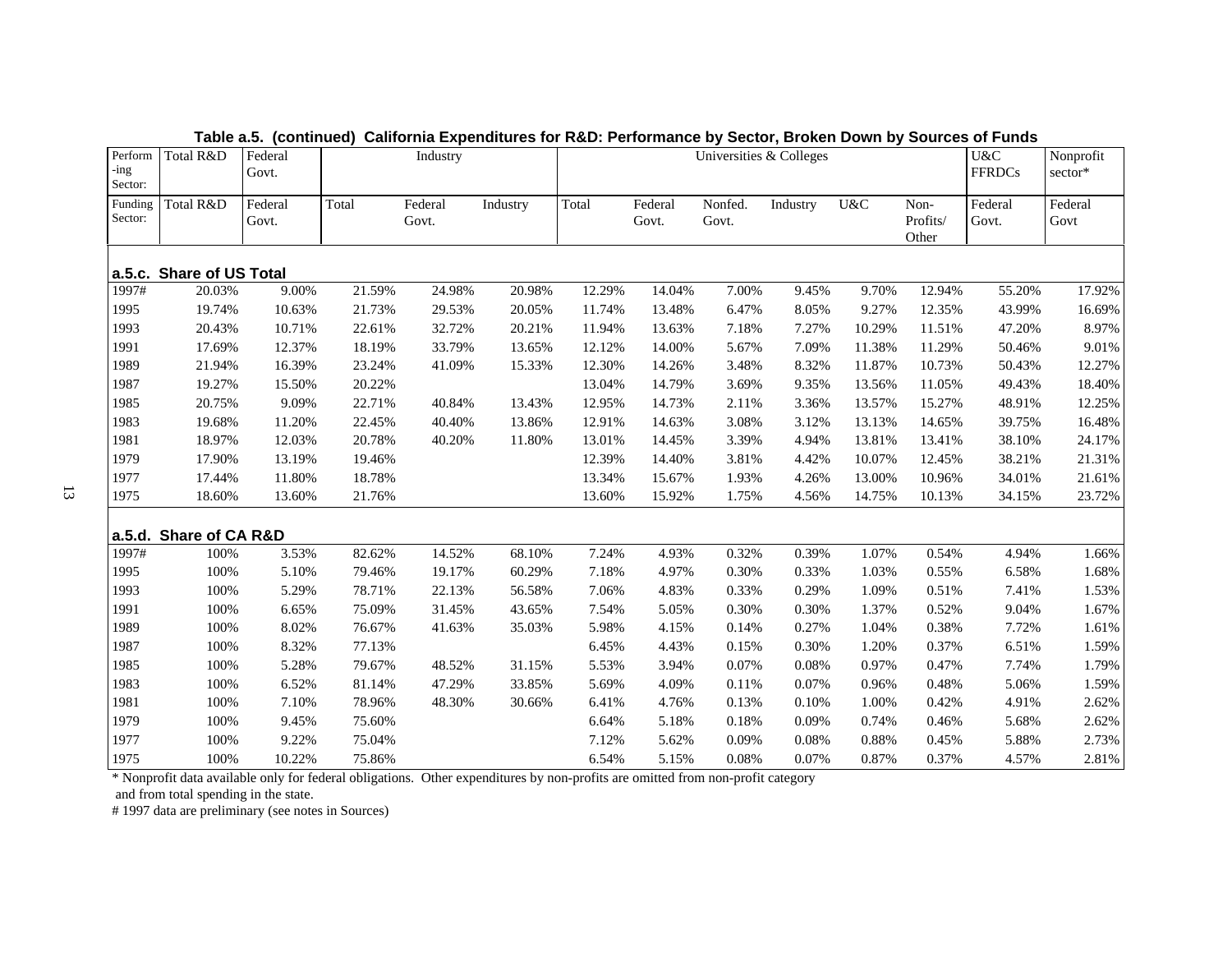| Performing             |      | Federal  |        | Industry |          |        |         | Universities & Colleges |          |       |         | U&C           | Nonprofit     |
|------------------------|------|----------|--------|----------|----------|--------|---------|-------------------------|----------|-------|---------|---------------|---------------|
| Sector:                |      | Govt.    |        |          |          |        |         |                         |          |       |         | <b>FFRDCs</b> |               |
| Funding                |      | Federal  | Total  | Federal  | Industry | Total  | Federal | Nonfed.                 | Industry | U&C   | Non-    | Federal       | Federal Govt. |
| Sector:                |      | Govt.    |        | Govt.    |          |        | Govt.   | Govt.                   |          |       | Profits | Govt.         |               |
| <b>Total US</b>        | 1995 | 9.48%    | 72.18% | 12.81%   | 59.37%   | 12.08% | 7.28%   | 0.90%                   | 0.82%    | 2.20% | 0.87%   | 2.95%         | 3.31%         |
|                        | 1993 | 10.10%   | 71.13% | 13.82%   | 57.19%   | 12.08% | 7.24%   | 0.94%                   | 0.82%    | 2.17% | 0.90%   | 3.21%         | 3.48%         |
|                        | 1991 | 9.51%    | 73.02% | 16.47%   | 56.56%   | 11.01% | 6.39%   | 0.93%                   | 0.76%    | 2.13% | 0.82%   | 3.17%         | 3.28%         |
|                        | 1989 | 10.74%   | 72.36% | 22.23%   | 50.13%   | 10.66% | 6.38%   | 0.88%                   | 0.71%    | 1.93% | 0.77%   | 3.36%         | 2.88%         |
|                        | 1985 | 12.05%   | 72.78% | 24.65%   | 48.14%   | 8.86%  | 5.56%   | 0.69%                   | 0.51%    | 1.49% | 0.62%   | 3.28%         | 3.02%         |
| ${\rm CA}$             | 1995 | 5.10%    | 79.46% | 19.17%   | 60.29%   | 7.18%  | 4.97%   | 0.30%                   | 0.33%    | 1.03% | 0.55%   | 6.58%         | 1.68%         |
|                        | 1993 | 5.29%    | 78.71% | 22.13%   | 56.58%   | 7.06%  | 4.83%   | 0.33%                   | 0.29%    | 1.09% | 0.51%   | 7.41%         | 1.53%         |
|                        | 1991 | 6.65%    | 75.09% | 31.45%   | 43.65%   | 7.54%  | 5.05%   | 0.30%                   | 0.30%    | 1.37% | 0.52%   | 9.04%         | 1.67%         |
|                        | 1989 | 8.02%    | 76.67% | 41.63%   | 35.03%   | 5.98%  | 4.15%   | 0.14%                   | 0.27%    | 1.04% | 0.38%   | 7.72%         | 1.61%         |
|                        | 1985 | 5.28%    | 79.67% | 48.52%   | 31.15%   | 5.52%  | 3.93%   | 0.07%                   | 0.08%    | 0.97% | 0.47%   | 7.74%         | 1.79%         |
| MI                     | 1995 | 0.62%    | 93.32% | 1.11%    | 92.20%   | 5.69%  | 3.15%   | 0.37%                   | 0.38%    | 1.36% | 0.43%   | 0.00%         | 0.37%         |
|                        | 1993 | 0.89%    | 92.08% | 1.42%    | 90.66%   | 6.49%  | 3.50%   | 0.37%                   | 0.44%    | 1.60% | 0.59%   | 0.00%         | 0.54%         |
|                        | 1991 | 1.04%    | 91.70% | 1.01%    | 90.70%   | 6.79%  | 3.50%   | 0.45%                   | 0.56%    | 1.76% | 0.52%   | $0.00\%$      | 0.47%         |
|                        | 1989 | 0.78%    | 93.49% | 1.09%    | 92.39%   | 5.38%  | 2.91%   | 0.40%                   | 0.40%    | 1.28% | 0.39%   | $0.00\%$      | 0.35%         |
|                        | 1985 | 1.19%    | 93.80% | 1.33%    | 92.46%   | 4.73%  | 2.75%   | 0.38%                   | 0.30%    | 1.07% | 0.23%   | 0.00%         | 0.28%         |
| <b>NY</b>              | 1995 | 1.07%    | 78.97% | 16.62%   | 62.36%   | 15.54% | 10.11%  | 0.88%                   | 0.90%    | 1.88% | 1.78%   | 2.57%         | 1.85%         |
|                        | 1993 | 1.19%    | 80.37% | 12.68%   | 67.69%   | 14.08% | 9.59%   | 0.69%                   | 0.80%    | 1.64% | 1.36%   | 2.67%         | 1.69%         |
|                        | 1991 | 1.68%    | 79.78% | 15.03%   | 64.75%   | 14.16% | 9.01%   | 0.74%                   | 0.82%    | 1.84% | 1.74%   | 2.74%         | 1.64%         |
|                        | 1989 | $0.90\%$ | 81.54% | 14.95%   | 66.59%   | 13.46% | 8.76%   | 0.70%                   | 0.72%    | 1.74% | 1.56%   | 2.58%         | 1.53%         |
|                        | 1985 | 1.04%    | 83.85% | 22.85%   | 61.00%   | 11.34% | 7.52%   | 0.50%                   | 0.58%    | 1.35% | 1.39%   | 2.38%         | 1.40%         |
| $\mathbf{N}\mathbf{J}$ | 1995 | 3.77%    | 89.84% | 2.16%    | 87.67%   | 4.86%  | 2.29%   | 0.43%                   | 0.28%    | 1.49% | 0.37%   | 1.38%         | 0.17%         |
|                        | 1993 | 5.54%    | 88.90% | 4.12%    | 84.78%   | 4.07%  | 1.82%   | 0.39%                   | 0.28%    | 1.26% | 0.30%   | 1.26%         | 0.22%         |
|                        | 1991 | 5.85%    | 89.08% | 9.75%    | 79.33%   | 3.91%  | 1.68%   | 0.49%                   | 0.22%    | 1.22% | 0.29%   | 1.04%         | 0.13%         |
|                        | 1989 | 5.95%    | 88.27% | 8.31%    | 79.96%   | 3.91%  | 1.63%   | 0.62%                   | 0.24%    | 1.15% | 0.28%   | 1.56%         | 0.30%         |
|                        | 1985 | 13.30%   | 82.52% | 10.82%   | 71.70%   | 2.10%  | 1.12%   | 0.25%                   | 0.09%    | 0.49% | 0.15%   | 1.96%         | 0.12%         |
| $\rm MA$               | 1995 | 3.17%    | 74.39% | 14.62%   | 59.76%   | 11.51% | 8.27%   | 0.13%                   | 0.90%    | 0.92% | 1.28%   | 3.46%         | 7.48%         |
|                        | 1993 | 4.05%    | 73.29% | 19.80%   | 53.49%   | 11.53% | 8.14%   | 0.16%                   | 1.03%    | 0.84% | 1.35%   | 3.74%         | 7.39%         |
|                        | 1991 | 3.25%    | 74.00% | 17.29%   | 56.71%   | 11.08% | 7.93%   | 0.15%                   | 1.06%    | 0.78% | 1.17%   | 4.54%         | 7.12%         |
|                        | 1989 | 5.04%    | 73.28% | 21.27%   | 52.01%   | 10.92% | 7.82%   | 0.24%                   | 0.99%    | 0.74% | 1.13%   | 4.58%         | 6.18%         |
|                        | 1985 | 2.96%    | 69.30% | 25.84%   | 43.46%   | 9.70%  | 7.70%   | 0.12%                   | 0.85%    | 0.51% | 0.52%   | 4.38%         | 13.67%        |

**Table a.6. Distribution of R&D within Selected States by Performing and Funding Sectors**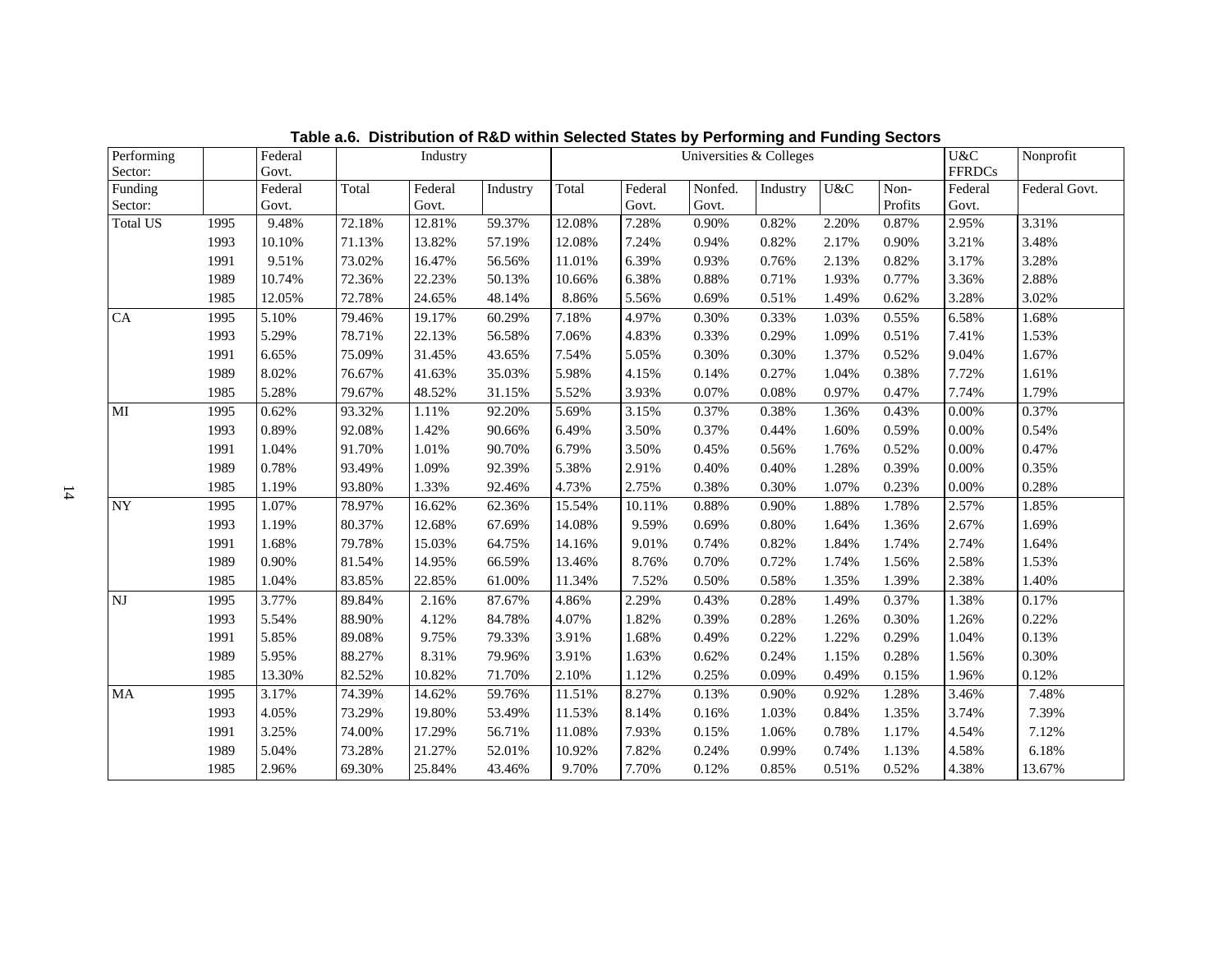| Performing<br>Sector: |      | Federal<br>Govt. |        | Industry         |          |        |                  |                  | U&C<br><b>FFRDCs</b> | Nonprofit |                 |                  |               |
|-----------------------|------|------------------|--------|------------------|----------|--------|------------------|------------------|----------------------|-----------|-----------------|------------------|---------------|
| Funding<br>Sector:    |      | Federal<br>Govt. | Total  | Federal<br>Govt. | Industry | Total  | Federal<br>Govt. | Nonfed.<br>Govt. | Industry             | U&C       | Non-<br>Profits | Federal<br>Govt. | Federal Govt. |
| ${\rm TX}$            | 1995 | 6.41%            | 74.07% | 10.88%           | 63.18%   | 17.56% | 8.92%            | 1.89%            | 1.22%                | 3.54%     | 1.99%           | 0.00%            | 1.95%         |
|                       | 1993 | 6.72%            | 70.08% | 9.19%            | 60.90%   | 19.91% | 9.80%            | 2.27%            | 1.29%                | 4.21%     | 2.35%           | 0.07%            | 3.22%         |
|                       | 1991 | 6.11%            | 71.66% |                  |          | 18.32% | 8.30%            | 2.09%            | 1.24%                | 4.27%     | 2.41%           | 0.03%            | 3.87%         |
|                       | 1989 | 7.05%            | 76.40% | 28.08%           | 48.32%   | 15.41% | 7.42%            | 1.88%            | 0.97%                | 3.19%     | 1.98%           | 0.00%            | 1.14%         |
|                       | 1985 | 5.70%            | 79.87% | 27.65%           | 52.22%   | 13.52% | 7.53%            | 1.55%            | 0.85%                | 3.03%     | 0.57%           | 0.00%            | 0.91%         |
| IL                    | 1995 | 1.08%            | 77.15% | 1.95%            | 75.20%   | 10.92% | 6.25%            | 0.63%            | 0.57%                | 2.61%     | 0.86%           | 10.29%           | 0.55%         |
|                       | 1993 | 1.22%            | 77.34% | 3.48%            | 73.86%   | 11.18% | 6.27%            | 0.68%            | 0.66%                | 2.63%     | 0.94%           | 9.58%            | 0.68%         |
|                       | 1991 | 1.06%            | 78.33% | 2.96%            | 75.37%   | 10.93% | 5.64%            | 0.82%            | 0.77%                | 2.82%     | 0.89%           | 8.94%            | 0.73%         |
|                       | 1989 | 1.11%            | 76.34% |                  |          | 11.37% | 6.37%            | 0.64%            | 0.74%                | 2.85%     | 0.77%           | 9.95%            | 1.23%         |
|                       | 1985 | 2.07%            | 77.78% | 6.91%            | 70.87%   | 9.46%  | 5.78%            | 0.57%            | 0.39%                | 2.17%     | 0.55%           | 9.03%            | 1.66%         |
| PA                    | 1995 | 3.29%            | 77.05% | 5.43%            | 71.61%   | 16.47% | 10.90%           | 0.51%            | 1.74%                | 2.37%     | 0.95%           | 0.46%            | 2.74%         |
|                       | 1993 | 4.28%            | 81.07% | 13.80%           | 67.27%   | 12.31% | 8.18%            | 0.24%            | 1.35%                | 1.80%     | 0.74%           | 0.42%            | 1.92%         |
|                       | 1991 | 4.13%            | 82.17% | 27.03%           | 55.14%   | 11.53% | 7.25%            | 0.35%            | 1.31%                | 1.83%     | 0.79%           | 0.36%            | 1.81%         |
|                       | 1989 | 4.73%            | 79.99% | 32.93%           | 47.06%   | 13.14% | 8.10%            | 0.55%            | 1.59%                | 1.88%     | 1.02%           | 0.36%            | 1.78%         |
|                       | 1985 | 5.47%            | 82.11% | 24.17%           | 57.93%   | 10.53% | 6.96%            | 0.32%            | 1.11%                | 1.23%     | 0.93%           | 0.05%            | 1.82%         |
| <b>WA</b>             | 1995 | 3.05%            | 81.94% |                  |          | 9.27%  | 6.49%            | 0.26%            | 0.75%                | 1.47%     | 0.29%           | 0.00%            | 5.74%         |
|                       | 1993 | 2.08%            | 86.48% | 16.43%           | 70.05%   | 7.89%  | 5.75%            | 0.26%            | 0.63%                | 0.96%     | 0.30%           | $0.00\%$         | 3.54%         |
|                       | 1991 | 3.41%            | 82.65% |                  |          | 8.99%  | 6.51%            | 0.29%            | 0.72%                | 1.16%     | 0.30%           | $0.00\%$         | 4.95%         |
|                       | 1989 | 3.44%            | 84.22% |                  |          | 8.59%  | 6.36%            | 0.19%            | 0.65%                | 1.12%     | 0.25%           | $0.00\%$         | 3.75%         |
|                       | 1985 | 3.85%            | 84.09% | 49.38%           | 34.71%   | 8.09%  | 6.02%            | 0.10%            | 0.40%                | 0.77%     | 0.80%           | $0.00\%$         | 3.97%         |
| OH                    | 1995 | 11.27%           | 75.29% | 10.80%           | 64.51%   | 12.09% | 7.06%            | 0.90%            | 1.02%                | 2.01%     | 1.11%           | 0.00%            | 1.35%         |
|                       | 1993 | 9.11%            | 80.40% | 16.10%           | 64.30%   | 9.28%  | 5.44%            | 0.72%            | 0.75%                | 1.39%     | 0.97%           | $0.00\%$         | 1.20%         |
|                       | 1991 | 11.53%           | 79.09% | 13.02%           | 66.07%   | 8.43%  | 4.77%            | 0.89%            | 0.63%                | 1.24%     | 0.91%           | $0.00\%$         | 0.95%         |
|                       | 1989 | 19.29%           | 72.07% | 12.44%           | 59.63%   | 7.80%  | 4.44%            | 0.88%            | 0.69%                | 1.13%     | 0.69%           | $0.00\%$         | 0.84%         |
|                       | 1985 | 14.51%           | 77.20% | 13.12%           | 64.07%   | 7.10%  | 4.37%            | 0.41%            | 0.46%                | 1.15%     | 0.70%           | 0.00%            | 1.17%         |

**Table a.6. (continued) Distribution of R&D within Selected States by Performing and Funding Sectors**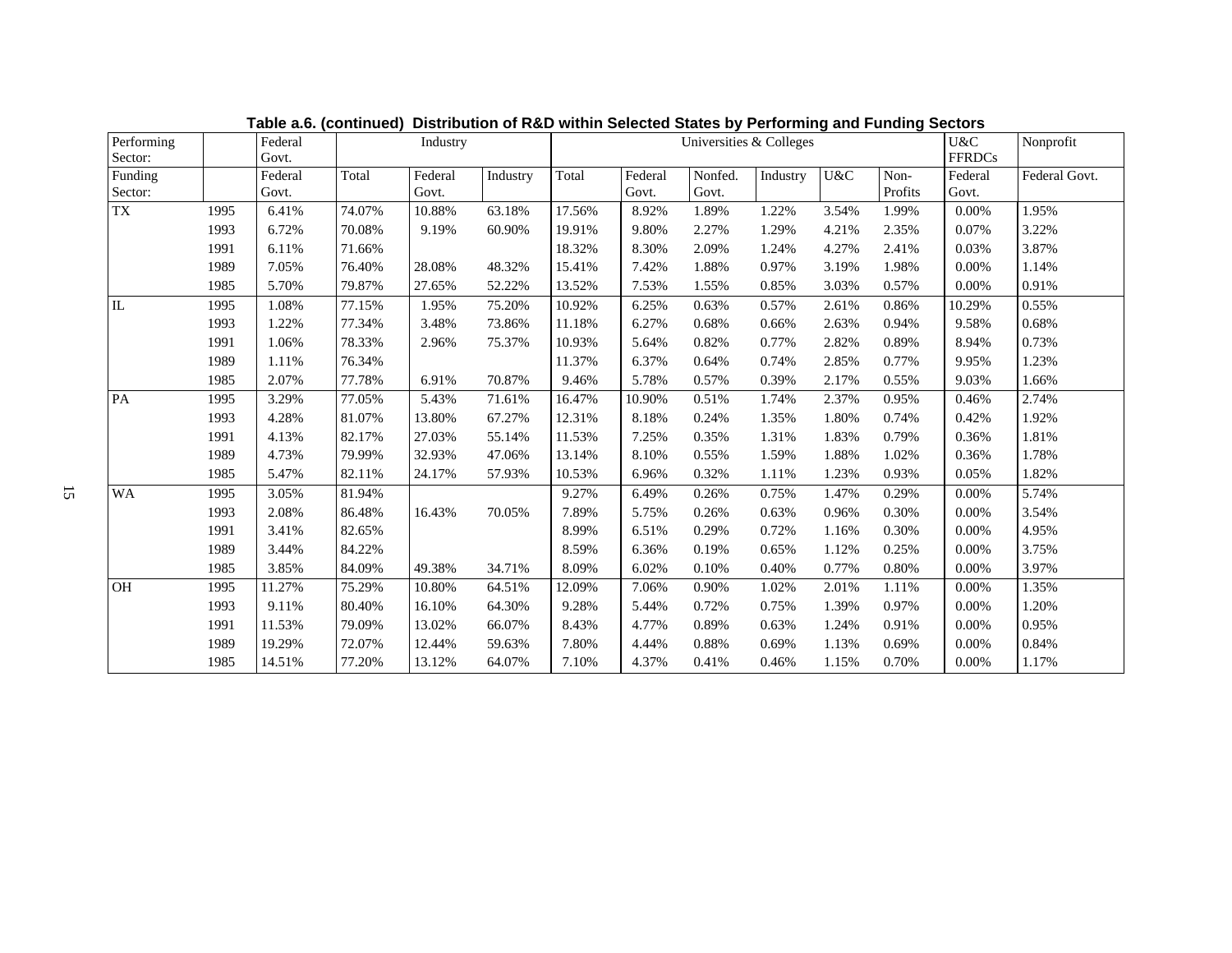| Performing             |      | Total R&D | Federal |        | Industry |          | Universities & Colleges |         |         |          |        |         | <b>U&amp;C FFRDCs</b> |
|------------------------|------|-----------|---------|--------|----------|----------|-------------------------|---------|---------|----------|--------|---------|-----------------------|
| Sector:                |      |           | Govt.   |        |          |          |                         |         |         |          |        |         |                       |
| Funding                |      | Total R&D | Federal | Total  | Federal  | Industry | Total                   | Federal | Nonfed. | Industry | U&C    | Non-    | Federal Govt.         |
| Sector:                |      |           | Govt.   |        | Govt.    |          |                         | Govt.   | Govt.   |          |        | Profits |                       |
| ${\rm CA}$             | 1995 | 19.74%    | 10.63%  | 21.73% | 29.53%   | 20.05%   | 11.74%                  | 13.48%  | 6.47%   | 8.05%    | 9.27%  | 12.35%  | 43.99%                |
| ${\rm CA}$             | 1993 | 20.43%    | 10.71%  | 22.61% | 32.72%   | 20.21%   | 11.94%                  | 13.63%  | 7.18%   | 7.27%    | 10.29% | 11.51%  | 47.20%                |
| CA                     | 1991 | 17.69%    | 12.37%  | 18.19% | 33.79%   | 13.65%   | 12.12%                  | 14.00%  | 5.67%   | 7.09%    | 11.38% | 11.29%  | 50.46%                |
| CA                     | 1989 | 21.94%    | 16.39%  | 23.24% | 41.09%   | 15.33%   | 12.30%                  | 14.26%  | 3.48%   | 8.32%    | 11.87% | 10.73%  | 50.43%                |
| ${\rm CA}$             | 1985 | 20.75%    | 9.09%   | 22.71% | 40.84%   | 13.43%   | 12.93%                  | 14.68%  | 2.07%   | 3.30%    | 13.51% | 15.80%  | 48.91%                |
| MI                     | 1995 | 7.25%     | 0.47%   | 9.38%  | 0.63%    | 11.27%   | 3.42%                   | 3.13%   | 2.96%   | 3.39%    | 4.50%  | 3.56%   | $0.00\%$              |
| $\mathbf{M}\mathbf{I}$ | 1993 | 6.53%     | 0.58%   | 8.45%  | 0.67%    | 10.35%   | 3.51%                   | 3.15%   | 2.57%   | 3.45%    | 4.81%  | 4.31%   | 0.00%                 |
| MI                     | 1991 | 5.53%     | 0.60%   | 6.94%  | 0.34%    | 8.86%    | 3.41%                   | 3.03%   | 2.70%   | 4.12%    | 4.57%  | 3.53%   | 0.00%                 |
| $\mathbf{M}\mathbf{I}$ | 1989 | 6.43%     | 0.47%   | 8.31%  | 0.32%    | 11.86%   | 3.24%                   | 2.94%   | 2.92%   | 3.61%    | 4.28%  | 3.24%   | 0.00%                 |
| $\mathbf{M}\mathbf{I}$ | 1985 | 5.93%     | 0.59%   | 7.64%  | 0.32%    | 11.39%   | 3.16%                   | 2.93%   | 3.24%   | 3.52%    | 4.25%  | 2.19%   | 0.00%                 |
| $\overline{NY}$        | 1995 | 5.99%     | 0.68%   | 6.55%  | 7.77%    | 6.29%    | 7.70%                   | 8.31%   | 5.80%   | 6.58%    | 5.13%  | 12.17%  | 5.20%                 |
| ${\rm NY}$             | 1993 | 6.65%     | 0.79%   | 7.51%  | 6.10%    | 7.87%    | 7.75%                   | 8.80%   | 4.87%   | 6.47%    | 5.03%  | 10.03%  | 5.53%                 |
| <b>NY</b>              | 1991 | 6.47%     | 1.14%   | 7.07%  | 5.91%    | 7.41%    | 8.32%                   | 9.13%   | 5.16%   | 7.05%    | 5.61%  | 13.73%  | 5.59%                 |
| ${\rm NY}$             | 1989 | 7.03%     | 0.59%   | 7.92%  | 4.73%    | 9.34%    | 8.87%                   | 9.65%   | 5.59%   | 7.11%    | 6.34%  | 14.25%  | 5.39%                 |
| $\bold{NY}$            | 1985 | 7.79%     | 0.67%   | 8.97%  | 7.22%    | 9.87%    | 9.96%                   | 10.54%  | 5.68%   | 8.75%    | 7.04%  | 17.62%  | 5.64%                 |
| $\overline{\text{NJ}}$ | 1995 | 4.99%     | 1.98%   | 6.21%  | 0.84%    | 7.36%    | 2.01%                   | 1.57%   | 2.39%   | 1.73%    | 3.37%  | 2.09%   | 2.33%                 |
| $\mathbf{N}\mathbf{J}$ | 1993 | 5.56%     | 3.05%   | 6.95%  | 1.66%    | 8.25%    | 1.88%                   | 1.40%   | 2.31%   | 1.91%    | 3.24%  | 1.88%   | 2.19%                 |
| $\mathbf{N}\mathbf{J}$ | 1991 | 5.47%     | 3.37%   | 6.68%  | 3.24%    | 7.68%    | 1.94%                   | 1.44%   | 2.92%   | 1.60%    | 3.14%  | 1.92%   | 1.79%                 |
| $\mathbf{N}\mathbf{J}$ | 1989 | 5.14%     | 2.84%   | 6.26%  | 1.92%    | 8.19%    | 1.89%                   | 1.31%   | 3.65%   | 1.70%    | 3.06%  | 1.85%   | 2.39%                 |
| $\mathbf{N}\mathbf{J}$ | 1985 | 6.26%     | 6.91%   | 7.09%  | 2.75%    | 9.32%    | 1.48%                   | 1.26%   | 2.25%   | 1.09%    | 2.04%  | 1.55%   | 3.74%                 |
| MA                     | 1995 | 5.45%     | 1.82%   | 5.61%  | 6.22%    | 5.48%    | 5.19%                   | 6.19%   | 0.80%   | 5.99%    | 2.29%  | 7.98%   | 6.38%                 |
| MA                     | 1993 | 5.75%     | 2.30%   | 5.92%  | 8.23%    | 5.38%    | 5.49%                   | 6.46%   | 0.96%   | 7.20%    | 2.24%  | 8.61%   | 6.70%                 |
| MA                     | 1991 | 5.35%     | 1.82%   | 5.42%  | 5.61%    | 5.36%    | 5.38%                   | 6.64%   | 0.89%   | 7.51%    | 1.95%  | 7.61%   | 7.66%                 |
| $\rm MA$               | 1989 | 5.65%     | 2.65%   | 5.72%  | 5.40%    | 5.86%    | 5.78%                   | 6.92%   | 1.54%   | 7.92%    | 2.18%  | 8.33%   | 7.70%                 |
| $\rm MA$               | 1985 | 5.60%     | 1.38%   | 5.34%  | 5.88%    | 5.06%    | 6.13%                   | 7.76%   | 0.95%   | 9.30%    | 1.91%  | 4.77%   | 7.48%                 |
| $\overline{TX}$        | 1995 | 4.58%     | 3.10%   | 4.70%  | 3.89%    | 4.88%    | 6.66%                   | 5.61%   | 9.60%   | 6.87%    | 7.37%  | 10.41%  | 0.00%                 |
| TX                     | 1993 | 4.22%     | 2.81%   | 4.16%  | 2.81%    | 4.49%    | 6.96%                   | 5.71%   | 10.13%  | 6.61%    | 8.19%  | 11.04%  | 0.09%                 |
| TX                     | 1991 | 4.14%     | 2.66%   | 4.07%  |          |          | 6.89%                   | 5.38%   | 9.37%   | 6.82%    | 8.33%  | 12.19%  | 0.05%                 |
| TX                     | 1989 | 4.68%     | 3.07%   | 4.94%  | 5.91%    | 4.51%    | 6.76%                   | 5.43%   | 10.05%  | 6.41%    | 7.74%  | 12.03%  | 0.00%                 |
| ${\rm TX}$             | 1985 | 4.07%     | 1.92%   | 4.47%  | 4.57%    | 4.41%    | 6.21%                   | 5.51%   | 9.16%   | 6.73%    | 8.27%  | 3.75%   | 0.00%                 |

**Table a.7. Share of US Total R&D for Selected States, by Performing and Funding Sector**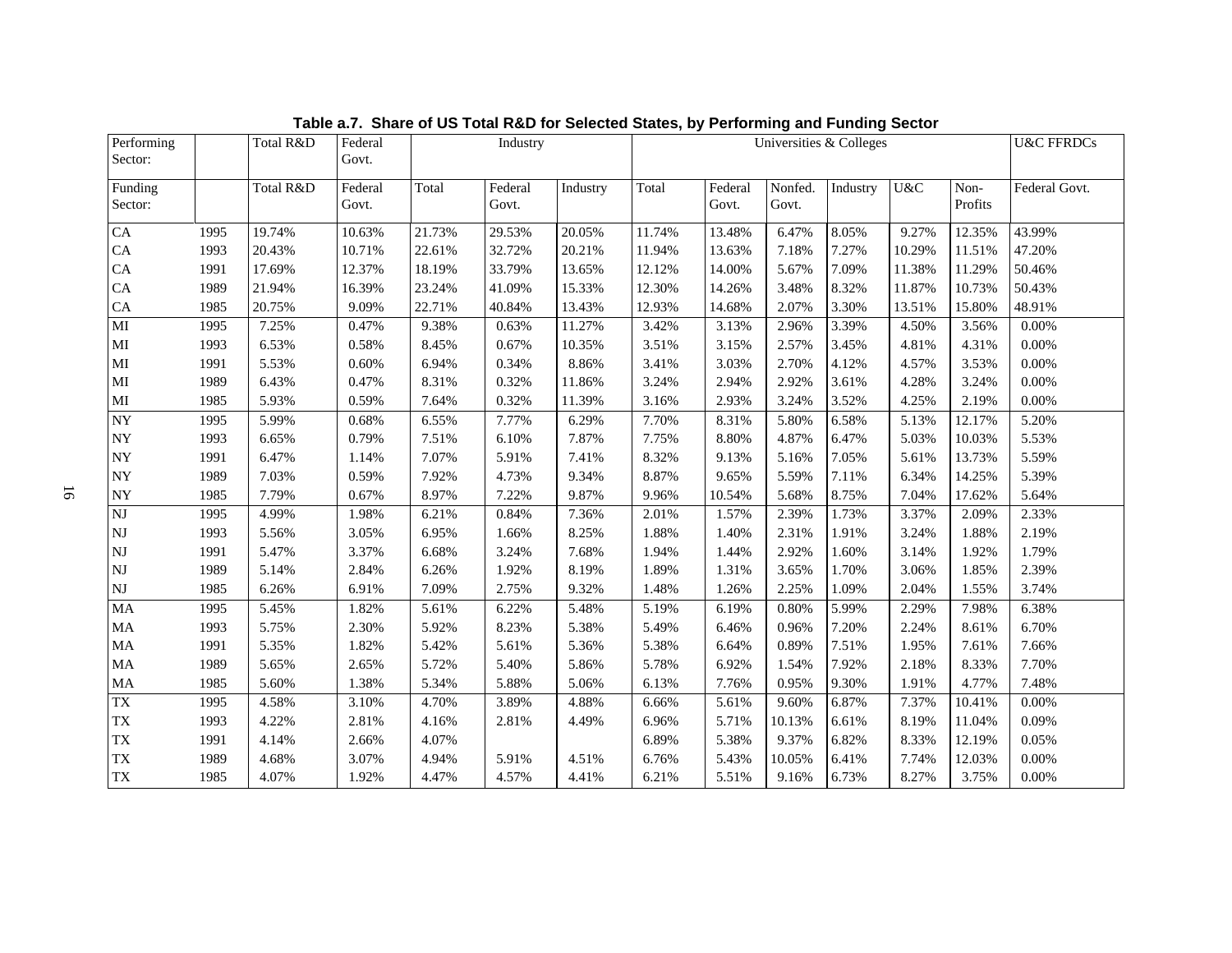| Performing<br>Sector:           |      | Total R&D | Federal<br>Govt. |       | Industry          |           |       | Universities & Colleges |                  | <b>U&amp;C FFRDCs</b> |       |                 |               |
|---------------------------------|------|-----------|------------------|-------|-------------------|-----------|-------|-------------------------|------------------|-----------------------|-------|-----------------|---------------|
| Funding<br>Sector:              |      | Total R&D | Federal<br>Govt. | Total | Federal<br>Govt.2 | Industry2 | Total | Federal<br>Govt.        | Nonfed.<br>Govt. | Industry              | U&C   | Non-<br>Profits | Federal Govt. |
| IL                              | 1995 | 4.09%     | 0.46%            | 4.37% | 0.62%             | 5.18%     | 3.70% | 3.51%                   | 2.83%            | 2.88%                 | 4.85% | 4.05%           | 14.26%        |
| IL                              | 1993 | 4.11%     | 0.50%            | 4.47% | 1.03%             | 5.30%     | 3.80% | 3.55%                   | 2.95%            | 3.31%                 | 4.97% | 4.31%           | 12.26%        |
| $\rm IL$                        | 1991 | 4.01%     | 0.45%            | 4.30% | 0.72%             | 5.34%     | 3.98% | 3.54%                   | 3.54%            | 4.10%                 | 5.31% | 4.34%           | 11.29%        |
| $\rm IL$                        | 1989 | 3.77%     | 0.39%            | 3.98% |                   |           | 4.02% | 3.76%                   | 2.76%            | 3.91%                 | 5.57% | 3.79%           | 11.17%        |
| $\mathop{\mathrm{IL}}\nolimits$ | 1985 | 3.87%     | 0.66%            | 4.13% | 1.08%             | 5.69%     | 4.13% | 4.02%                   | 3.22%            | 2.93%                 | 5.63% | 3.45%           | 10.63%        |
| PA                              | 1995 | 3.78%     | 1.31%            | 4.04% | 1.60%             | 4.56%     | 5.16% | 5.66%                   | 2.11%            | 8.06%                 | 4.08% | 4.10%           | 0.58%         |
| PA                              | 1993 | 5.02%     | 2.12%            | 5.72% | 5.01%             | 5.90%     | 5.11% | 5.66%                   | 1.28%            | 8.23%                 | 4.16% | 4.10%           | 0.66%         |
| PA                              | 1991 | 4.76%     | 2.07%            | 5.35% | 7.81%             | 4.64%     | 4.98% | 5.40%                   | 1.80%            | 8.28%                 | 4.10% | 4.56%           | 0.53%         |
| PA                              | 1989 | 4.11%     | 1.81%            | 4.55% | 6.09%             | 3.86%     | 5.07% | 5.22%                   | 2.59%            | 9.22%                 | 4.02% | 5.46%           | 0.44%         |
| PA                              | 1985 | 4.05%     | 1.84%            | 4.56% | 3.97%             | 4.87%     | 4.81% | 5.06%                   | 1.86%            | 8.74%                 | 3.34% | 6.08%           | 0.06%         |
| <b>WA</b>                       | 1995 | 2.86%     | 0.92%            | 3.25% |                   |           | 2.20% | 2.55%                   | 0.83%            | 2.64%                 | 1.92% | 0.95%           | $0.00\%$      |
| WA                              | 1993 | 3.29%     | 0.68%            | 3.99% | 3.91%             | 4.02%     | 2.15% | 2.61%                   | 0.90%            | 2.50%                 | 1.45% | 1.08%           | 0.00%         |
| WA                              | 1991 | 2.43%     | 0.87%            | 2.75% |                   |           | 1.98% | 2.48%                   | 0.77%            | 2.32%                 | 1.33% | 0.88%           | 0.00%         |
| WA                              | 1989 | 2.29%     | 0.73%            | 2.67% |                   |           | 1.85% | 2.28%                   | 0.49%            | 2.10%                 | 1.33% | 0.74%           | 0.00%         |
| WA                              | 1985 | 2.42%     | 0.77%            | 2.79% | 4.84%             | 1.74%     | 2.20% | 2.62%                   | 0.34%            | 1.88%                 | 1.25% | 3.12%           | 0.00%         |
| $\rm OH$                        | 1995 | 2.90%     | 3.45%            | 3.03% | 2.45%             | 3.16%     | 2.91% | 2.81%                   | 2.88%            | 3.64%                 | 2.65% | 3.68%           | 0.00%         |
| OH                              | 1993 | 3.88%     | 3.50%            | 4.38% | 4.52%             | 4.36%     | 2.98% | 2.91%                   | 2.95%            | 3.53%                 | 2.49% | 4.17%           | 0.00%         |
| OH                              | 1991 | 3.73%     | 4.52%            | 4.04% | 2.95%             | 4.36%     | 2.86% | 2.79%                   | 3.58%            | 3.13%                 | 2.17% | 4.12%           | 0.00%         |
| OH                              | 1989 | 3.89%     | 6.98%            | 3.87% | 2.18%             | 4.63%     | 2.84% | 2.70%                   | 3.89%            | 3.81%                 | 2.29% | 3.52%           | 0.00%         |
| $\rm OH$                        | 1985 | 3.43%     | 4.13%            | 3.64% | 1.83%             | 4.57%     | 2.75% | 2.70%                   | 2.07%            | 3.10%                 | 2.66% | 3.92%           | 0.00%         |

**Table a.7. (continued) Share of US Total R&D for Selected States, by Performing and Funding Sector**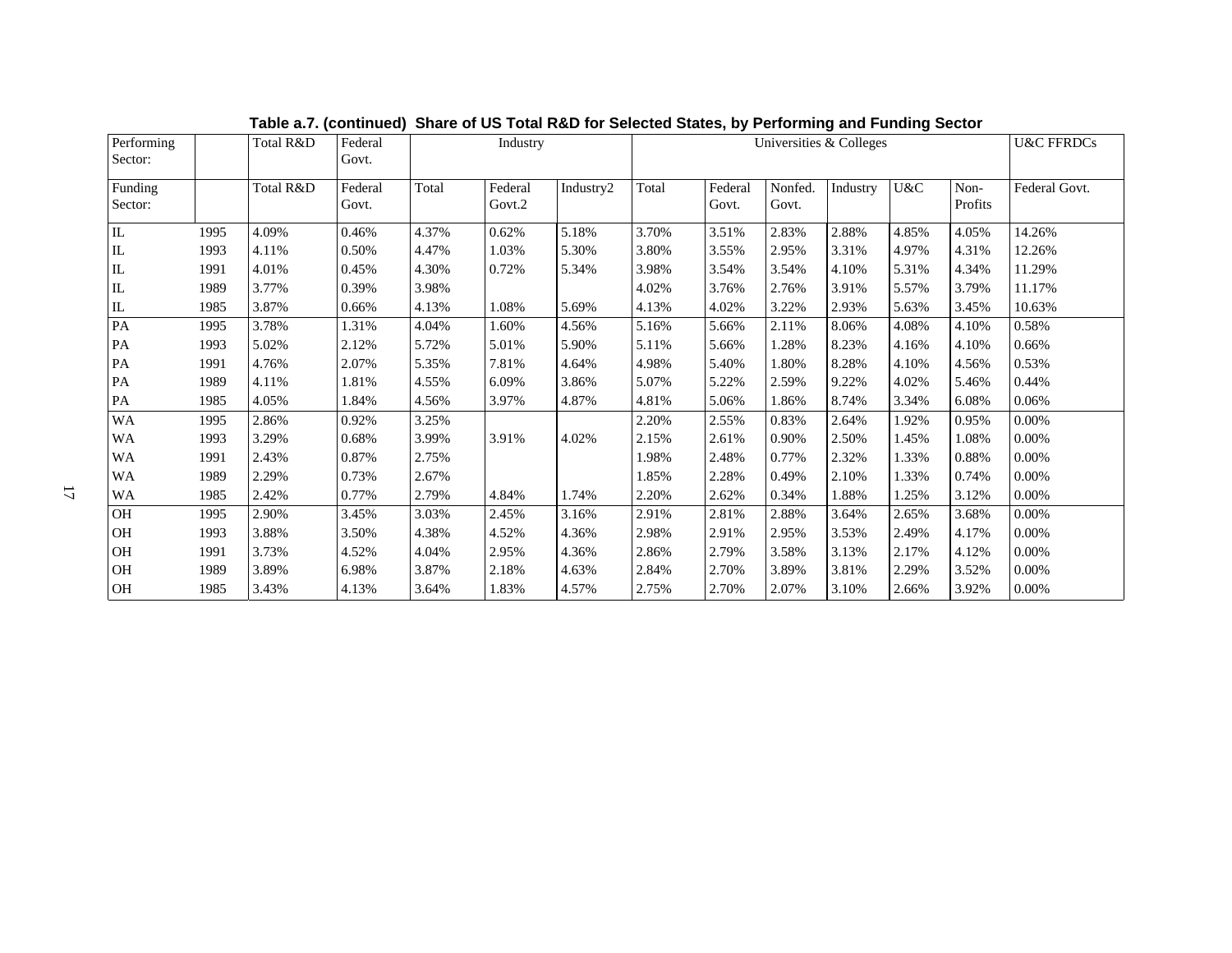| Year | Total                        | Dept of<br>Agriculture | Dept of<br>Commerce | Dept of<br>Defense | Dept of<br>Energy | Dept. of<br>Health &<br>Human<br>Services | Dept. of the<br>Interior | Dept of<br>Transportation | EPA    | <b>NASA</b> | National<br>Science<br>Foundation |
|------|------------------------------|------------------------|---------------------|--------------------|-------------------|-------------------------------------------|--------------------------|---------------------------|--------|-------------|-----------------------------------|
|      | Thousands of Current Dollars |                        |                     |                    |                   |                                           |                          |                           |        |             |                                   |
| 1997 | 13,731,238                   | 77,948                 | 72,647              | 8,170,552          | 1,031,311         | 1,391,314                                 | 44,704                   | 25,372                    | 2,291  | 2,594,307   | 320,792                           |
| 1996 | 12,617,601                   | 71,854                 | 96,918              | 7,370,786          | 901,842           | 1,351,322                                 | 46,415                   | 24,387                    | 13,947 | 2,447,940   | 292,190                           |
| 1995 | 12,703,572                   | 76,788                 | 86,514              | 7,272,250          | 1,058,345         | 1,305,366                                 | 45,125                   | 33,854                    | 25,367 | 2,503,332   | 296,631                           |
| 1994 | 11,279,888                   | 79,673                 | 36,871              | 6,597,594          | 1,012,937         | 1,210,119                                 | 49,720                   | 31,395                    | 15,035 | 1,962,011   | 284,533                           |
| 1993 | 14,883,737                   | 75,054                 | 51,500              | 9,525,466          | 1,150,362         | 1,147,249                                 | 40,275                   | 29,876                    | 13,937 | 2,564,287   | 285,731                           |
| 1992 | 15,999,143                   | 76,838                 | 53,685              | 10,747,737         | 1,213,247         | 1,007,661                                 | 43,133                   | 7,519                     | 21,169 | 2,592,326   | 235,828                           |
| 1991 | 14,488,289                   | 71,271                 | 22,746              | 9,319,433          | 1,122,209         | 1,242,492                                 | 44,509                   | 9,039                     | 4,292  | 2,424,342   | 227,936                           |
| 1990 | 16,249,328                   | 59,808                 | 28,345              | 11,620,874         | 1,011,694         | 981,917                                   | 34,405                   | 14,647                    | 28,054 | 2,160,073   | 309,511                           |
| 1989 | 15,919,376                   | 58,260                 | 39,406              | 11,675,020         | 1,102,807         | 943,380                                   | 32,481                   | 21,563                    | 21,093 | 1,793,143   | 232,223                           |
| 1988 | 14,895,772                   | 61,336                 | 21,154              | 11,143,780         | 1,022,586         | 853,511                                   | 26,722                   | 20,324                    | 27,628 | 1,510,668   | 208,063                           |
| 1987 | 13,670,882                   | 55,737                 | 34,352              | 10,445,684         | 943,756           | 777,992                                   | 27,939                   | 20,310                    | 20,239 | 1,142,106   | 202,767                           |
| 1983 | 8,439,931                    | 54,125                 | 13,233              | 6,001,252          | 853,581           | 483,831                                   | 40,429                   | 34,755                    | 27,377 | 774,416     | 156,932                           |
| 1980 | 7,138,014                    | 45,221                 | 14,319              | 3,762,778          | 772,311           | 410,307                                   | 41,511                   | 28,934                    | 17,595 | 1,891,098   | 153,940                           |
|      |                              |                        |                     |                    |                   | Thousands of 1987 Constant Dollars        |                          |                           |        |             |                                   |
| 1997 | 10,082,548                   | 57,236                 | 53,343              | 5,999,458          | 757,269           | 1,021,611                                 | 32,825                   | 18,630                    | 1,682  | 1,904,943   | 235,551                           |
| 1996 | 9,500,446                    | 54,103                 | 72,975              | 5,549,847          | 679,044           | 1,017,480                                 | 34,948                   | 18,362                    | 10,501 | 1,843,181   | 220,005                           |
| 1995 | 9,947,981                    | 60,132                 | 67,748              | 5,694,792          | 828,774           | 1,022,213                                 | 35,337                   | 26,511                    | 19,865 | 1,960,323   | 232,287                           |
| 1994 | 8,995,126                    | 63,535                 | 29,403              | 5,261,239          | 807,765           | 965,007                                   | 39,649                   | 25,036                    | 11,990 | 1,564,602   | 226,900                           |
| 1993 | 12,100,599                   | 61,020                 | 41,870              | 7,744,281          | 935,254           | 932,723                                   | 32,744                   | 24,289                    | 11,331 | 2,084,786   | 232,302                           |
| 1992 | 13,321,518                   | 63,978                 | 44,700              | 8,948,990          | 1,010,197         | 839,018                                   | 35,914                   | 6,261                     | 17,626 | 2,158,473   | 196,360                           |
| 1991 | 12,414,986                   | 61,072                 | 19,491              | 7,985,804          | 961,619           | 1,064,689                                 | 38,140                   | 7,746                     | 3,678  | 2,077,414   | 195,318                           |
| 1990 | 14,508,329                   | 53,400                 | 25,308              | 10,375,780         | 903,298           | 876,712                                   | 30,719                   | 13,078                    | 25,048 | 1,928,637   | 276,349                           |
| 1989 | 14,712,917                   | 53,845                 | 36,420              | 10,790,222         | 1,019,230         | 871,885                                   | 30,019                   | 19,929                    | 19,494 | 1,657,249   | 214,624                           |
| 1988 | 14,378,158                   | 59,205                 | 20,419              | 10,756,544         | 987,052           | 823,852                                   | 25,793                   | 19,618                    | 26,668 | 1,458,174   | 200,833                           |
| 1987 | 13,670,882                   | 55,737                 | 34,352              | 10,445,684         | 943,756           | 777,992                                   | 27,939                   | 20,310                    | 20,239 | 1,142,106   | 202,767                           |
| 1983 | 9,701,070                    | 62,213                 | 15,210              | 6,897,991          | 981,128           | 556,128                                   | 46,470                   | 39,948                    | 31,468 | 890,133     | 180,382                           |
| 1980 | 10,110,501                   | 64,052                 | 20,282              | 5,329,714          | 1,093,925         | 581,171                                   | 58,797                   | 40,983                    | 24,922 | 2,678,609   | 218,045                           |

**Table a.8. Federal Obligations for Research and Development in California by Agency**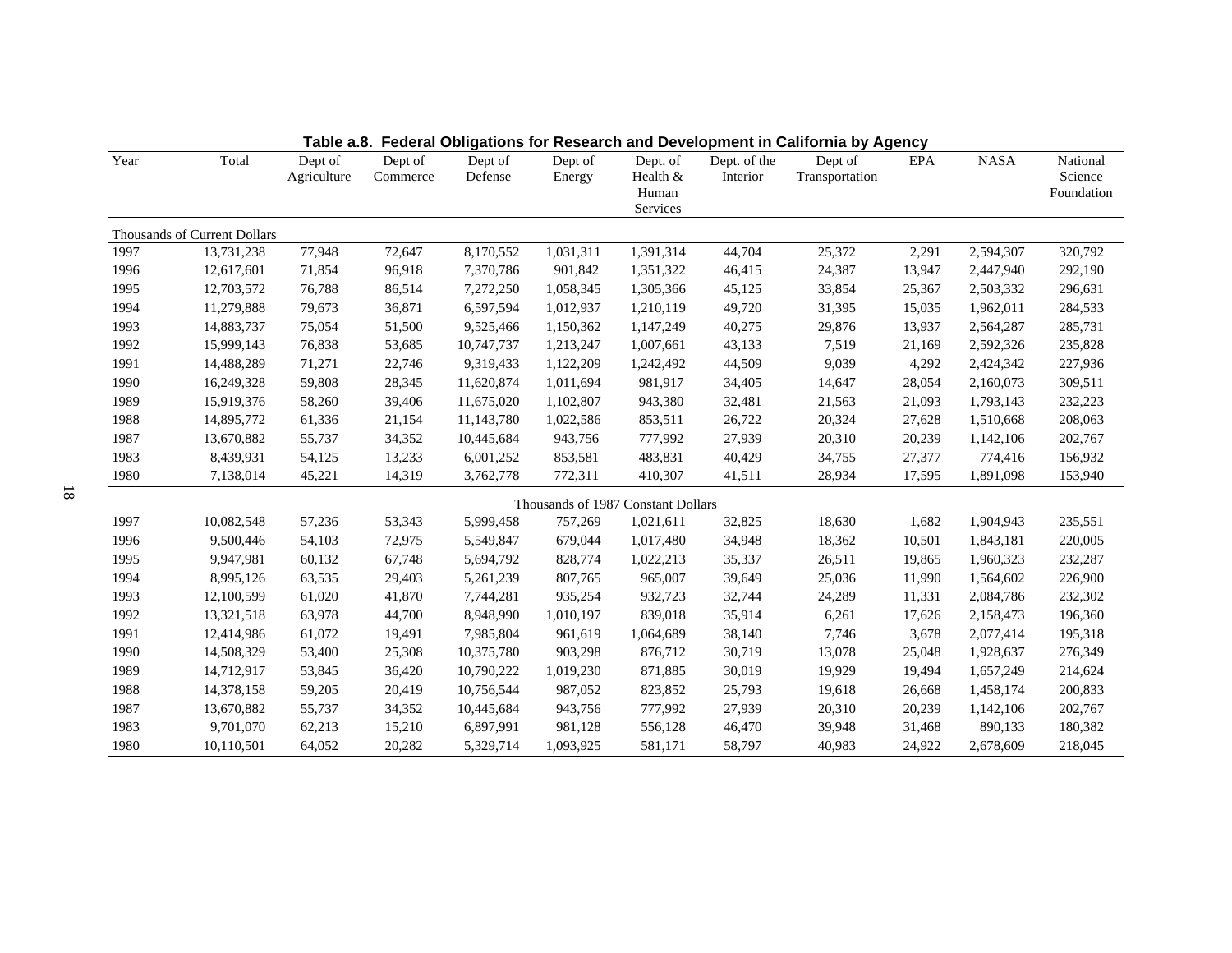| Year                | Total                                                | Dept of<br>Agriculture | Dept of<br>Commerce | Dept of<br>Defense | Dept of<br>Energy | Dept. of<br>Health &<br>Human<br>Services | Dept. of the<br>Interior | Dept of<br>Transportation | EPA    | <b>NASA</b> | National<br>Science<br>Foundation |
|---------------------|------------------------------------------------------|------------------------|---------------------|--------------------|-------------------|-------------------------------------------|--------------------------|---------------------------|--------|-------------|-----------------------------------|
| Share of U.S. Total |                                                      |                        |                     |                    |                   |                                           |                          |                           |        |             |                                   |
| 1997                | 20.04%                                               | 5.63%                  | 7.25%               | 23.57%             | 18.41%            | 10.92%                                    | 7.73%                    | 4.82%                     | 0.47%  | 27.96%      | 14.33%                            |
| 1996                | 19.04%                                               | 5.53%                  | 9.10%               | 21.43%             | 16.88%            | 11.35%                                    | 8.20%                    | 4.42%                     | 3.02%  | 28.83%      | 13.40%                            |
| 1995                | 18.89%                                               | 5.58%                  | 7.62%               | 21.23%             | 17.29%            | 11.44%                                    | 8.05%                    | 4.66%                     | 4.63%  | 27.91%      | 13.84%                            |
| 1994                | 17.13%                                               | 5.71%                  | 4.47%               | 19.15%             | 16.78%            | 11.03%                                    | 7.18%                    | 5.07%                     | 2.72%  | 23.76%      | 13.98%                            |
| 1993                | 22.64%                                               | 5.67%                  | 7.85%               | 26.70%             | 18.38%            | 11.14%                                    | 6.52%                    | 5.49%                     | 2.81%  | 32.07%      | 15.20%                            |
| 1992                | 24.96%                                               | 5.81%                  | 8.24%               | 29.87%             | 19.67%            | 11.28%                                    | 7.10%                    | 1.69%                     | 4.37%  | 34.00%      | 12.65%                            |
| 1991                | 24.20%                                               | 5.79%                  | 4.65%               | 29.12%             | 18.76%            | 12.80%                                    | 7.51%                    | 2.38%                     | 0.99%  | 33.35%      | 12.82%                            |
| 1990                | 26.16%                                               | 5.43%                  | 6.47%               | 31.34%             | 17.98%            | 11.74%                                    | 6.77%                    | 4.01%                     | 6.68%  | 33.14%      | 18.34%                            |
| 1989                | 26.76%                                               | 5.63%                  | 9.91%               | 31.72%             | 21.25%            | 12.01%                                    | 6.93%                    | 7.16%                     | 5.55%  | 33.32%      | 13.92%                            |
| 1988                | 26.77%                                               | 6.06%                  | 5.44%               | 31.68%             | 20.31%            | 12.00%                                    | 6.41%                    | 6.77%                     | 7.95%  | 35.03%      | 13.59%                            |
| 1987                | 25.29%                                               | 5.93%                  | 8.54%               | 29.77%             | 19.85%            | 11.84%                                    | 6.92%                    | 6.26%                     | 5.81%  | 30.29%      | 13.80%                            |
| 1983                | 22.43%                                               | 6.44%                  | 3.95%               | 26.17%             | 18.85%            | 11.18%                                    | 10.60%                   | 10.00%                    | 11.38% | 29.43%      | 14.81%                            |
| 1980                | 23.42%                                               | 6.64%                  | 4.19%               | 27.02%             | 16.30%            | 10.93%                                    | 10.11%                   | 8.01%                     | 5.13%  | 37.50%      | 17.49%                            |
|                     | Distribution of Federal Agency Support in California |                        |                     |                    |                   |                                           |                          |                           |        |             |                                   |
| 1997                | 100.00%                                              | 0.57%                  | 0.53%               | 59.50%             | 7.51%             | 10.13%                                    | 0.33%                    | 0.18%                     | 0.02%  | 18.89%      | 2.34%                             |
| 1996                | 100.00%                                              | 0.57%                  | 0.77%               | 58.42%             | 7.15%             | 10.71%                                    | 0.37%                    | 0.19%                     | 0.11%  | 19.40%      | 2.32%                             |
| 1995                | 100.00%                                              | 0.60%                  | 0.68%               | 57.25%             | 8.33%             | 10.28%                                    | 0.36%                    | 0.27%                     | 0.20%  | 19.71%      | 2.34%                             |
| 1994                | 100.00%                                              | 0.71%                  | 0.33%               | 58.49%             | 8.98%             | 10.73%                                    | 0.44%                    | 0.28%                     | 0.13%  | 17.39%      | 2.52%                             |
| 1993                | 100.00%                                              | 0.50%                  | 0.35%               | 64.00%             | 7.73%             | 7.71%                                     | 0.27%                    | 0.20%                     | 0.09%  | 17.23%      | 1.92%                             |
| 1992                | 100.00%                                              | 0.48%                  | 0.34%               | 67.18%             | 7.58%             | 6.30%                                     | 0.27%                    | 0.05%                     | 0.13%  | 16.20%      | 1.47%                             |
| 1991                | 100.00%                                              | 0.49%                  | 0.16%               | 64.32%             | 7.75%             | 8.58%                                     | 0.31%                    | 0.06%                     | 0.03%  | 16.73%      | 1.57%                             |
| 1990                | 100.00%                                              | 0.37%                  | 0.17%               | 71.52%             | 6.23%             | 6.04%                                     | 0.21%                    | 0.09%                     | 0.17%  | 13.29%      | 1.90%                             |
| 1989                | 100.00%                                              | 0.37%                  | 0.25%               | 73.34%             | 6.93%             | 5.93%                                     | 0.20%                    | 0.14%                     | 0.13%  | 11.26%      | 1.46%                             |
| 1988                | 100.00%                                              | 0.41%                  | 0.14%               | 74.81%             | 6.86%             | 5.73%                                     | 0.18%                    | 0.14%                     | 0.19%  | 10.14%      | 1.40%                             |
| 1987                | 100.00%                                              | 0.41%                  | 0.25%               | 76.41%             | 6.90%             | 5.69%                                     | 0.20%                    | 0.15%                     | 0.15%  | 8.35%       | 1.48%                             |
| 1983                | 100.00%                                              | 0.64%                  | 0.16%               | 71.11%             | 10.11%            | 5.73%                                     | 0.48%                    | 0.41%                     | 0.32%  | 9.18%       | 1.86%                             |
| 1980                | 100.00%                                              | 0.63%                  | 0.20%               | 52.71%             | 10.82%            | 5.75%                                     | 0.58%                    | 0.41%                     | 0.25%  | 26.49%      | 2.16%                             |

**Table a.8. (continued) Federal Obligations for Research and Development in California by Agency**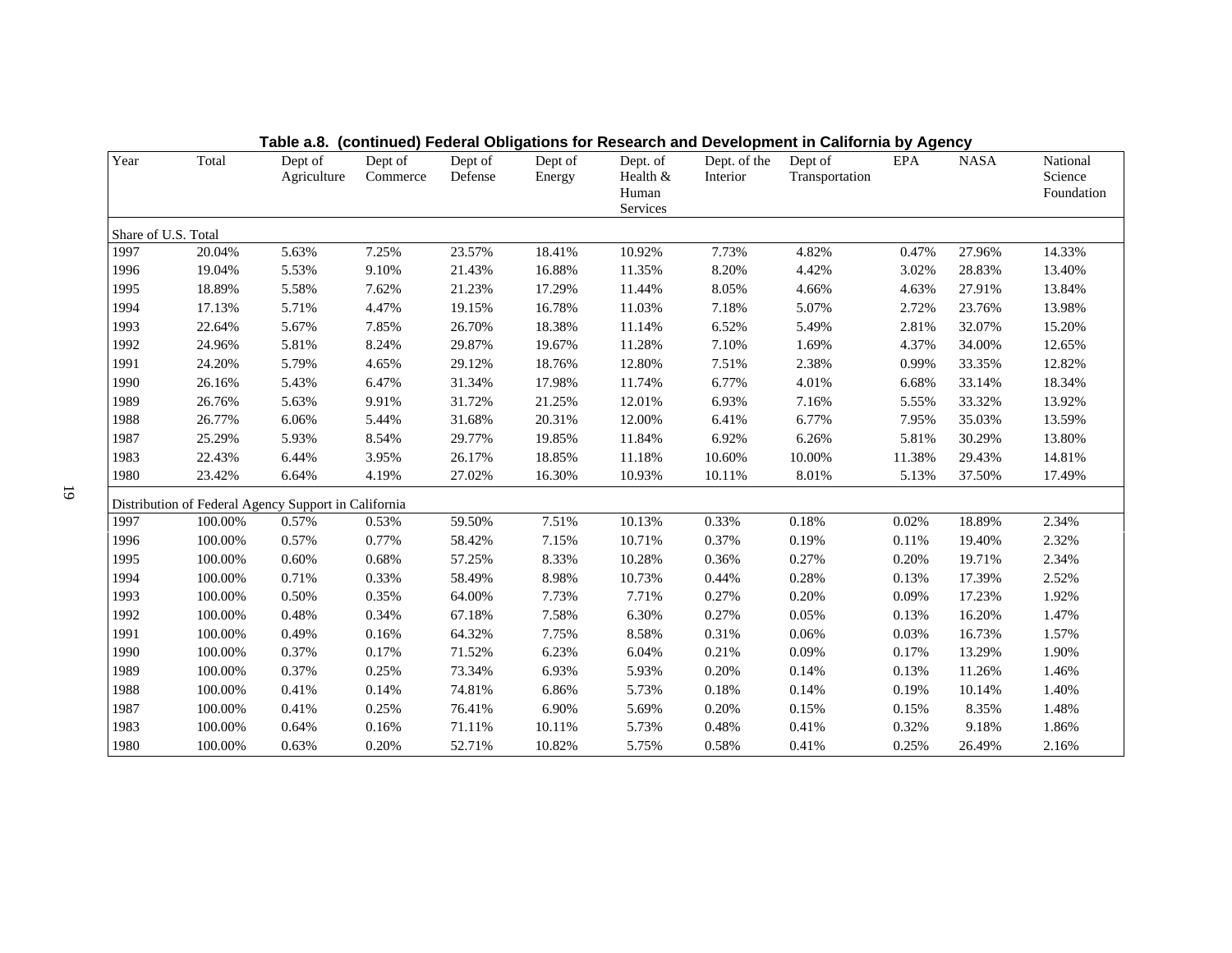|      |                 |             | <u>.</u>   |           |
|------|-----------------|-------------|------------|-----------|
| Year | Total,          | Total,      | % Industry | % Federal |
|      | millions of     | millions of | financed   | financed  |
|      | current dollars | constant    |            |           |
|      |                 | 1987dollars |            |           |
|      |                 |             |            |           |
| 1997 | 34,011          | 25.034      | 82.43%     | 17.57%    |
| 1995 | 28,710          | 22,395      | 75.88%     | 24.12%    |
| 1993 | 26.541          | 21,491      | 71.88%     | 28.12%    |
| 1991 | 21,279          | 18,094      | 58.12%     | 41.88%    |
| 1989 | 23,675          | 21,820      | 45.69%     | 54.31%    |
| 1985 | 17.760          | 18.814      | 39.10%     | 60.90%    |
| 1983 | 14.237          | 16,327      | 41.72%     | 58.28%    |
| 1981 | 10.765          | 13.644      | 38.83%     | 61.17%    |

**Table b.1. Industrial R&D in California by Source**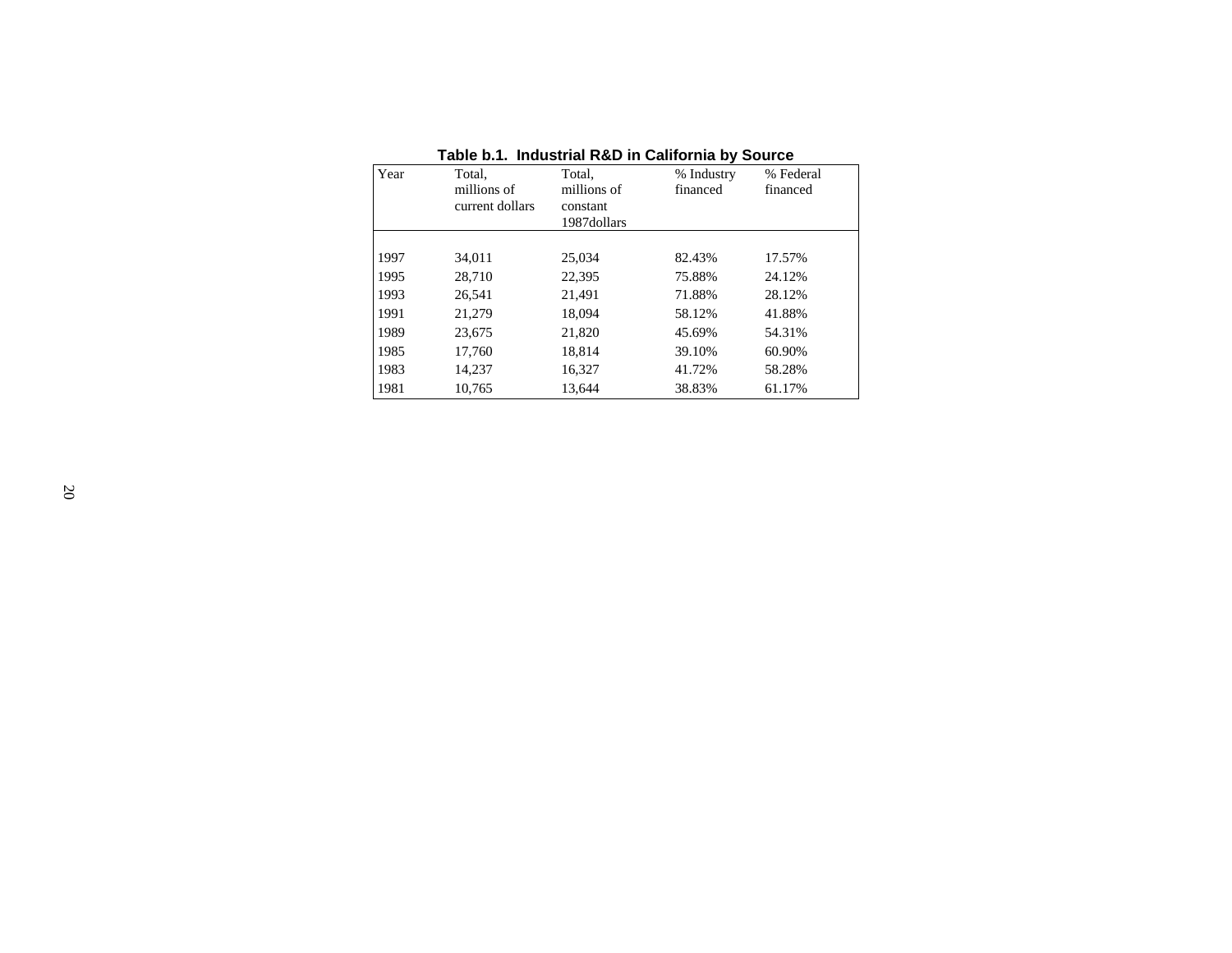| Year | Total                              | Dept of<br>Agriculture | Dept of<br>Commerce |          | Dept of Defense | Dept<br>Energy | Dept Health<br>& Human | Dept<br>Interior | Dept Trans. | EPA            | <b>NASA</b> | <b>NSF</b> |
|------|------------------------------------|------------------------|---------------------|----------|-----------------|----------------|------------------------|------------------|-------------|----------------|-------------|------------|
|      |                                    |                        |                     | Research | Development     |                | Services               |                  |             |                |             |            |
|      | Thousands of Current Dollars       |                        |                     |          |                 |                |                        |                  |             |                |             |            |
| 1997 | 7,816,020                          | 429                    | 46,744              | 314,663  | 6,293,623       | 63,580         | 74,465                 | 571              | 11,723      | $\overline{0}$ | 985,825     | 24,397     |
| 1995 | 6,685,458                          | $\Omega$               | 62,180              | 442,001  | 4,910,910       | 107,416        | 119,258                | 1,139            | 6,737       | 8,399          | 998,238     | 29,180     |
| 1994 | 6,046,504                          | 320                    | 10.406              | 404,777  | 4,440,323       | 114,309        | 41,992                 | 1,224            | 7,797       | 9,050          | 983,870     | 32,436     |
| 1993 | 9,194,852                          | 273                    | 10,464              | 500,257  | 6,985,727       | 130,571        | 35,484                 | 1,906            | 11,514      | 7,887          | 1,486,755   | 24,014     |
| 1992 | 10,007,506                         | 336                    | 8,450               | 346,459  | 8,060,166       | 150,432        | 30,599                 | 581              | 2,971       | 11,388         | 1,384,197   | 11,927     |
| 1991 | 8,722,782                          | 321                    | 1,430               | 399,451  | 6,793,432       | 140,739        | 37,828                 | 1,457            | 1,316       | $\mathbf{0}$   | 1,337,777   | 8,921      |
| 1989 | 9,761,017                          | 41                     | 13,901              |          | 8,807,178       | 116,103        | 38,702                 | 716              | 9,406       | 12,792         | 751,578     | 10,600     |
| 1987 | 8,603,576                          | $\theta$               | 20,072              |          | 8,046,512       | 105,854        | 30,775                 | 193              | 6,511       | 13.016         | 369,579     | 11,064     |
| 1983 | 5,154,605                          | 37                     | 1,119               |          | 4,551,849       | 120,939        | 9,486                  | 1,872            | 20,928      | 21,300         | 421,810     | 5,265      |
| 1980 | 4,642,427                          | 463                    | 3,867               |          | 2,749,927       | 201,370        | 22,216                 | 12,546           | 20,473      | 7,846          | 1,616,209   | 7,510      |
|      | Thousands of 1987 Constant Dollars |                        |                     |          |                 |                |                        |                  |             |                |             |            |
| 1997 | 5,739,132                          | 315                    | 34,323              | 231,050  | 4,621,270       | 46,685         | 54,678                 | 419              | 8,608       | $\Omega$       | 723,870     | 17,914     |
| 1995 | 5,235,284                          | $\overline{0}$         | 48,692              | 346,125  | 3,845,662       | 84,116         | 93,389                 | 892              | 5,276       | 6,577          | 781,706     | 22,850     |
| 1994 | 4,821,774                          | 255                    | 8,298               | 322,789  | 3,540,927       | 91,156         | 33,486                 | 976              | 6,218       | 7,217          | 784,585     | 25,866     |
| 1993 | 7,475,489                          | 222                    | 8,507               | 406,713  | 5,679,453       | 106,155        | 28,849                 | 1,550            | 9,361       | 6,412          | 1,208,744   | 19,524     |
| 1992 | 8,332,644                          | 280                    | 7,036               | 288,475  | 6,711,212       | 125,256        | 25,478                 | 484              | 2,474       | 9,482          | 1,152,537   | 9,931      |
| 1991 | 7,474,535                          | 275                    | 1,225               | 342,289  | 5,821,278       | 120,599        | 32,415                 | 1,249            | 1,128       | $\Omega$       | 1,146,338   | 7,644      |
| 1989 | 9,021,273                          | 38                     | 12,848              |          | 8,139,721       | 107,304        | 35,769                 | 662              | 8,693       | 11,823         | 694,619     | 9,797      |
| 1987 | 8,603,576                          | $\Omega$               | 20,072              |          | 8,046,512       | 105,854        | 30,775                 | 193              | 6,511       | 13,016         | 369,579     | 11,064     |
| 1983 | 5,924,833                          | 43                     | 1,286               |          | 5,232,010       | 139,010        | 10,903                 | 2,152            | 24,055      | 24,483         | 484,839     | 6,052      |
| 1980 | 6,575,676                          | 656                    | 5,477               |          | 3,895,081       | 285,227        | 31,467                 | 17,771           | 28,999      | 11,113         | 2,289,248   | 10,637     |

**Table b.2. Federal Obligations to Industry in California by Agency**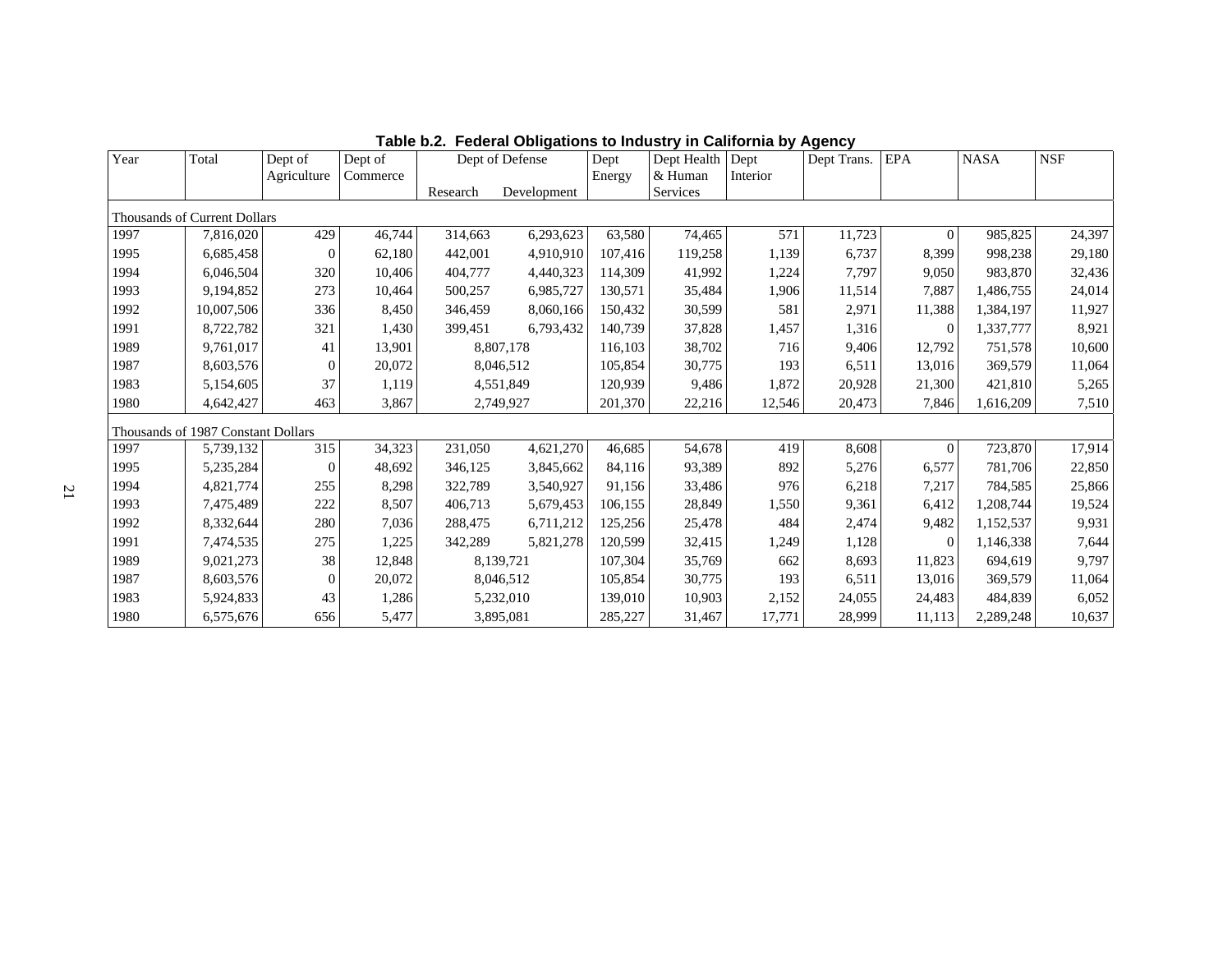| Year              | Total                                                  | Dept of     | Dept of  | Dept of Defense |             | Dept   | Dept Health Dept    |          | Dept Trans. | <b>EPA</b> | <b>NASA</b> | <b>NSF</b> |
|-------------------|--------------------------------------------------------|-------------|----------|-----------------|-------------|--------|---------------------|----------|-------------|------------|-------------|------------|
|                   |                                                        | Agriculture | Commerce | Research        | Development | Energy | & Human<br>Services | Interior |             |            |             |            |
|                   |                                                        |             |          |                 |             |        |                     |          |             |            |             |            |
| Share of US Total |                                                        |             |          |                 |             |        |                     |          |             |            |             |            |
| 1997              | 24.88%                                                 | 3.86%       | 20.31%   | 24.76%          | 27.57%      | 5.17%  | 11.55%              | 4.43%    | 6.79%       | 0.00%      | 20.68%      | 21.33%     |
| 1995              | 21.94%                                                 | 0.00%       | 16.52%   | 29.28%          | 23.34%      | 6.51%  | 19.92%              | 6.95%    | 2.51%       | 5.60%      | 21.30%      | 26.87%     |
| 1994              | 19.85%                                                 | 2.74%       | 7.46%    | 29.02%          | 20.17%      | 7.48%  | 9.09%               | 3.77%    | 3.38%       | 4.53%      | 22.86%      | 41.16%     |
| 1993              | 30.32%                                                 | 3.46%       | 11.12%   | 28.38%          | 31.91%      | 9.03%  | 7.89%               | 6.37%    | 8.45%       | 2.97%      | 36.15%      | 32.36%     |
| 1992              | 33.64%                                                 | 4.00%       | 18.25%   | 24.07%          | 35.56%      | 14.66% | 8.11%               | 1.99%    | 2.52%       | 7.79%      | 36.76%      | 27.05%     |
| 1991              | 33.12%                                                 | 5.18%       | 8.41%    | 30.78%          | 34.42%      | 16.46% | 10.14%              | 4.44%    | 1.49%       | 0.00%      | 36.48%      | 8.68%      |
| 1989              | 34.27%                                                 | 0.70%       | 62.30%   | 35.61%          |             | 17.85% | 11.66%              | 2.70%    | 11.16%      | 8.98%      | 30.98%      | 18.56%     |
| 1987              | 30.19%                                                 | 0.00%       | 62.54%   | 33.17%          |             | 4.98%  | 11.98%              | 1.40%    | 5.93%       | 7.56%      | 25.26%      | 19.20%     |
| 1983              | 30.17%                                                 | 2.28%       | 5.06%    | 31.30%          |             | 11.57% | 7.52%               | 8.96%    | 11.65%      | 22.97%     | 40.96%      | 20.23%     |
| 1980              | 32.38%                                                 | 8.09%       | 11.51%   | 30.48%          |             | 14.62% | 12.28%              | 16.96%   | 12.65%      | 8.71%      | 47.87%      | 46.06%     |
|                   | Share of Federal Obligations to Industry in California |             |          |                 |             |        |                     |          |             |            |             |            |
| 1997              | 100%                                                   | 0.01%       | 0.60%    | 4.03%           | 80.52%      | 0.81%  | 0.95%               | 0.01%    | 0.15%       | 0.00%      | 12.61%      | 0.31%      |
| 1995              | 100%                                                   | 0.00%       | 0.93%    | 6.61%           | 73.46%      | 1.61%  | 1.78%               | 0.02%    | 0.10%       | 0.13%      | 14.93%      | 0.44%      |
| 1994              | 100%                                                   | 0.01%       | 0.17%    | 6.69%           | 73.44%      | 1.89%  | 0.69%               | 0.02%    | 0.13%       | 0.15%      | 16.27%      | 0.54%      |
| 1993              | 100%                                                   | 0.00%       | 0.11%    | 5.44%           | 75.97%      | 1.42%  | 0.39%               | 0.02%    | 0.13%       | 0.09%      | 16.17%      | 0.26%      |
| 1992              | 100%                                                   | 0.00%       | 0.08%    | 3.46%           | 80.54%      | 1.50%  | 0.31%               | 0.01%    | 0.03%       | 0.11%      | 13.83%      | 0.12%      |
| 1991              | 100%                                                   | 0.00%       | 0.02%    | 4.58%           | 77.88%      | 1.61%  | 0.43%               | 0.02%    | 0.02%       | 0.00%      | 15.34%      | 0.10%      |
| 1989              | 100%                                                   | 0.00%       | 0.14%    | 90.23%          |             | 1.19%  | 0.40%               | 0.01%    | 0.10%       | 0.13%      | 7.70%       | 0.11%      |
| 1987              | 100%                                                   | 0.00%       | 0.23%    | 93.53%          |             | 1.23%  | 0.36%               | $0.00\%$ | 0.08%       | 0.15%      | 4.30%       | 0.13%      |
| 1983              | 100%                                                   | 0.00%       | 0.02%    | 88.31%          |             | 2.35%  | 0.18%               | 0.04%    | 0.41%       | 0.41%      | 8.18%       | 0.10%      |
| 1980              | 100%                                                   | 0.01%       | 0.08%    | 59.23%          |             | 4.34%  | 0.48%               | 0.27%    | 0.44%       | 0.17%      | 34.81%      | 0.16%      |

**Table b.2. (continued) Federal Obligations to Industry in California by Agency**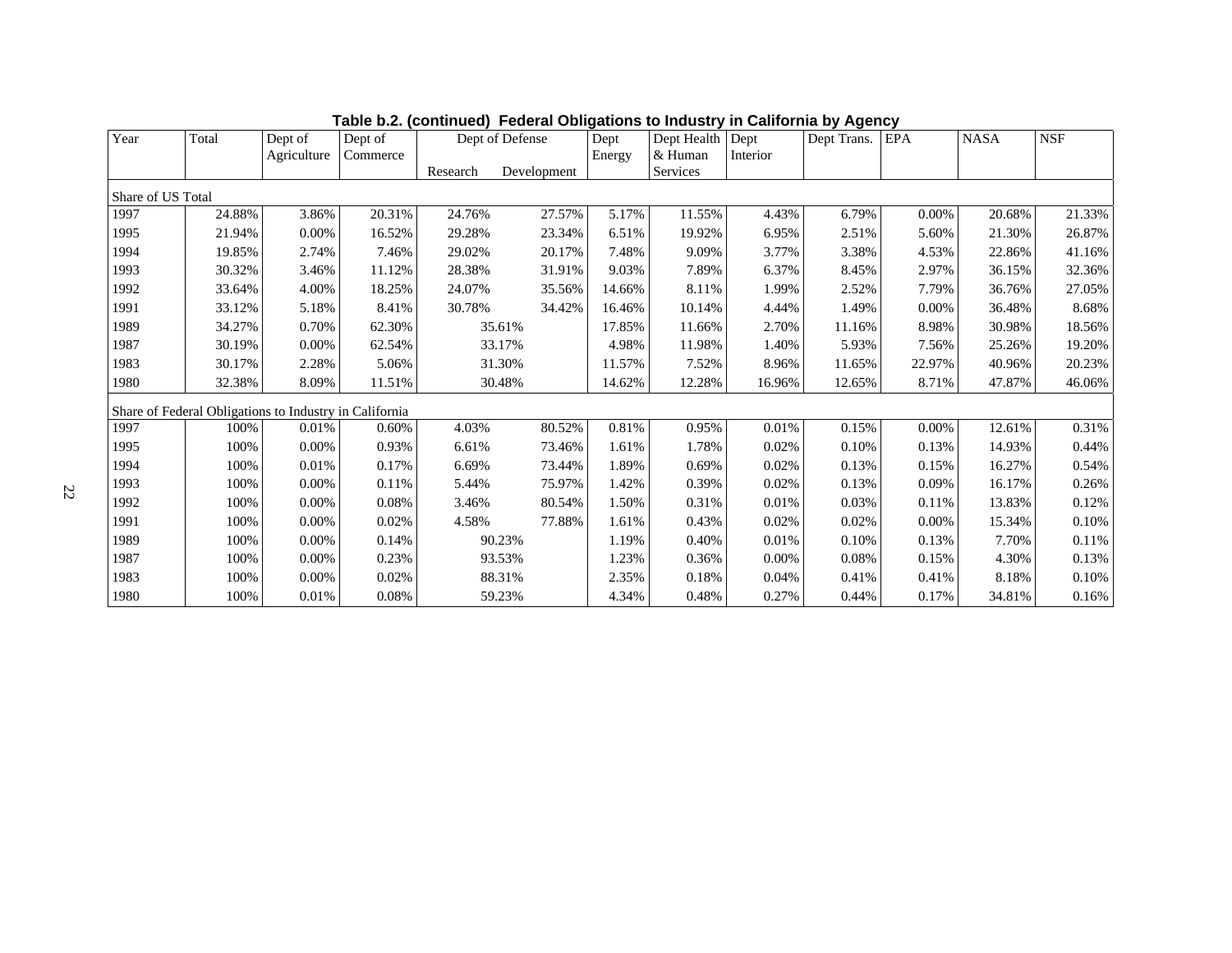| Industry                                        | SIC code       | CA Industry R&D, | Distribution of    | US Industry R&D, | Distribution of    | CA Share of US Total. |
|-------------------------------------------------|----------------|------------------|--------------------|------------------|--------------------|-----------------------|
|                                                 |                | 1995             | <b>CA</b> Industry | 1995             | <b>US</b> Industry | 1995                  |
|                                                 |                |                  | R&D, 1995          |                  | R&D, 1995          |                       |
| All Industries                                  |                | \$28,710         | 100.00%            | \$132,103        | 100.00%            | 21.73%                |
|                                                 |                |                  |                    |                  |                    |                       |
| Manufacturing                                   |                | 22,354           | 77.86%             | 100,067          | 75.75%             | 22.34%                |
| Food, kindred, and tobacco products             | 20,21          | 36               | 0.13%              | 1,566            | 1.19%              | 2.30%                 |
| Chemicals and allied products                   | 28             | 1,360            | 4.74%              | 17,547           | 13.28%             | 7.75%                 |
| Industrial chemicals                            | 281-82, 286    | 230              | 0.80%              | (D)              | (D)                |                       |
| Drugs and medicines                             | 283            | 1,057            | 3.68%              | 10,215           | 7.73%              | 10.35%                |
| Machinery                                       | 35             | 3,306            | 11.52%             | (D)              | (D)                |                       |
| Office, computing, and accounting machines      | 357            | 2,700            | 9.40%              | (D)              | (D)                |                       |
| Other machinery, except electrical              | 351-56, 358-59 | 606              | 2.11%              | 5,041            | 3.82%              | 12.02%                |
| Electrical equipment                            | 36             | 6,786            | 23.64%             | 18,751           | 14.19%             | 36.19%                |
| Radio and TV receiving equipment.               | 365            | 19               | 0.07%              | (D)              | (D)                |                       |
| Communication equipment                         | 366            | 748              | 2.61%              | (D)              | (D)                |                       |
| Electronic components                           | 367            | 4,902            | 17.07%             | (D)              | (D)                |                       |
| Other electrical equipment                      | 361-64, 369    | 1,117            | 3.89%              | (D)              | (D)                |                       |
| <b>Transportation equipment</b>                 | 37             | 8,875            | 30.91%             | 32,441           | 24.56%             | 27.36%                |
| Aircraft and missiles                           | 372, 376       | 5,096            | 17.75%             | 16,951           | 12.83%             | 30.06%                |
| Professional and scientific instruments         | 38             | 1,394            | 4.86%              | 11,976           | 9.07%              | 11.64%                |
| Scientific and mechanical measuring instruments | 381-82         | 753              | 2.62%              | 7,146            | 5.41%              | 10.54%                |
| Optical, surgical, photographic, and other      |                |                  |                    |                  |                    |                       |
| instruments                                     | 384-87         | 641              | 2.23%              | 4,831            | 3.66%              | 13.27%                |
|                                                 |                |                  |                    |                  |                    |                       |
| Nonmanufacturing                                |                | \$6,356          | 22.14%             | \$32,036         | 24.25%             | 19.84%                |
| Transportation and utilities                    | 40-42, 44-49   | 280              | 0.98%              | 5,435            | 4.11%              | 5.15%                 |
| Communications                                  | 48             | 222              | 0.77%              | (D)              | (D)                |                       |
| Telephone communications                        | 481            | 215              | 0.75%              | (D)              | (D)                |                       |
| Other communications                            | 482-484, 489   |                  | 0.02%              | 59               | 0.04%              | 11.86%                |

## **Table b.3.a. Distribution of Industry Performed R&D in California and the United States, 1995, Selected Industries**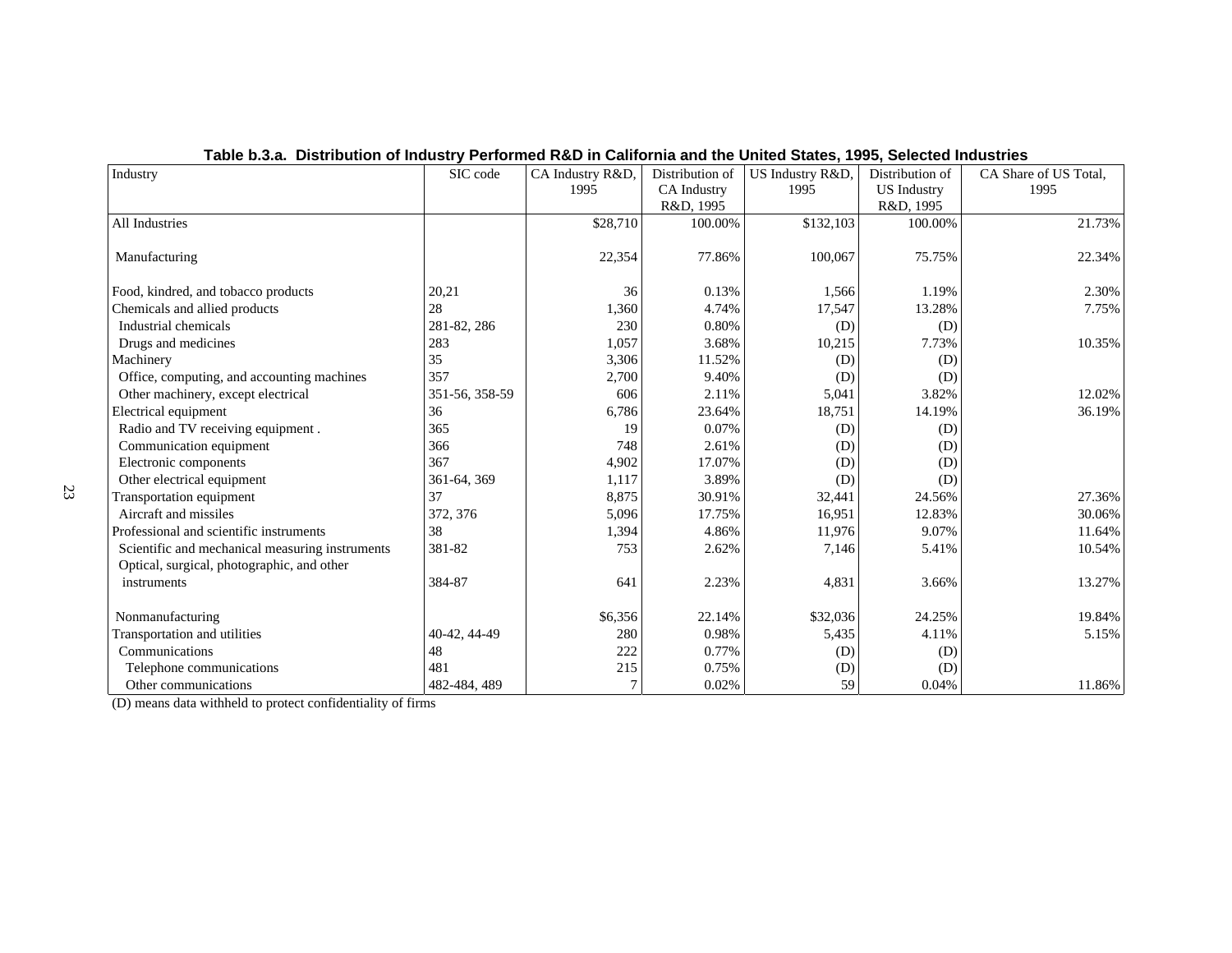| Industry                              | SIC code         | CA Industry R&D, | Distribution of | US Industry R&D, | Distribution of    | CA Share of US Total, |
|---------------------------------------|------------------|------------------|-----------------|------------------|--------------------|-----------------------|
|                                       |                  | 1995             | CA Industry     | 1995             | <b>US</b> Industry | 1995                  |
|                                       |                  |                  | R&D, 1995       |                  | R&D, 1995          |                       |
| Trade                                 | 50-59            | 1,320            | 4.60%           | (D)              | (D)                |                       |
| Finance, insurance, and real estate   | $60-65, 67$      | <sub>0</sub>     | 0.02%           | (D)              | (D)                |                       |
| <b>Services</b>                       | 701, 72, 73, 75- | 4,734            | 16.49%          | 17,876           | 13.53%             | 26.48%                |
|                                       | 81, 83, 84, 87,  |                  |                 |                  |                    |                       |
|                                       | -89              |                  |                 |                  |                    |                       |
| Business services                     | 73               | 2,325            | 8.10%           | 9,293            | 7.03%              | 25.02%                |
| Computer and data processing services | 737              | 2,286            | 7.96%           | 9,059            | 6.86%              | 25.23%                |
| Other business services               | 731-736, 738     | 39               | 0.14%           | 234              | 0.18%              | 16.67%                |
| Health services                       | 80               | 124              | 0.43%           | 756              | 0.57%              | 16.40%                |
| Engineering and management services   | 87               | 2,256            | 7.86%           | 7,662            | 5.80%              | 29.44%                |
| Research, development, and testing    | 873              | 1,836            | 6.39%           | (D)              | (D)                |                       |

## **Table b.3.a. (continued) Distribution of Industry Performed R&D in California and the United States, 1995, Selected Industries**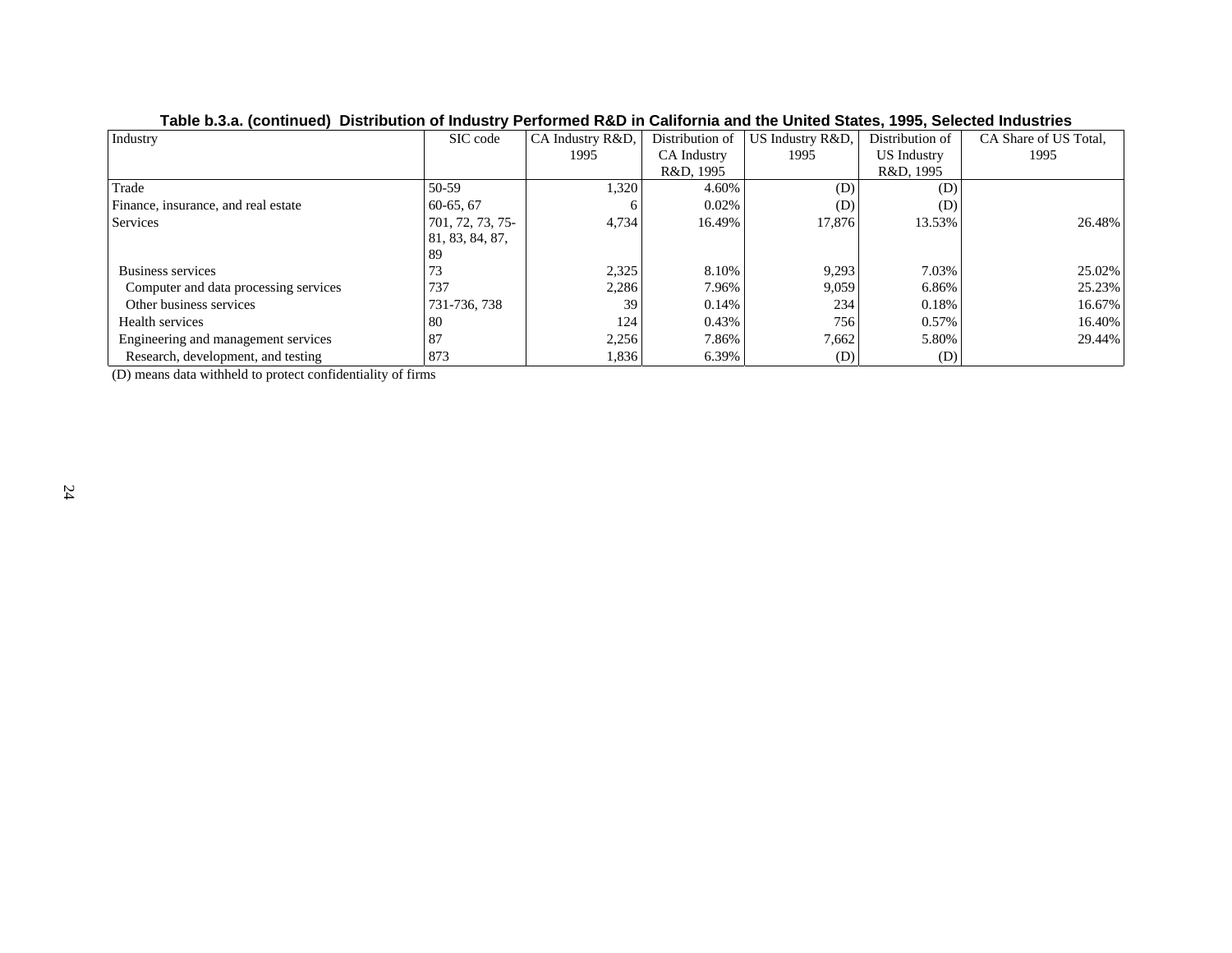| Industry                                        | SIC code            | CA Industry R&D, | Distribution of CA | US Industry R&D, | Distribution of US | CA Share of US |
|-------------------------------------------------|---------------------|------------------|--------------------|------------------|--------------------|----------------|
|                                                 |                     | 1997             | Industry R&D,      | 1997             | Industry R&D,      | Total, 1997    |
|                                                 |                     |                  | 1997               |                  | 1997               |                |
| <b>All Industries</b>                           |                     | \$34,011         | 100.00%            | \$157,539        | 100.00%            | 21.59%         |
|                                                 |                     |                  |                    |                  |                    |                |
| Manufacturing                                   |                     | 24,488           | 72.00%             | 121,025          | 76.82%             | 20.23%         |
| Food, kindred, and tobacco products             | 20,21               | 39               | 0.11%              | 1,787            | 1.13%              | 2.18%          |
| Chemicals and allied products.                  | $28\,$              | 1,674            | 4.92%              | (D)              |                    |                |
| Drugs and medicines                             | 283                 | 1,285            | 3.78%              | 11,589           | 7.36%              | 11.09%         |
| Fabricated metal products                       | 34                  | 326              | 0.96%              | 1,798            | 1.14%              | 18.13%         |
| Machinery                                       | 35                  | 5,818            | 17.11%             | 18,499           | 11.74%             | 31.45%         |
| Office, computing, and accounting machines      | 357                 | 4,838            | 14.22%             | 12,840           | 8.15%              | 37.68%         |
| Other machinery, except electrical              | 351-56, 358-59      | 980              | 2.88%              | 5,659            | 3.59%              | 17.32%         |
| Electrical equipment                            | 36                  | 7,480            | 21.99%             | 24,585           | 15.61%             | 30.43%         |
| Radio and TV receiving equipment.               | 365                 | 48               | 0.14%              | (D)              |                    |                |
| Communication equipment                         | 366                 | 1,248            | 3.67%              | (D)              |                    |                |
| Electronic components.                          | 367                 | 5,164            | 15.18%             | (D)              |                    |                |
| Other electrical equipment                      | 361-64, 369         | 1,021            | 3.00%              | 4,909            | 3.12%              | 20.80%         |
| <b>Transportation equipment</b>                 | 37                  | 4,225            | 12.42%             | 31,993           | 20.31%             | 13.21%         |
| Professional and scientific instruments         | 38                  | 3,795            | 11.16%             | 13,458           | 8.54%              | 28.20%         |
| Scientific and mechanical measuring instruments | 381-82              | 3,318            | 9.76%              | 8,135            | 5.16%              | 40.79%         |
| Optical, surgical, photographic, and other      |                     |                  |                    |                  |                    |                |
| instruments                                     | 384-87              | 477              | 1.40%              | 5,323            | 3.38%              | 8.96%          |
| Nonmanufacturing                                |                     | \$9,523          | 28.00%             | \$36,514         | 23.18%             | 26.08%         |
| Transportation and utilities                    | 40-42, 44-49        | 110              | 0.32%              | 3,013            | 1.91%              | 3.65%          |
| Communications                                  | 48                  | 46               | 0.14%              | (D)              |                    |                |
| Trade                                           | 50-59               | 2,348            | 6.90%              | (D)              |                    |                |
| Finance, insurance, and real estate.            | 60-65, 67           | 53               | 0.16%              | (D)              |                    |                |
| Services                                        | 701, 72, 73, 75-81, | 6,561            | 19.29%             | 22,400           | 14.22%             | 29.29%         |
|                                                 | 83, 84, 87, 89      |                  |                    |                  |                    |                |
| <b>Business services</b>                        | 73                  | 3,350            | 9.85%              | 11,960           | 7.59%              | 28.01%         |
| Computer and data processing services           | 737                 | 3,304            | 9.71%              | 11,706           | 7.43%              | 28.22%         |
| Other business services                         | 731-736, 738        | 45               | 0.13%              | 254              | 0.16%              | 17.72%         |
| Health services                                 | 80                  | 37               | 0.11%              | (D)              |                    |                |
| Engineering and management services             | 87                  | 2,872            | 8.44%              | 9,290            | 5.90%              | 30.91%         |
| Engineering, architectural, and surveying       | 871                 | 323              | 0.95%              | 2,039            | 1.29%              | 15.84%         |
| Research, development, and testing              | 873                 | 2,527            | 7.43%              | (D)              |                    |                |

## **Table b.3.b. Distribution of Industry Performed R&D in California and the United States, 1997, Selected Industries**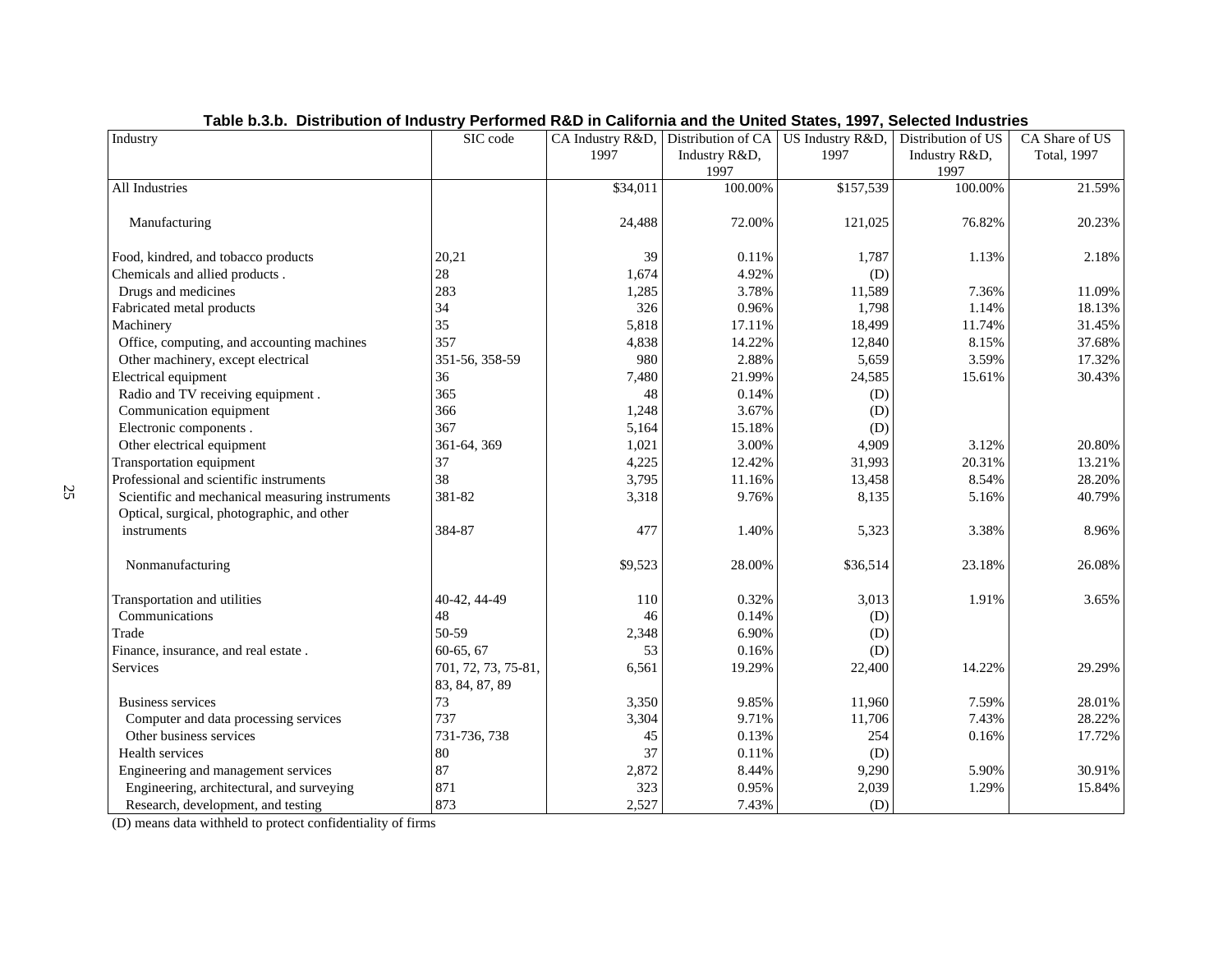| Industry                                | SIC code                | GSP (million \$) |           |           | Share of GSP |        | R&D Intensivity |
|-----------------------------------------|-------------------------|------------------|-----------|-----------|--------------|--------|-----------------|
|                                         |                         | US               | <b>CA</b> | <b>US</b> | CA           | US     | CA              |
|                                         |                         |                  |           |           |              |        |                 |
| Manufacturing                           |                         | 1,285,428        | 125,531   | 17.78%    | 13.74%       | 7.78%  | 17.81%          |
| Transportation and utilities.           | 40-42, 44-49            | 622,350          | 65,737    | 8.61%     | 7.20%        | 0.87%  | 0.43%           |
| Trade                                   | 50-59                   | 1,122,037        | 144,178   | 15.52%    | 15.78%       | (D)    | 0.92%           |
| Finance, insurance, and real estate     | $60-65, 67$             | 1,361,290        | 209,035   | 18.83%    | 22.88%       | (D)    | $0.00\%$        |
| Services                                | 701, 72, 73, 75-<br>81, | 1,440,342        | 205,908   | 19.93%    | 22.54%       | 1.24%  | 2.30%           |
| total, industries                       |                         | 5,831,447        | 750,389   | 80.68%    | 82.15%       | 2.27%  | 3.83%           |
| selected subcategories                  |                         |                  |           |           |              |        |                 |
| Food, kindred, and tobacco products     | 20, 21                  | 136,305          | 13,144    | 1.89%     | 1.44%        | 1.15%  | 0.27%           |
| Chemicals and allied products           | 28                      | 155,852          | 8,588     | 2.16%     | 0.94%        | 11.26% | 15.84%          |
| Petroleum refining and extraction       | 13, 29                  | 30,242           | 4,618     | 0.42%     | 0.51%        | 5.82%  | (D)             |
| Machinery                               | 35                      | 142,368          | 20,265    | 1.97%     | 2.22%        | (D)    | 16.31%          |
| Electrical equipment.                   | 36                      | 134,048          | 21,186    | 1.85%     | 2.32%        | 13.99% | 32.03%          |
| Transportation equipment                | 37                      | 134,206          | 9,080     | 1.86%     | 0.99%        | 24.17% | 97.74%          |
| Professional and scientific instruments | 38                      | 49,657           | 10,782    | 0.69%     | 1.18%        | 24.12% | 12.93%          |
| Business & Engineering                  | 73, 87                  | 483,200          | 77,621    | 6.68%     | 8.50%        | 3.51%  | 5.90%           |
| <b>Business services</b>                | 73                      | 283,284          | 45,262    | 3.92%     | 4.95%        | 3.28%  | 5.14%           |

## **Table b.4.a. R&D Intensivity in California and US Industry, 1995**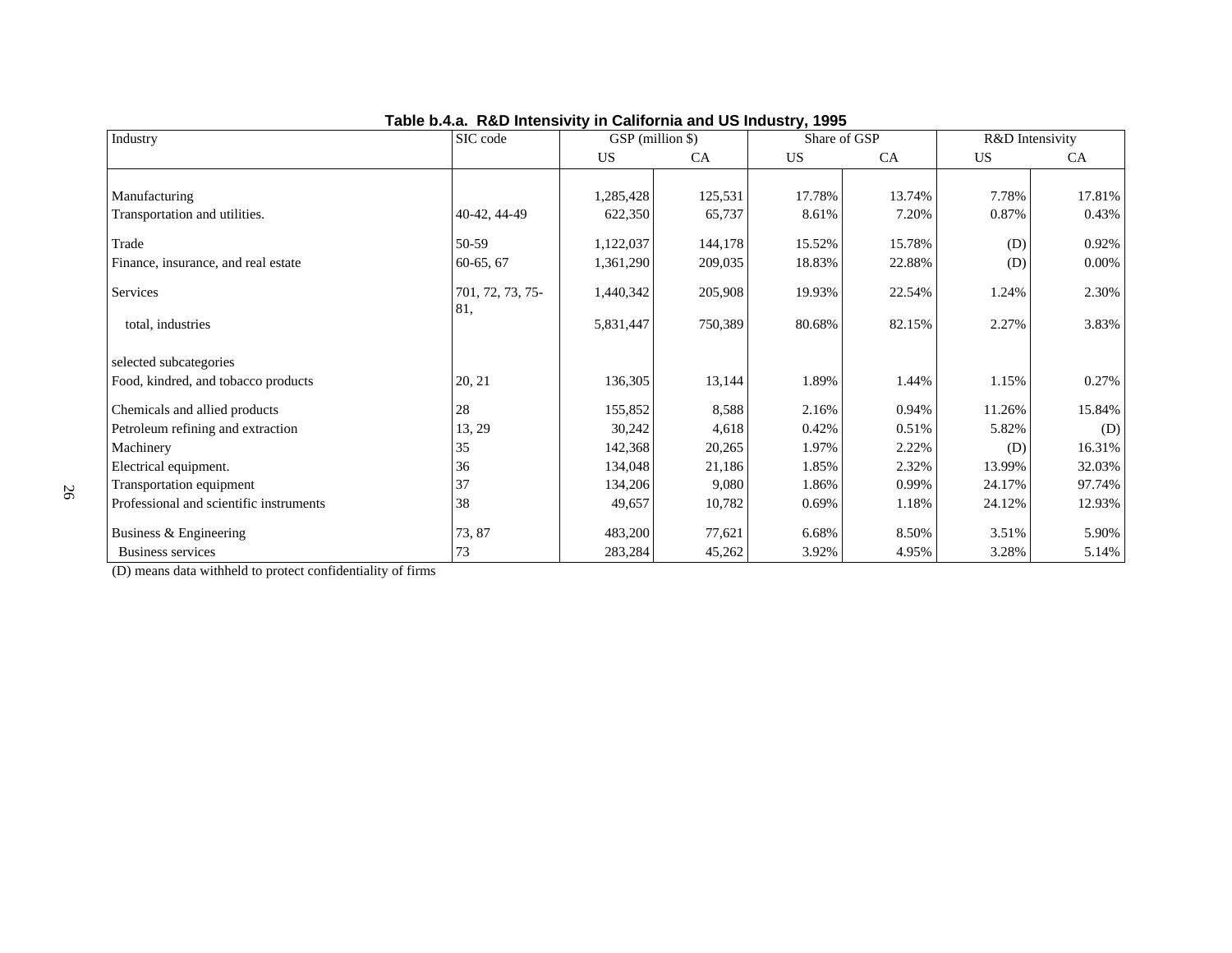| Industry                     | SIC code     | GSP (million \$) |           | Share of GSP |         | R&D Intensivity |        |
|------------------------------|--------------|------------------|-----------|--------------|---------|-----------------|--------|
|                              |              | US               | CA.       | US.          | CA.     | US              | CA.    |
| <b>Total GSP</b>             |              | 8,103,234        | 1,033,016 | 100.00%      | 100.00% | 2.54%           | 3.98%  |
| Total, Private Industries    |              | 7,139,050        | 918,054   | 88.10%       | 88.87%  | 2.21%           | 3.70%  |
| Agriculture, Farms,          |              | 263,490          | 43,266    | 3.25%        | 4.19%   | n.a.            | n.a.   |
| <b>Agricultural Services</b> |              |                  |           |              |         |                 |        |
| Manufacturing                |              | 1,378,869        | 146,173   | 17.02%       | 14.15%  | 8.78%           | 16.75% |
| Transportation and           | $40-42, 44-$ | 676,313          | 72,301    | 8.35%        | 7.00%   | 0.45%           | 0.15%  |
| utilities                    | 49           |                  |           |              |         |                 |        |
| Trade                        | 50-59        | 1,275,645        | 162,477   | 15.74%       | 15.73%  | (D)             | 1.45%  |
| Finance, insurance, and      | $60-65, 67$  | 1,570,308        | 237,282   | 19.38%       | 22.97%  | (D)             | 0.02%  |
| real estate                  |              |                  |           |              |         |                 |        |
| Services                     | 701, 72, 73, | 1,656,849        | 236,925   | 20.45%       | 22.94%  | 1.35%           | 2.77%  |
|                              | 75-81,       |                  |           |              |         |                 |        |
| selected subcategories       |              |                  |           |              |         |                 |        |
| Chemicals and allied         | 28           | 158,814          | 8,241     | 1.96%        | 0.80%   | (D)             | 20.31% |
| products                     |              |                  |           |              |         |                 |        |
| Machinery                    | 35           | 158,895          | 24,351    | 1.96%        | 2.36%   | 11.64%          | 23.89% |
| Electrical equipment.        | 36           | 157,283          | 26,664    | 1.94%        | 2.58%   | 15.63%          | 28.05% |
| Transportation               | 37           | 136,058          | 9,699     | 1.68%        | 0.94%   | 23.51%          | 43.56% |
| equipment                    |              |                  |           |              |         |                 |        |
| Professional and             | 38           | 55,905           | 13,040    | 0.69%        | 1.26%   | 24.07%          | 29.10% |
| scientific instruments       |              |                  |           |              |         |                 |        |
| Business & Engineering       | 73, 87       | 599,368          | 96,383    | 7.40%        | 9.33%   | 3.50%           | 6.41%  |
| Business services            | 73           | 364,722          | 59,275    | 4.50%        | 5.74%   | 3.28%           | 5.65%  |

**Table b.4.b. R&D Intensivity in California and U.S. Industry, 1997**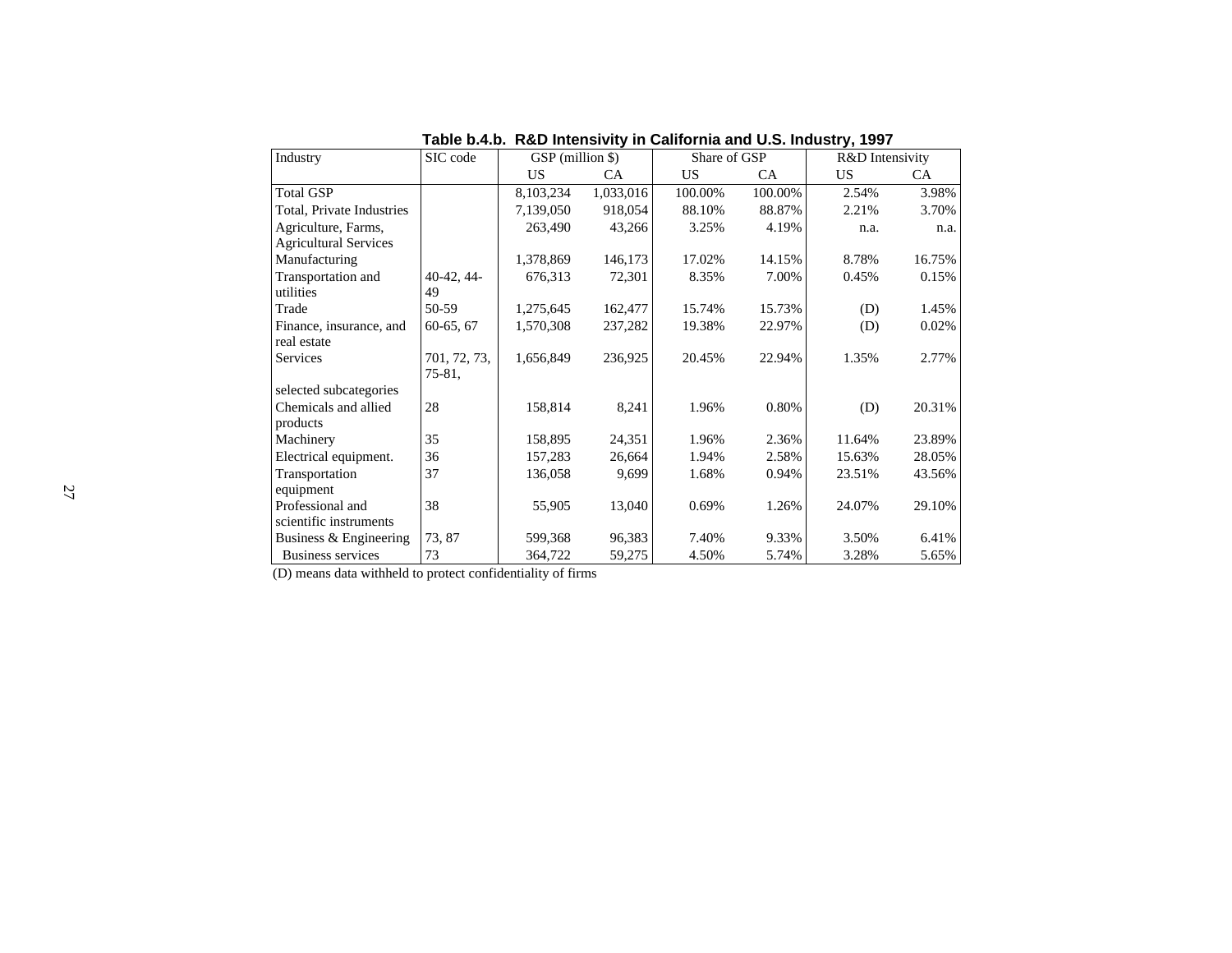| Industry                                        | SIC code       | Share of California     | Share of California     | Share of California     |
|-------------------------------------------------|----------------|-------------------------|-------------------------|-------------------------|
|                                                 |                | manufacturing R&D, 1985 | Manufacturing R&D, 1995 | Manufacturing R&D, 1997 |
| All Manufacturing                               |                | 100%                    | 100%                    | 100%                    |
|                                                 |                |                         |                         |                         |
| Food, kindred, and tobacco products             | 20, 21         | n.a.                    | 0.16%                   | 0.16%                   |
| Chemicals and allied products.                  | 28             | 2.30%                   | 6.08%                   | 6.84%                   |
| Industrial chemicals                            | 281-82, 286    | 0.27%                   | 1.03%                   | n.a.                    |
| Drugs and medicines                             | 283            | 1.55%                   | 4.73%                   | 5.25%                   |
| Other chemicals                                 | 284-85, 287-89 | 0.47%                   | 0.33%                   | n.a.                    |
| Machinery                                       | 35             | 7.42%                   | 14.79%                  | 23.76%                  |
| Office, computing, and accounting machines      | 357            | 6.58%                   | 12.08%                  | 19.76%                  |
| Other machinery, except electrical              | 351-56, 358-59 | 0.84%                   | 2.71%                   | 4.00%                   |
| Electrical equipment                            | 36             | 11.51%                  | 30.36%                  | 30.55%                  |
| Radio and TV receiving equipment.               | 365            | 0.04%                   | 0.08%                   | 0.20%                   |
| Communication equipment                         | 366            | 4.26%                   | 3.35%                   | 5.10%                   |
| Electronic components.                          | 367            | 5.28%                   | 21.93%                  | 21.09%                  |
| Other electrical equipment                      | 361-64, 369    | 1.93%                   | 5.00%                   | 4.17%                   |
| Transportation equipment                        | 37             | n.a.                    | 39.70%                  | 17.25%                  |
| Aircraft and missiles                           | 372, 376       | 59.67%                  | 22.80%                  | n.a.                    |
| Professional and scientific instruments         | 38             | 6.36%                   | 6.24%                   | 15.50%                  |
| Scientific and mechanical measuring instruments | 381-82         | 3.76%                   | 3.37%                   | 13.55%                  |
| Optical, surgical, photographic, and other      |                |                         |                         |                         |
| instruments                                     | 384-87         | 2.60%                   | 2.87%                   | 1.95%                   |

## **Table b.5. Distribution of Manufacturing Industry Performed R&D in California, 1985, 1995, 1997**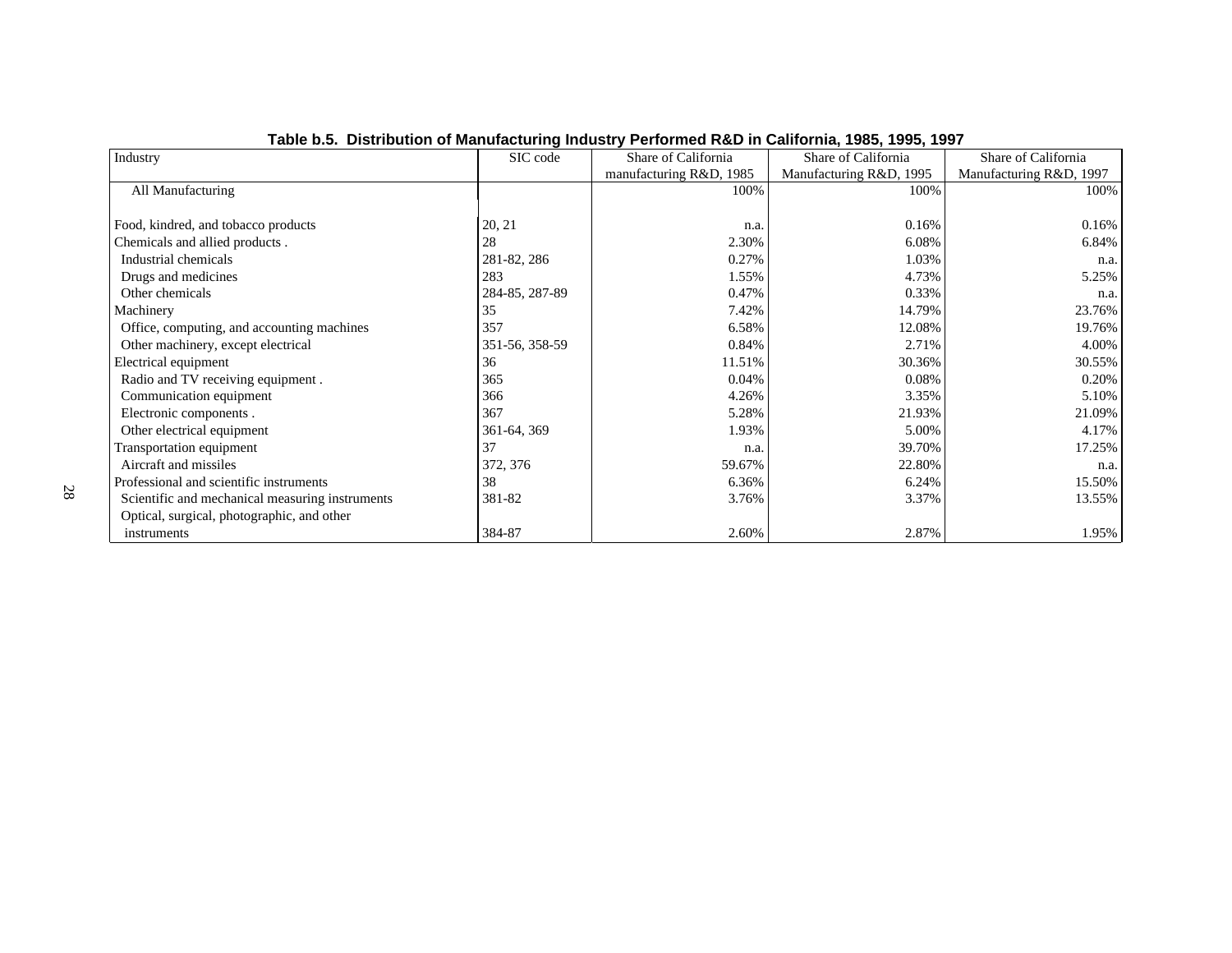| Industry                                | SIC code | 1985 GSP (million \$) |           | Share of GSP |           | R&D Expenditures<br>$(million \$ |          | R&D Intensivity |        |
|-----------------------------------------|----------|-----------------------|-----------|--------------|-----------|----------------------------------|----------|-----------------|--------|
|                                         |          | <b>US</b>             | <b>CA</b> | <b>US</b>    | <b>CA</b> | US                               | CA       | US              | CA     |
| <b>Total, 1985</b>                      |          | 4,128,383             | 525,989   | 100.00%      | 100.00%   | 107,456                          | 22,293   | 2.60%           | 4.24%  |
|                                         |          |                       |           |              |           |                                  |          |                 |        |
| All Industries                          |          | 3,600,680             | 460,706   | 87.22%       | 87.59%    | 78,268                           | 17,760   | 2.17%           | 3.85%  |
| Manufacturing                           |          | 802,938               | 86,031    | 19.45%       | 16.36%    | 75,354                           | 16,681   | 9.38%           | 19.39% |
| Chemicals and allied products           | 28       | 67,681                | 3,423     | 1.64%        | 0.65%     | 8,690                            | 383      | 12.84%          | 11.19% |
| Petroleum refining and extraction       | 13, 29   | 21,297                | 4,041     | 0.52%        | 0.77%     | (D)                              | 29       | (D)             | 0.72%  |
| Machinery                               | 35       | 89,865                | 8,855     | 2.18%        | 1.68%     | 10,853                           | 1,237    | 12.08%          | 13.97% |
| Electrical equipment                    | 36       | 89,853                | 18,519    | 2.18%        | 3.52%     | 18,030                           | 1,920    | 20.07%          | 10.37% |
| Transportation equipment                | 37       | 105,549               | 12,875    | 2.56%        | 2.45%     | 26,371                           | $9.953*$ | 24.98%          | 77.30% |
| Professional and scientific instruments | 38       | 24,886                | 3,717     | $0.60\%$     | 0.71%     | 5,421                            | 1,061    | 21.78%          | 28.54% |

## **Table b.6. R&D Intensivity in Industry, 1985**

\* aircraft and missile R&D only

(D) means data withheld to protect confidentiality of firms

29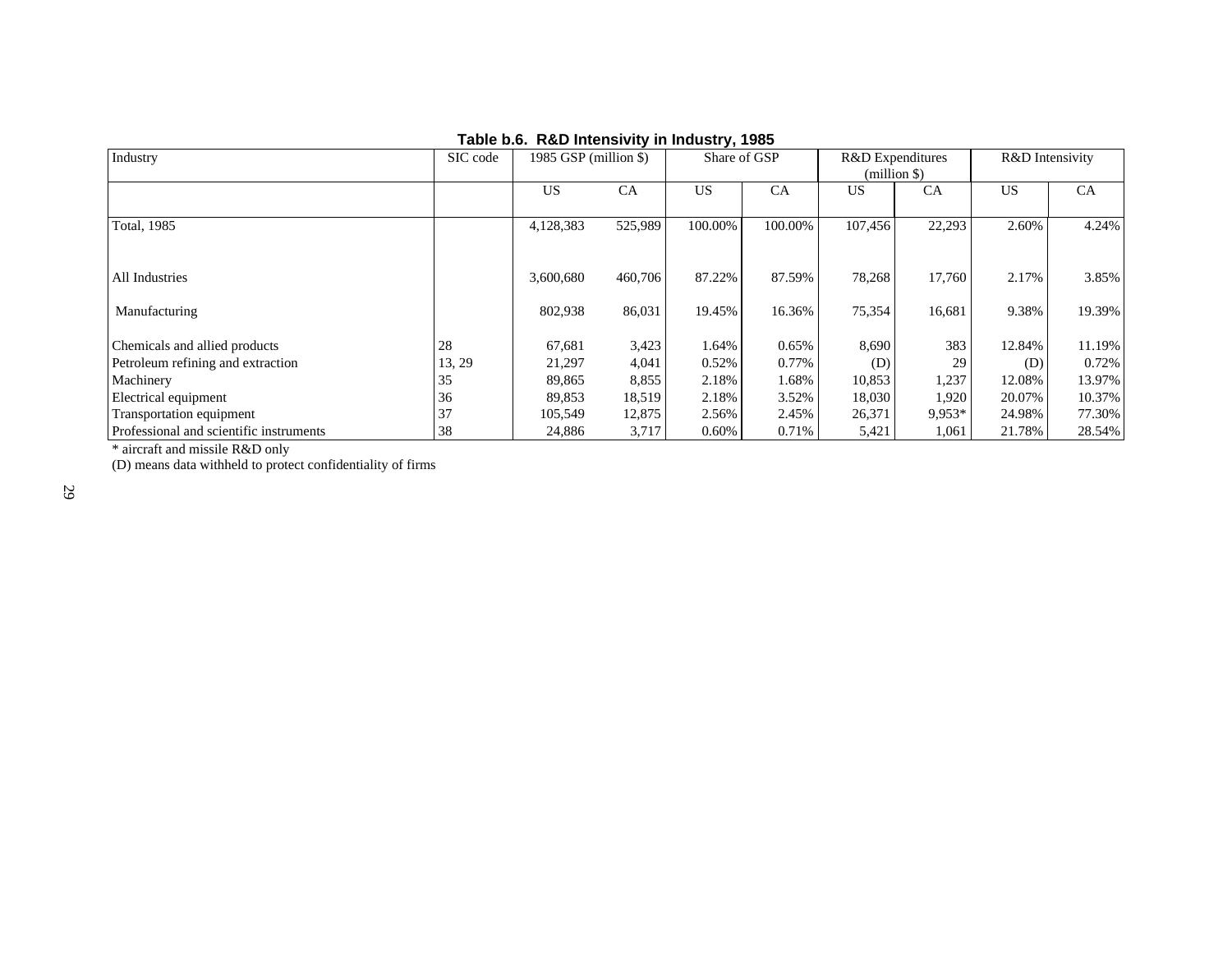| <b>YEAR</b>                                   | 1976  | 1980  | 1985  | 1987  | 1989  | 1991  | 1993  | 1995  |
|-----------------------------------------------|-------|-------|-------|-------|-------|-------|-------|-------|
| All Chemical/Biology                          | 1,192 | 1.086 | 1,246 | 1,332 | 1,640 | 1,677 | 2,152 | 2,267 |
| Biochemistry                                  | 170   | 139   | 185   | 275   | 379   | 407   | 585   | 567   |
| Chemical Engineering                          | 362   | 358   | 374   | 353   | 427   | 419   | 488   | 473   |
| Organic Chemistry                             | 318   | 246   | 286   | 308   | 311   | 311   | 466   | 442   |
| Surgery/Body Care/Cosmetics                   | 119   | 151   | 190   | 254   | 335   | 356   | 497   | 680   |
| Materials/Compositions/Explosives             | 379   | 360   | 401   | 398   | 437   | 490   | 543   | 498   |
| Agriculture/Farming                           | 188   | 186   | 206   | 190   | 285   | 225   | 238   | 212   |
| <b>All Electronics Classes</b>                | 1,410 | 1,214 | 1,572 | 2,162 | 2,860 | 2,927 | 3,405 | 4,576 |
| Computing and Data Processing                 | 255   | 216   | 336   | 521   | 709   | 735   | 1,062 | 1,559 |
| Electricity and Electric Power                | 388   | 288   | 401   | 526   | 643   | 651   | 603   | 790   |
| Electronics & Electronic Components           | 402   | 324   | 446   | 564   | 793   | 853   | 852   | 1,200 |
| Radiant Energy/Optics/Photography             | 289   | 252   | 302   | 511   | 609   | 697   | 636   | 688   |
| Communications                                | 277   | 218   | 279   | 411   | 572   | 522   | 634   | 881   |
| Others/ Measurement/ Nuclear                  | 348   | 285   | 333   | 345   | 456   | 420   | 532   | 556   |
| Music/Education/Amusement                     | 64    | 73    | 64    | 85    | 89    | 85    | 111   | 154   |
| All Engineering/Transportation                | 1,184 | 1,099 | 1,358 | 1,615 | 1,935 | 2,003 | 2,447 | 3,199 |
| Aeronautics                                   | 44    | 25    | 36    | 55    | 53    | 67    | 66    | 53    |
| Vehicle and Transportation                    | 188   | 125   | 149   | 172   | 145   | 158   | 179   | 178   |
| Material of Article Handling                  | 170   | 146   | 135   | 134   | 165   | 149   | 160   | 175   |
| Earthworking/Civil Engineering                | 115   | 109   | 160   | 142   | 105   | 99    | 100   | 83    |
| Heating/Cooling/Building/Fluid & Gas Handling | 344   | 334   | 366   | 293   | 342   | 331   | 356   | 368   |
| Office Devices/Paper Handling/Coatings/       | 199   | 187   | 226   | 357   | 507   | 515   | 776   | 1177  |
| Textile & Apparel                             | 50    | 38    | 38    | 39    | 43    | 52    | 52    | 84    |
| All Mechanical                                | 835   | 622   | 710   | 750   | 900   | 815   | 857   | 805   |

**Table b.7. Number of Patents Assigned to California Inventors or Firms**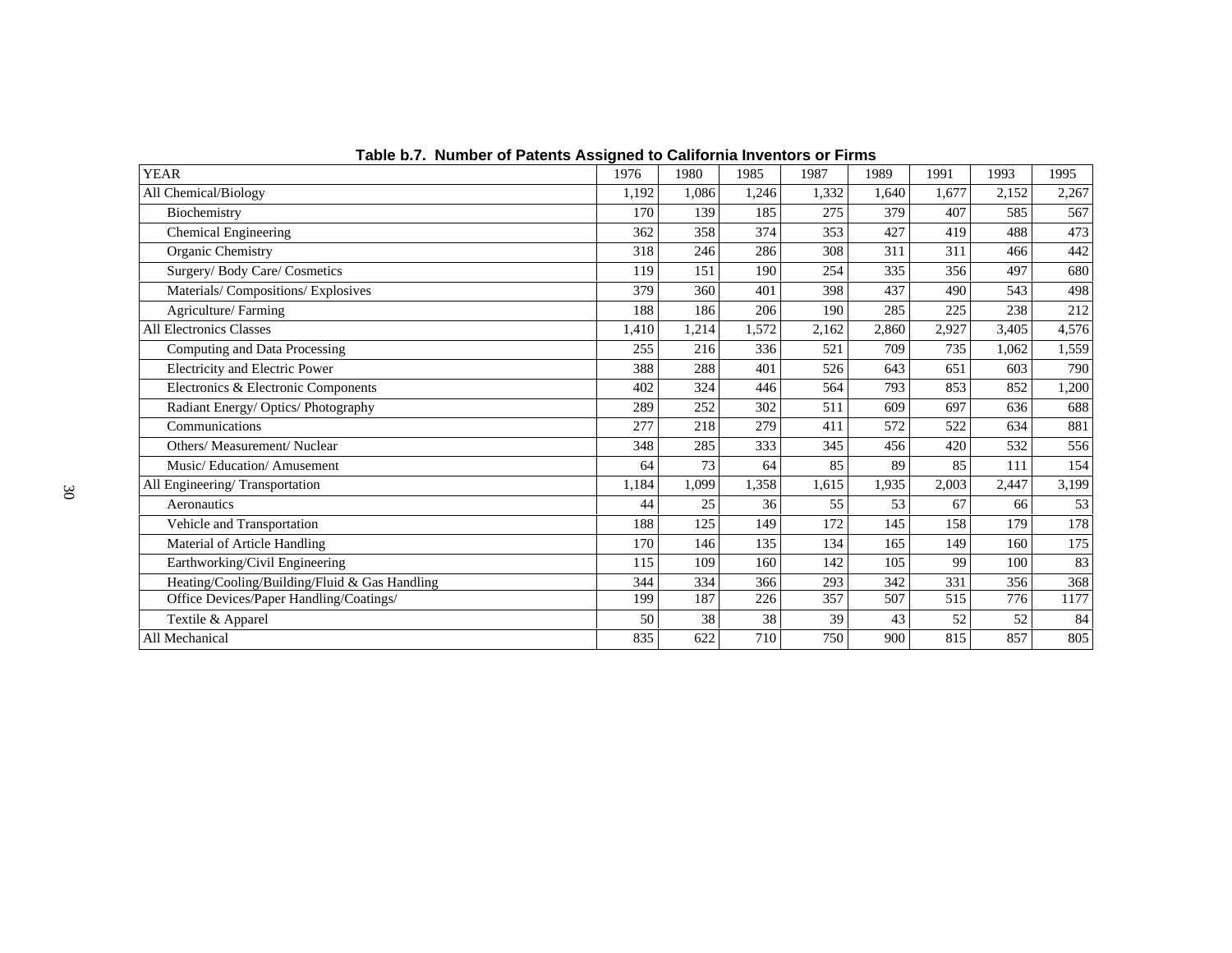| <b>YEAR</b>                                   | 1976   | 1980   | 1985   | 1987    | 1989   | 1991   | 1993   | 1995   |
|-----------------------------------------------|--------|--------|--------|---------|--------|--------|--------|--------|
| All Chemical/Biology                          | 7.42%  | 8.31%  | 8.90%  | 9.70%   | 9.75%  | 9.75%  | 11.50% | 12.45% |
| Biochemistry                                  | 8.99%  | 7.99%  | 10.44% | 12.76%  | 12.69% | 13.11% | 15.65% | 15.20% |
| Chemical Engineering                          | 7.86%  | 9.22%  | 9.37%  | 9.55%   | 9.66%  | 9.61%  | 10.15% | 10.91% |
| Organic Chemistry                             | 5.33%  | 5.05%  | 5.78%  | 7.16%   | 6.11%  | 5.76%  | 7.73%  | 8.42%  |
| Surgery/Body Care/Cosmetics                   | 12.73% | 15.98% | 15.35% | 16.45%  | 17.59% | 16.76% | 20.39% | 21.94% |
| Materials/Compositions/Explosives             | 6.47%  | 7.99%  | 8.32%  | 8.75%   | 8.03%  | 9.11%  | 9.87%  | 9.43%  |
| Agriculture/Farming                           | 8.98%  | 10.28% | 9.97%  | 9.60%   | 11.80% | 10.33% | 10.83% | 10.17% |
| All Electronics Classes                       | 10.91% | 11.34% | 12.37% | 14.82%  | 17.02% | 17.51% | 18.91% | 21.86% |
| Computing and Data Processing                 | 14.22% | 13.28% | 15.19% | 19.43%  | 19.82% | 22.22% | 24.34% | 28.15% |
| <b>Electricity and Electric Power</b>         | 9.70%  | 9.29%  | 10.51% | 12.68%  | 14.71% | 15.67% | 15.47% | 18.56% |
| Electronics & Electronic Components           | 11.67% | 11.79% | 13.35% | 15.05%  | 19.10% | 19.32% | 20.35% | 24.94% |
| Radiant Energy/Optics/Photography             | 12.35% | 12.82% | 14.46% | 19.28%  | 19.25% | 19.97% | 19.20% | 20.13% |
| Communications                                | 11.37% | 10.82% | 11.72% | 13.49%  | 17.54% | 16.53% | 18.01% | 20.28% |
| Others/ Measurement/ Nuclear                  | 10.58% | 10.79% | 11.34% | 11.30%  | 12.83% | 13.93% | 15.63% | 16.01% |
| Music/Education/Amusement                     | 10.77% | 14.99% | 14.95% | 17.89%  | 14.96% | 14.63% | 17.16% | 19.57% |
| All Engineering/Transportation                | 9.16%  | 10.00% | 10.40% | 11.74%  | 11.98% | 12.02% | 13.51% | 16.00% |
| Aeronautics                                   | 15.71% | 14.71% | 17.39% | 23.40%  | 20.15% | 24.01% | 27.05% | 25.36% |
| Vehicle and Transportation                    | 11.05% | 9.77%  | 11.03% | 11.54%  | 8.98%  | 8.98%  | 10.35% | 9.85%  |
| Material of Article Handling                  | 9.96%  | 11.21% | 9.01%  | 8.97%   | 10.46% | 9.16%  | 9.95%  | 11.41% |
| Earthworking/Civil Engineering                | 11.31% | 11.61% | 14.91% | 120.34% | 9.79%  | 10.00% | 9.73%  | 8.08%  |
| Heating/Cooling/Building/Fluid & Gas Handling | 9.55%  | 10.60% | 10.87% | 9.21%   | 9.88%  | 9.86%  | 10.12% | 10.94% |
| Office Devices/Paper Handling/Coatings/       | 9.37%  | 10.25% | 9.74%  | 14.69%  | 14.86% | 15.55% | 18.78% | 24.00% |
| Textile & Apparel                             | 4.60%  | 5.07%  | 4.98%  | 5.41%   | 5.26%  | 6.12%  | 7.43%  | 10.29% |
| All Mechanical                                | 8.55%  | 7.97%  | 8.22%  | 8.92%   | 9.01%  | 8.50%  | 8.76%  | 8.90%  |

**Table b.8. California's Share of All Patents in Class Assigned to US Inventors or Firms**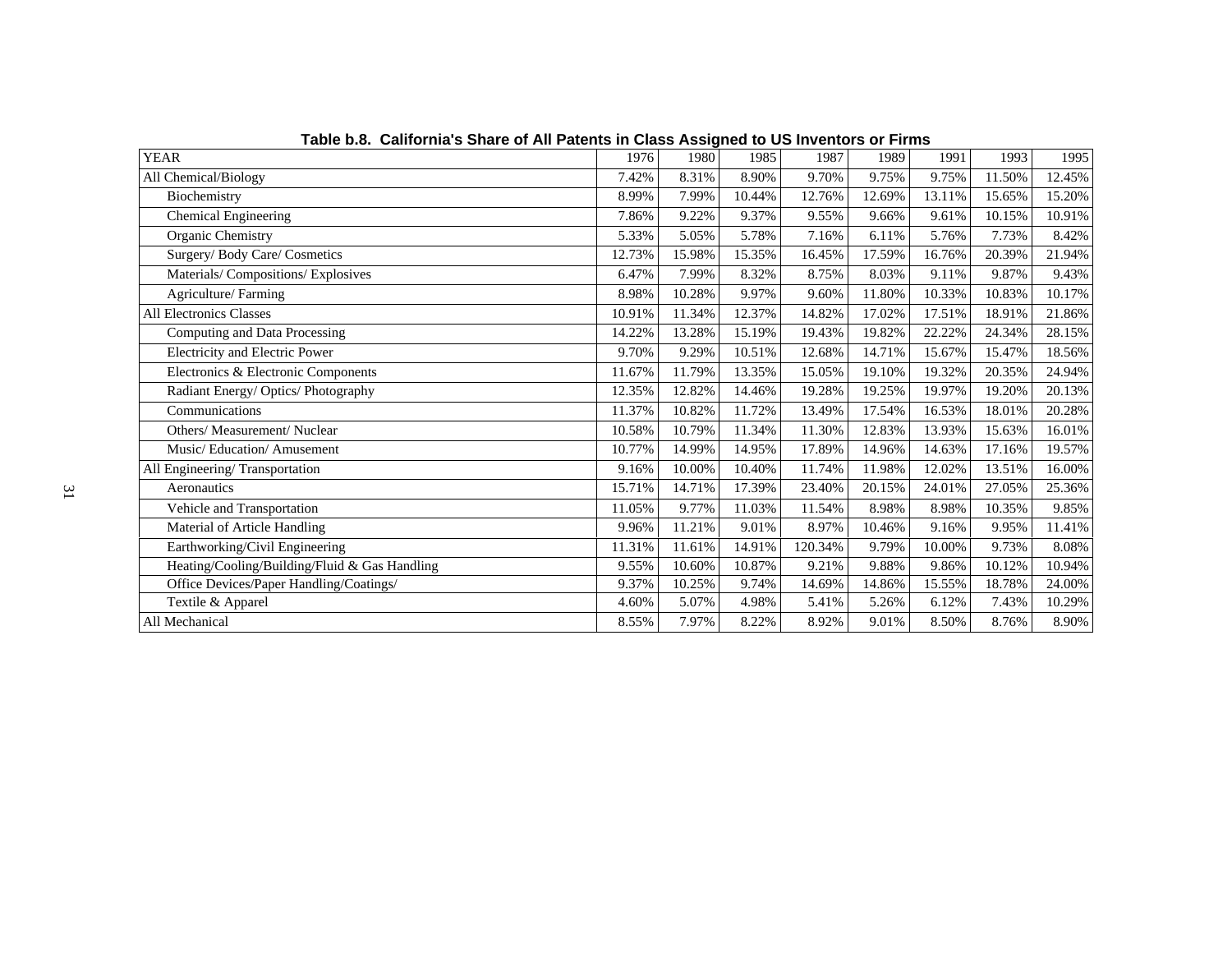| <b>YEAR</b>                                   | 1976   | 1980   | 1985   | 1987   | 1989   | 1991   | 1993   | 1995   |
|-----------------------------------------------|--------|--------|--------|--------|--------|--------|--------|--------|
| All Chemical/Biology                          | 55.86% | 52.23% | 51.55% | 48.41% | 47.79% | 48.20% | 49.66% | 49.63% |
| Biochemistry                                  | 56.60% | 53.10% | 52.29% | 52.48% | 51.51% | 53.13% | 55.12% | 55.61% |
| Chemical Engineering                          | 55.56% | 51.91% | 52.07% | 48.39% | 48.68% | 49.56% | 51.77% | 49.67% |
| Organic Chemistry                             | 58.54% | 58.93% | 57.33% | 53.82% | 52.24% | 52.36% | 52.84% | 52.05% |
| Surgery/ Body Care/ Cosmetics                 | 45.68% | 40.38% | 43.79% | 41.36% | 41.49% | 42.24% | 46.62% | 51.69% |
| Materials/Compositions/Explosives             | 59.40% | 55.33% | 52.54% | 49.09% | 48.78% | 49.11% | 48.51% | 47.33% |
| Agriculture/Farming                           | 51.79% | 47.01% | 49.78% | 45.95% | 44.13% | 44.24% | 45.94% | 45.66% |
| All Electronics Classes                       | 55.73% | 50.20% | 47.21% | 44.81% | 42.87% | 42.99% | 43.90% | 45.39% |
| Computing and Data Processing                 | 62.50% | 57.92% | 47.79% | 44.20% | 43.79% | 43.43% | 46.28% | 48.69% |
| Electricity and Electric Power                | 58.59% | 53.11% | 50.46% | 46.69% | 46.51% | 47.59% | 45.71% | 48.00% |
| Electronics & Electronic Components           | 63.49% | 61.20% | 57.32% | 54.75% | 52.50% | 52.27% | 49.18% | 49.11% |
| Radiant Energy/Optics/Photography             | 53.60% | 46.80% | 42.52% | 40.10% | 38.47% | 39.77% | 40.13% | 40.94% |
| Communications                                | 60.49% | 54.39% | 50.53% | 49.28% | 43.43% | 45.21% | 46.57% | 47.60% |
| Others/ Measurement/ Nuclear                  | 54.24% | 48.44% | 45.71% | 43.93% | 43.77% | 41.82% | 45.07% | 45.82% |
| Music/Education/Amusement                     | 34.53% | 26.89% | 26.31% | 25.96% | 25.16% | 24.22% | 26.87% | 28.92% |
| All Engineering/Transportation                | 50.25% | 45.59% | 44.59% | 41.12% | 41.21% | 41.64% | 43.84% | 45.68% |
| Aeronautics                                   | 62.08% | 57.43% | 58.81% | 50.87% | 54.23% | 52.25% | 53.86% | 56.79% |
| Vehicle and Transportation                    | 43.26% | 38.98% | 37.76% | 32.21% | 31.73% | 33.00% | 35.54% | 37.88% |
| Material of Article Handling                  | 47.26% | 42.37% | 42.86% | 39.47% | 37.46% | 38.26% | 39.97% | 40.13% |
| Earthworking/Civil Engineering                | 51.65% | 48.60% | 53.38% | 5.12%  | 47.10% | 45.37% | 49.45% | 50.10% |
| Heating/Cooling/Building/Fluid & Gas Handling | 49.36% | 43.96% | 43.21% | 39.95% | 39.99% | 40.56% | 43.00% | 43.18% |
| Office Devices/Paper Handling/Coatings/       | 58.48% | 54.11% | 48.15% | 45.13% | 45.78% | 44.53% | 48.55% | 50.69% |
| Textile & Apparel                             | 40.66% | 35.72% | 32.50% | 27.91% | 30.31% | 30.74% | 30.72% | 33.50% |
| All Mechanical                                | 47.40% | 43.07% | 41.08% | 36.88% | 38.02% | 37.91% | 40.46% | 40.80% |

**Table b.9. Share of Patents in Class Assigned to US Inventors or Firms**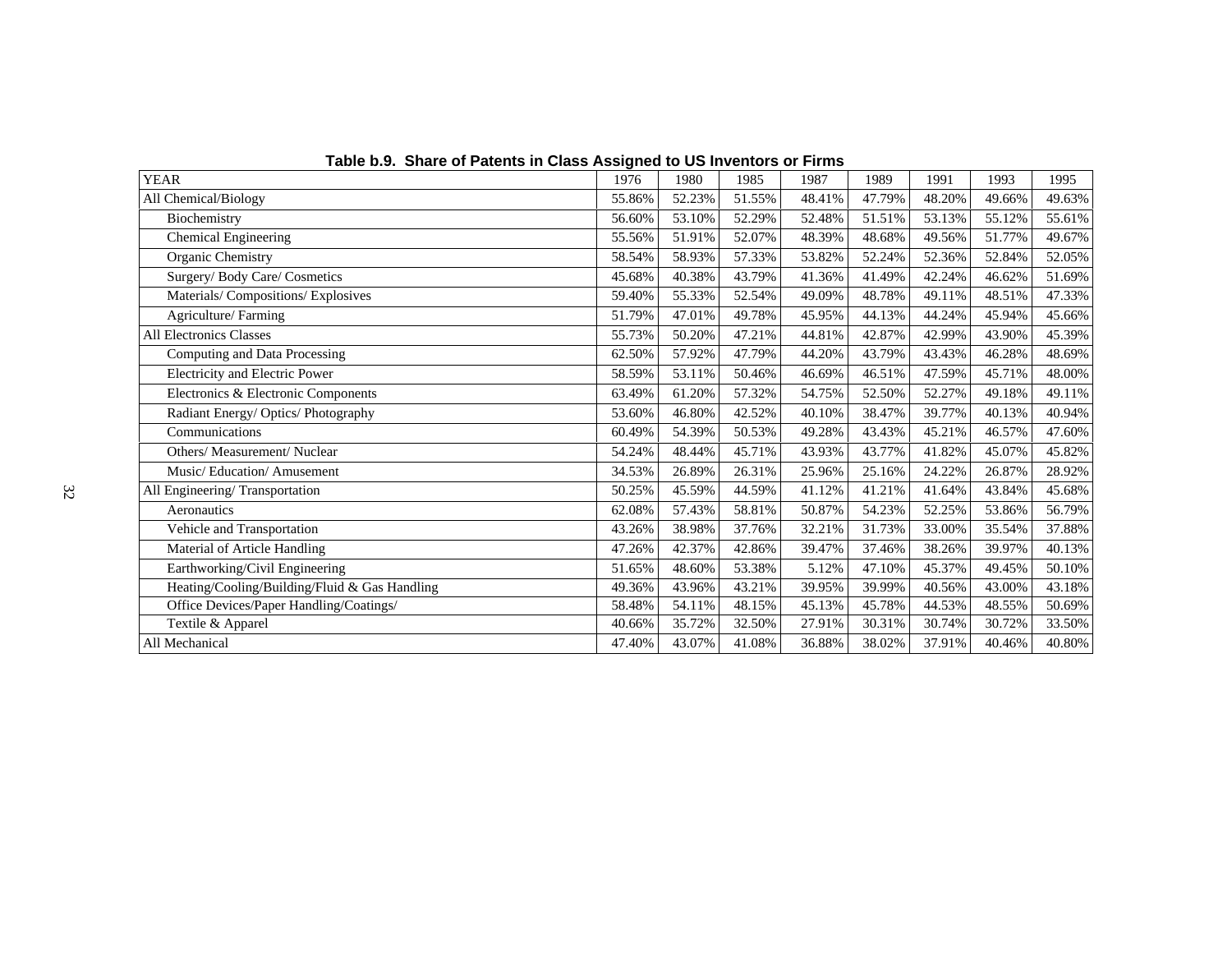| <b>YEAR</b>                                   | 1976  | 1980  | 1985   | 1987   | 1989   | 1991   | 1993   | 1995   |
|-----------------------------------------------|-------|-------|--------|--------|--------|--------|--------|--------|
| All Chemical/Biology                          | 4.15% | 4.34% | 4.59%  | 4.69%  | 4.66%  | 4.70%  | 5.71%  | 6.18%  |
| Biochemistry                                  | 5.09% | 4.24% | 5.46%  | 6.70%  | 6.54%  | 6.96%  | 8.63%  | 8.45%  |
| Chemical Engineering                          | 4.37% | 4.79% | 4.88%  | 4.62%  | 4.70%  | 4.76%  | 5.25%  | 5.42%  |
| Organic Chemistry                             | 3.12% | 2.98% | 3.32%  | 3.85%  | 3.19%  | 3.02%  | 4.09%  | 4.38%  |
| Surgery/ Body Care/ Cosmetics                 | 5.81% | 6.45% | 6.72%  | 6.80%  | 7.30%  | 7.08%  | 9.51%  | 11.34% |
| Materials/Compositions/Explosives             | 3.84% | 4.42% | 4.37%  | 4.30%  | 3.92%  | 4.47%  | 4.79%  | 4.46%  |
| Agriculture/Farming                           | 4.65% | 4.83% | 4.96%  | 4.41%  | 5.21%  | 4.57%  | 4.97%  | 4.65%  |
| <b>All Electronics Classes</b>                | 6.08% | 5.69% | 5.84%  | 6.64%  | 7.30%  | 7.53%  | 8.30%  | 9.92%  |
| Computing and Data Processing                 | 8.89% | 7.69% | 7.26%  | 8.59%  | 8.68%  | 9.65%  | 11.26% | 13.71% |
| Electricity and Electric Power                | 5.68% | 4.94% | 5.30%  | 5.92%  | 6.84%  | 7.46%  | 7.07%  | 8.91%  |
| Electronics & Electronic Components           | 7.41% | 7.22% | 7.65%  | 8.24%  | 10.03% | 10.10% | 10.01% | 12.25% |
| Radiant Energy/Optics/Photography             | 6.62% | 6.00% | 6.15%  | 7.73%  | 7.40%  | 7.94%  | 7.71%  | 8.24%  |
| Communications                                | 6.88% | 5.89% | 5.92%  | 6.65%  | 7.62%  | 7.47%  | 8.39%  | 9.65%  |
| Others/ Measurement/ Nuclear                  | 5.74% | 5.23% | 5.18%  | 4.96%  | 5.62%  | 5.82%  | 7.04%  | 7.34%  |
| Music/Education/Amusement                     | 3.72% | 4.03% | 3.93%  | 4.64%  | 3.76%  | 3.54%  | 4.61%  | 5.66%  |
| All Engineering/Transportation                | 4.60% | 4.56% | 4.64%  | 4.83%  | 4.94%  | 5.00%  | 5.92%  | 7.31%  |
| Aeronautics                                   | 9.76% | 8.45% | 10.23% | 11.90% | 10.93% | 12.55% | 14.57% | 14.40% |
| Vehicle and Transportation                    | 4.78% | 3.81% | 4.16%  | 3.72%  | 2.85%  | 2.96%  | 3.68%  | 3.73%  |
| Material of Article Handling                  | 4.71% | 4.75% | 3.86%  | 3.54%  | 3.92%  | 3.50%  | 3.98%  | 4.58%  |
| Earthworking/Civil Engineering                | 5.84% | 5.64% | 7.96%  | 6.16%  | 4.61%  | 4.54%  | 4.81%  | 4.05%  |
| Heating/Cooling/Building/Fluid & Gas Handling | 4.71% | 4.66% | 4.70%  | 3.68%  | 3.95%  | 4.00%  | 4.35%  | 4.72%  |
| Office Devices/Paper Handling/Coatings/       | 5.48% | 5.54% | 4.69%  | 6.63%  | 6.80%  | 6.93%  | 9.12%  | 12.16% |
| Textile & Apparel                             | 1.87% | 1.81% | 1.62%  | 1.51%  | 1.59%  | 1.88%  | 2.28%  | 3.45%  |
| All Mechanical                                | 4.05% | 3.43% | 3.37%  | 3.29%  | 3.42%  | 3.22%  | 3.55%  | 3.63%  |

**Table b.10. California's Share of All US Patents Issued in Class**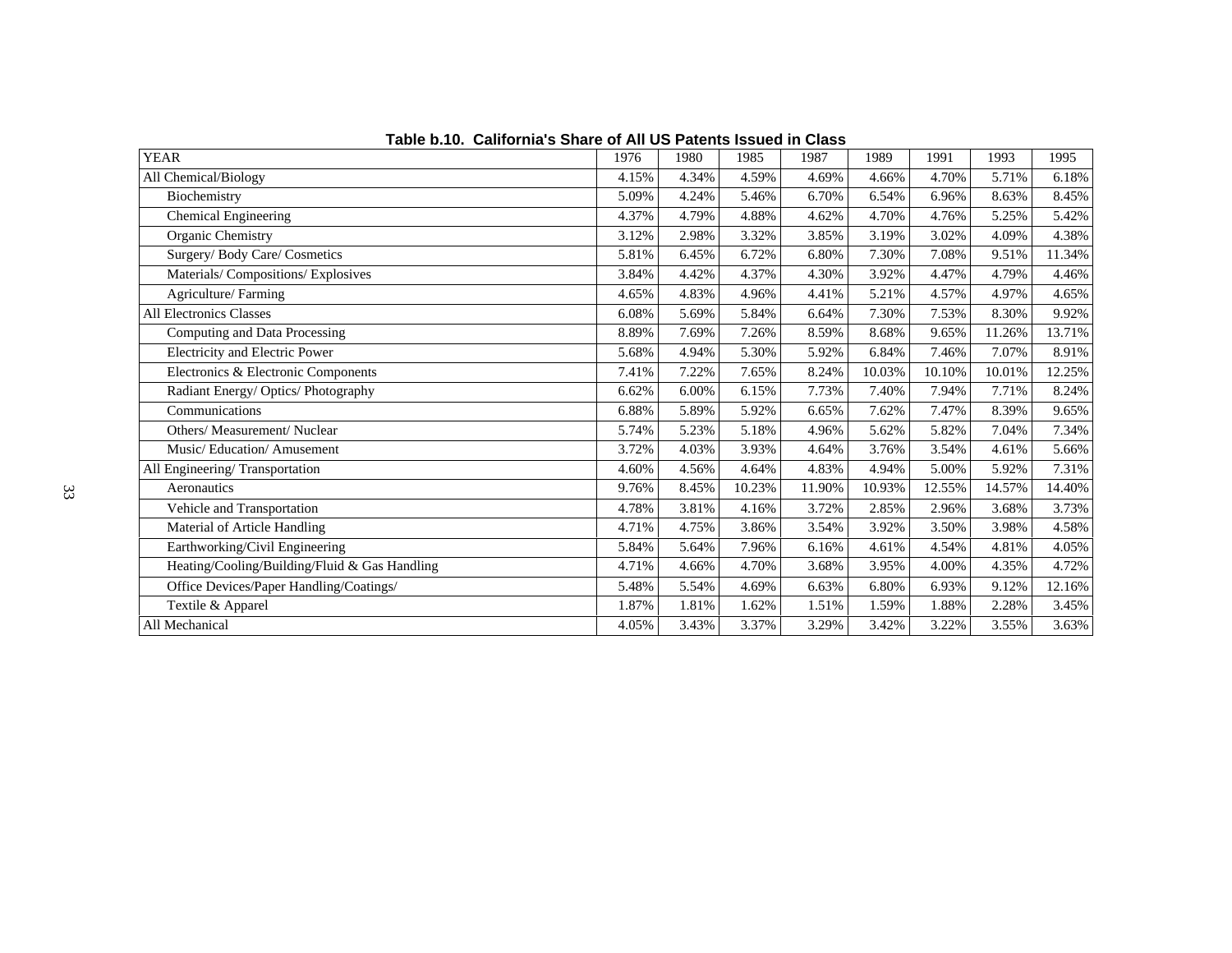| Year | Current, total Total, 1987 | dollars constant |               | Distribution of Academic Support in California |          |        |                   |
|------|----------------------------|------------------|---------------|------------------------------------------------|----------|--------|-------------------|
|      |                            | dollars          | Federal Govt. | Nonfed. Govt.                                  | Industry | U&C    | Non-Profits/Other |
| 1997 | 2,982,373                  | 2,195,174        | 68.05%        | 4.35%                                          | 5.42%    | 14.75% | 7.42%             |
| 1995 | 2,594,280                  | 2,023,619        | 69.26%        | 4.13%                                          | 4.63%    | 14.38% | 7.61%             |
| 1993 | 2,380,000                  | 1,927,126        | 68.49%        | 4.71%                                          | 4.16%    | 15.46% | 7.18%             |
| 1991 | 2,137,200                  | 1,817,347        | 66.99%        | 3.94%                                          | 4.01%    | 18.12% | 6.93%             |
| 1989 | 1,846,000                  | 1,701,382        | 69.39%        | 2.33%                                          | 4.50%    | 17.44% | 6.28%             |
| 1987 | 1,558,609                  | 1,558,609        | 68.61%        | 2.35%                                          | 4.66%    | 18.58% | 5.79%             |
| 1985 | 1,233,347                  | 1,306,512        | 71.25%        | 1.24%                                          | 1.50%    | 17.52% | 8.48%             |
| 1983 | 999.168                    | 1,145,835        | 71.79%        | 1.87%                                          | 1.19%    | 16.81% | 8.34%             |
| 1981 | 874,011                    | 1,107,745        | 74.19%        | 2.05%                                          | 1.61%    | 15.59% | 6.56%             |
| 1979 | 653,047                    | 995,498          | 77.99%        | 2.68%                                          | 1.29%    | 11.11% | 6.93%             |
| 1977 | 531,719                    | 951,197          | 78.94%        | 1.32%                                          | 1.09%    | 12.30% | 6.35%             |
| 1975 | 454,023                    | 922.811          | 78.72%        | 1.24%                                          | 1.11%    | 13.28% | 5.65%             |

**Table c.1. Academic R&D in California by Source of Funds**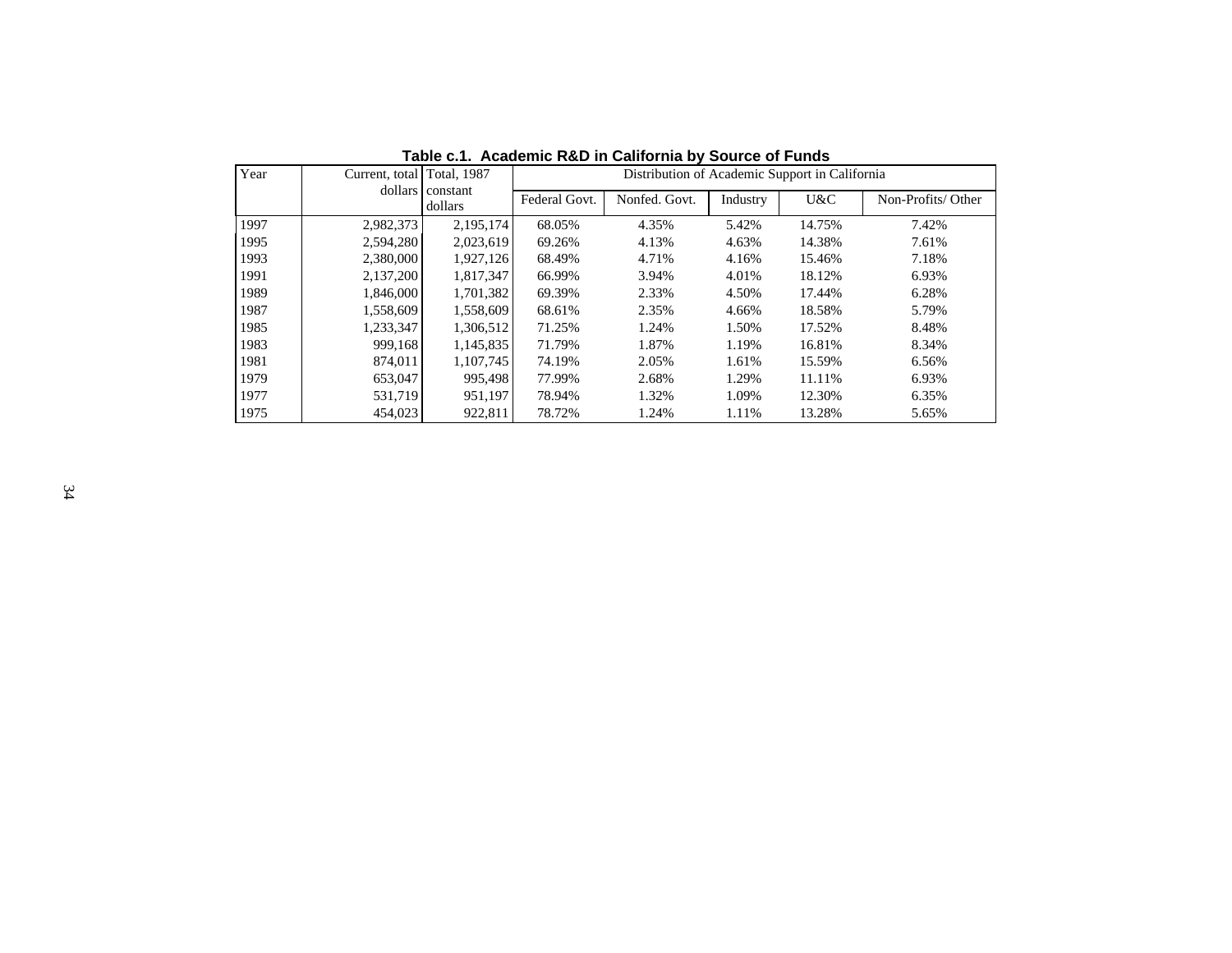| and Colleges |                                    |            |            |            |           |            |             |            |        |              |  |  |
|--------------|------------------------------------|------------|------------|------------|-----------|------------|-------------|------------|--------|--------------|--|--|
| Year         | Total                              | <b>DOA</b> | <b>DOD</b> | <b>HHS</b> | (NIH)     | <b>DOE</b> | <b>NASA</b> | <b>NSF</b> | D.ED   | <b>OTHER</b> |  |  |
|              | Thousands of Current Dollars       |            |            |            |           |            |             |            |        |              |  |  |
| 1997         | 2,119,395                          | 41,243     | 224,154    | 1,143,601  | 1,121,799 | 79,226     | 174,059     | 382,152    | 22,618 | 52,342       |  |  |
| 1996         | 2,085,734                          | 33,411     | 235,588    | 1,096,151  | 1,076,711 | 88,536     | 169,240     | 393,446    | 20,683 | 48,679       |  |  |
| 1995         | 2,036,386                          | 36,529     | 218,045    | 1,041,152  | 1,018,993 | 83,288     | 169,986     | 411,462    | 22,010 | 53,914       |  |  |
| 1994         | 1,900,549                          | 38,069     | 203,279    | 1,052,752  | 1,031,799 | 83,848     | 159,770     | 299,707    | 18,892 | 44,232       |  |  |
| 1993         | 1,710,662                          | 37,473     | 171,262    | 923,451    | 902,725   | 87,722     | 147,347     | 288,481    | 18,716 | 36,210       |  |  |
| 1992         | 1,771,195                          | 37,777     | 180,857    | 952,271    | 934,975   | 112,376    | 148,341     | 283,115    | 32,819 | 23,639       |  |  |
| 1991         | 1,596,399                          | 31,404     | 162,808    | 871,896    | 858,311   | 90,181     | 133,550     | 248,696    | 27,528 | 30,336       |  |  |
| 1989         | 1,396,648                          | 25,576     | 169,266    | 731,443    | 715,950   | 94,490     | 109,625     | 217,031    | 27,160 | 22,057       |  |  |
| 1987         | 1,153,609                          | 22,922     | 159,998    | 610,964    | 603,293   | 64,612     | 71,731      | 188,910    | 13,154 | 21,318       |  |  |
| 1985         | 994,839                            | 25,451     | 136,074    | 505,623    | 498,221   | 67,839     | 53,755      | 180,685    | 5,763  | 19,649       |  |  |
| 1980         | 653,140                            | 16,115     | 66,859     | 323,355    | 316,153   | 38,165     | 36,680      | 136,484    | 4,539  | 30,943       |  |  |
| 1975         | 400,618                            | 9,037      | 35,590     | 212,505    | 204,031   | 18,812     | 21,918      | 89,315     | 2,833  | 10,608       |  |  |
|              | Thousands of 1987 Constant Dollars |            |            |            |           |            |             |            |        |              |  |  |
| 1997         | 1,556,225                          | 30,284     | 164,591    | 839,721    | 823,712   | 58,174     | 127,808     | 280,606    | 16,608 | 38,434       |  |  |
| 1996         | 1,570,457                          | 25,157     | 177,386    | 825,349    | 810,712   | 66,663     | 127,430     | 296,246    | 15,573 | 36,653       |  |  |
| 1995         | 1,594,660                          | 28,605     | 170,747    | 815,309    | 797,957   | 65,221     | 133,113     | 322,209    | 17,236 | 42,219       |  |  |
| 1994         | 1,515,589                          | 30,358     | 162,104    | 839,515    | 822,806   | 66,864     | 127,408     | 239,001    | 15,065 | 35,273       |  |  |
| 1993         | 1,390,782                          | 30,466     | 139,237    | 750,773    | 733,923   | 71,319     | 119,794     | 234,537    | 15,216 | 29,439       |  |  |
| 1992         | 1,474,767                          | 31,455     | 150,589    | 792,898    | 778,497   | 93,569     | 123,515     | 235,733    | 27,326 | 19,683       |  |  |
| 1991         | 1,367,939                          | 26,910     | 139,509    | 747,119    | 735,478   | 77,275     | 114,438     | 213,105    | 23,588 | 25,995       |  |  |
| 1989         | 1,290,802                          | 23,638     | 156,438    | 676,010    | 661,691   | 87,329     | 101,317     | 200,583    | 25,102 | 20,385       |  |  |
| 1987         | 1,153,609                          | 22,922     | 159,998    | 610,964    | 603,293   | 64,612     | 71,731      | 188,910    | 13,154 | 21,318       |  |  |
| 1985         | 1,054,972                          | 26,989     | 144,299    | 536,186    | 528,336   | 71,940     | 57,004      | 191,607    | 6,111  | 20,837       |  |  |
| 1980         | 925,127                            | 22,826     | 94,701     | 458,010    | 447,809   | 54,058     | 51,955      | 193,320    | 6,429  | 43,829       |  |  |
| 1975         | 841,634                            | 18,985     | 74,769     | 446,439    | 428,637   | 39,521     | 46,046      | 187,637    | 5,952  | 22,286       |  |  |

**Table c.2. Distribution of Federal Obligations for Science and Engineering to California Universities**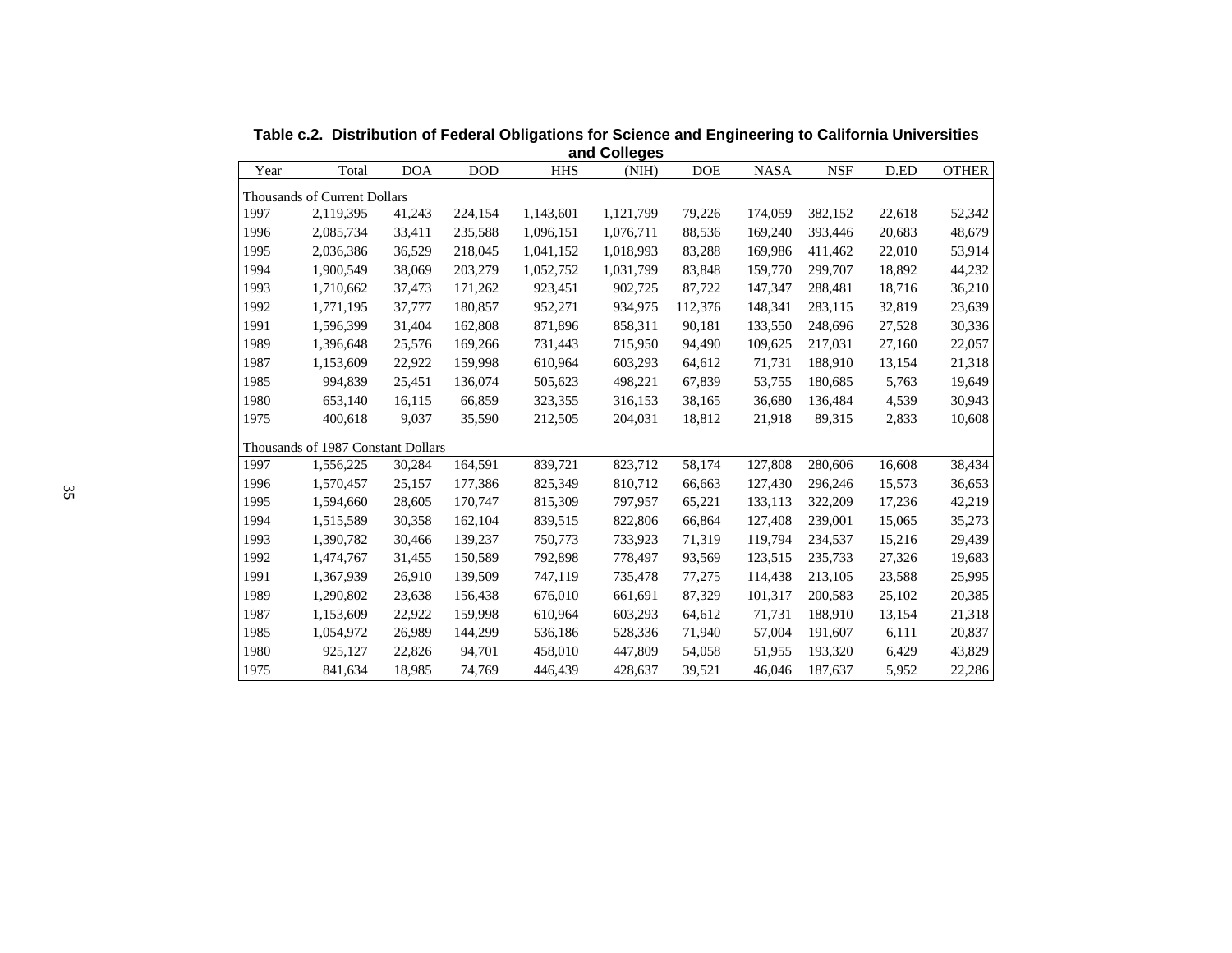| Year | Total               | <b>DOA</b> | <b>DOD</b> | <b>HHS</b> | (NIH)                                                                           | <b>DOE</b> | <b>NASA</b> | <b>NSF</b> | D.ED   | <b>OTHER</b> |
|------|---------------------|------------|------------|------------|---------------------------------------------------------------------------------|------------|-------------|------------|--------|--------------|
|      | Share of U.S. Total |            |            |            |                                                                                 |            |             |            |        |              |
| 1997 | 14.05%              | 4.21%      | 13.09%     | 14.40%     | 14.60%                                                                          | 12.26%     | 21.21%      | 17.00%     | 13.21% | 9.32%        |
| 1996 | 14.46%              | 3.81%      | 13.19%     | 14.75%     | 14.87%                                                                          | 13.50%     | 22.32%      | 17.84%     | 11.80% | 9.00%        |
| 1995 | 14.10%              | 3.84%      | 11.77%     | 14.63%     | 14.85%                                                                          | 13.08%     | 20.61%      | 18.61%     | 11.71% | 8.15%        |
| 1994 | 13.71%              | 4.03%      | 10.75%     | 15.10%     | 15.33%                                                                          | 13.18%     | 21.53%      | 14.67%     | 11.06% | 9.53%        |
| 1993 | 13.33%              | 3.95%      | 9.33%      | 15.15%     | 15.41%                                                                          | 11.90%     | 20.17%      | 15.43%     | 11.96% | 7.83%        |
| 1992 | 13.80%              | 3.98%      | 11.97%     | 15.16%     | 15.25%                                                                          | 15.90%     | 21.63%      | 15.46%     | 8.16%  | 5.09%        |
| 1991 | 13.41%              | 3.62%      | 10.57%     | 14.97%     | 15.10%                                                                          | 13.62%     | 22.50%      | 15.14%     | 7.77%  | 7.24%        |
| 1989 | 13.86%              | 3.54%      | 11.39%     | 14.88%     | 14.86%                                                                          | 16.68%     | 23.73%      | 16.23%     | 10.07% | 6.95%        |
| 1987 | 13.46%              | 3.40%      | 12.51%     | 14.56%     | 14.59%                                                                          | 13.60%     | 23.15%      | 17.65%     | 4.68%  | 7.52%        |
| 1985 | 13.71%              | 3.90%      | 12.82%     | 14.70%     | 14.70%                                                                          | 15.02%     | 21.42%      | 16.75%     | 8.29%  | 7.76%        |
| 1980 | 13.63%              | 3.63%      | 12.03%     | 14.18%     | 14.35%                                                                          | 12.33%     | 21.43%      | 18.79%     | 9.45%  | 12.15%       |
| 1975 | 14.28%              | 3.11%      | 18.68%     | 14.73%     | 15.08%                                                                          | 15.14%     | 20.29%      | 18.21%     | 11.33% | 7.89%        |
|      |                     |            |            |            | Distribution of Agency S&E Support to University and Colleges within California |            |             |            |        |              |
| 1997 | 100%                | 1.95%      | 10.58%     | 53.96%     | 52.93%                                                                          | 3.74%      | 8.21%       | 18.03%     | 1.07%  | 2.47%        |
| 1996 | 100%                | 1.60%      | 11.30%     | 52.55%     | 51.62%                                                                          | 4.24%      | 8.11%       | 18.86%     | 0.99%  | 2.33%        |
| 1995 | 100%                | 1.79%      | 10.71%     | 51.13%     | 50.04%                                                                          | 4.09%      | 8.35%       | 20.21%     | 1.08%  | 2.65%        |
| 1994 | 100%                | 2.00%      | 10.70%     | 55.39%     | 54.29%                                                                          | 4.41%      | 8.41%       | 15.77%     | 0.99%  | 2.33%        |
| 1993 | 100%                | 2.19%      | 10.01%     | 53.98%     | 52.77%                                                                          | 5.13%      | 8.61%       | 16.86%     | 1.09%  | 2.12%        |
| 1992 | 100%                | 2.13%      | 10.21%     | 53.76%     | 52.79%                                                                          | 6.34%      | 8.38%       | 15.98%     | 1.85%  | 1.33%        |
| 1991 | 100%                | 1.97%      | 10.20%     | 54.62%     | 53.77%                                                                          | 5.65%      | 8.37%       | 15.58%     | 1.72%  | 1.90%        |
| 1989 | 100%                | 1.83%      | 12.12%     | 52.37%     | 51.26%                                                                          | 6.77%      | 7.85%       | 15.54%     | 1.94%  | 1.58%        |
| 1987 | 100%                | 1.99%      | 13.87%     | 52.96%     | 52.30%                                                                          | 5.60%      | 6.22%       | 16.38%     | 1.14%  | 1.85%        |
| 1985 | 100%                | 2.56%      | 13.68%     | 50.82%     | 50.08%                                                                          | 6.82%      | 5.40%       | 18.16%     | 0.58%  | 1.98%        |
| 1980 | 100%                | 2.47%      | 10.24%     | 49.51%     | 48.41%                                                                          | 5.84%      | 5.62%       | 20.90%     | 0.69%  | 4.74%        |
| 1975 | 100%                | 2.26%      | 8.88%      | 53.04%     | 50.93%                                                                          | 4.70%      | 5.47%       | 22.29%     | 0.71%  | 2.65%        |

**Table c.2. (continued) Distribution of Federal Obligations for Science and Engineering to California Universities and Colleges**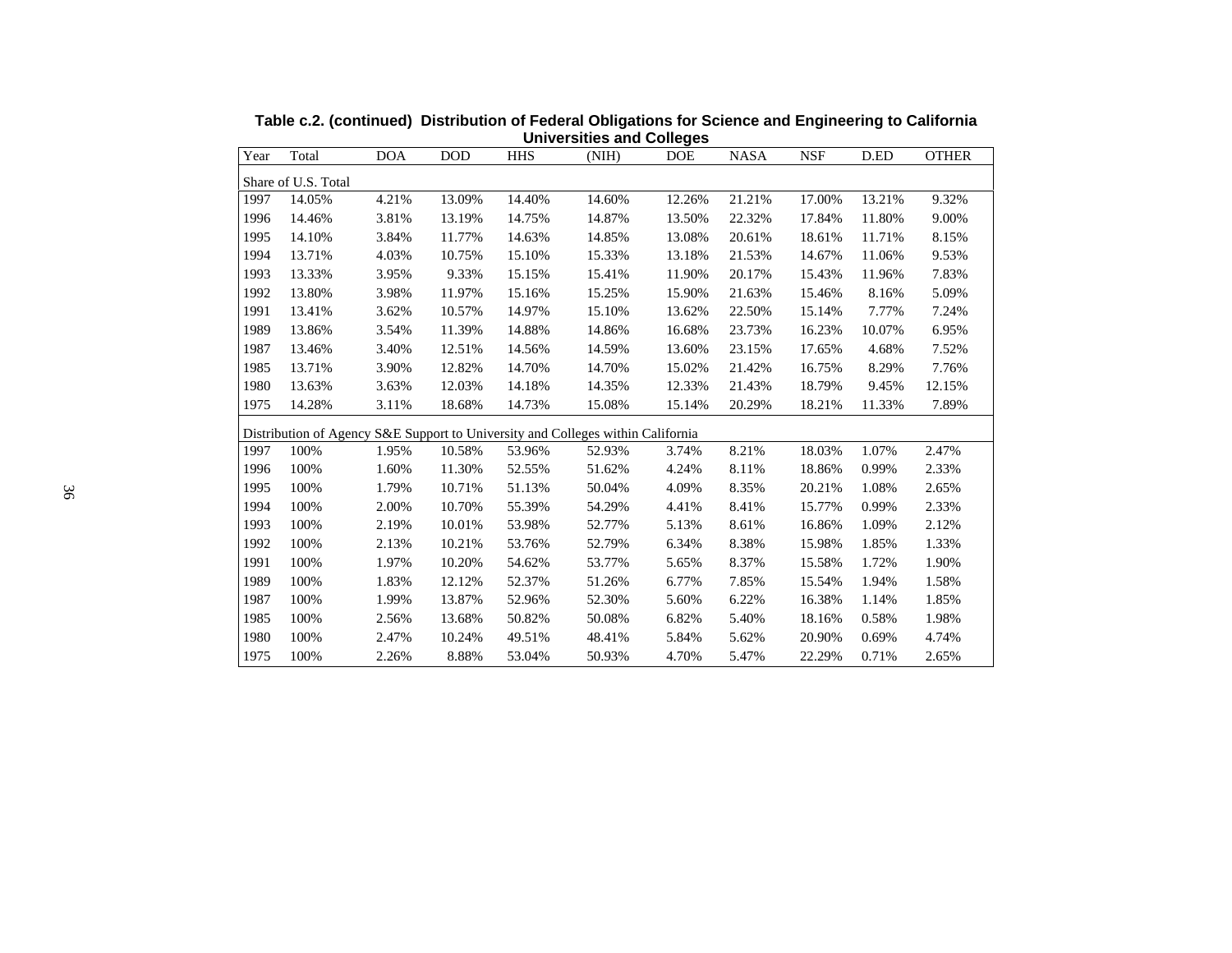| Year | S&E Total<br>(includes             | Medical/Other<br>Life Sciences | S&E Total<br>(Excludes                                      | Engineering Physical | Sciences | Geo-Sciences | Math and<br>Computer | Life<br>Sciences | Psychology | Social<br>Sciences | Interdisciplinary<br>or Other |
|------|------------------------------------|--------------------------------|-------------------------------------------------------------|----------------------|----------|--------------|----------------------|------------------|------------|--------------------|-------------------------------|
|      | Medical/Other<br>Life Sciences)    |                                | Medical/Other<br>Life Sciences)                             |                      |          |              | Sciences             |                  |            |                    | Sciences                      |
|      | Thousands of Current Dollars       |                                |                                                             |                      |          |              |                      |                  |            |                    |                               |
| 1997 | 2,982,373                          | 1,212,625                      | 1,769,748                                                   | 433,060              | 387,182  | 201,338      | 124,337              | 1,666,266        | 39,755     | 104,605            | 25,830                        |
| 1995 | 2,601,876                          | 1,050,658                      | 1,551,218                                                   | 342,954              | 320,274  | 197,462      | 112,413              | 1,478,301        | 38,118     | 95,463             | 16,891                        |
| 1993 | 2,443,899                          | 985,938                        | 1,457,961                                                   | 322,805              | 316,455  | 169,340      | 107,990              | 1,395,408        | 38,260     | 78,992             | 14,649                        |
| 1991 | 2,184,878                          | 869,098                        | 1,315,780                                                   | 283,260              | 299,426  | 147,362      | 92,578               | 1,240,744        | 42,187     | 67,358             | 11,963                        |
| 1989 | 1,882,320                          | 742,231                        | 1,140,089                                                   | 243,035              | 247,576  | 141,459      | 84,939               | 1,070,046        | 33,728     | 54,470             | 7,067                         |
| 1985 | 1,255,980                          | 446,463                        | 809,517                                                     | 156,491              | 182,935  | 108,145      | 50,780               | 694,883          | 24,310     | 35,596             | 2,840                         |
| 1981 | 889,906                            | 315,878                        | 574,028                                                     | 100,036              | 118,219  | 93,450       | 31,189               | 495,720          | 18,066     | 31,259             | 1,967                         |
| 1977 | 537,838                            | 139,531                        | 398,307                                                     | 61,531               | 69,988   | 70,617       | 9,795                | 277,895          | 8,501      | 29,486             | 10,025                        |
|      | Thousands of Constant 1987 Dollars |                                |                                                             |                      |          |              |                      |                  |            |                    |                               |
| 1997 | 2,195,174                          | 892,552                        | 1,302,622                                                   | 318,754              | 284,985  | 148,195      | 91,518               | 1,226,454        | 29,262     | 76,994             | 19,012                        |
| 1995 | 2,009,441                          | 811,428                        | 1,198,013                                                   | 264,865              | 247,349  | 152,501      | 86,817               | 1,141,699        | 29,439     | 73,727             | 13,045                        |
| 1993 | 1,979,415                          | 798,552                        | 1,180,863                                                   | 261,453              | 256,310  | 137,155      | 87,466               | 1,130,199        | 30,988     | 63,979             | 11,865                        |
| 1991 | 1,866,016                          | 742,261                        | 1,123,755                                                   | 241,921              | 255,728  | 125,856      | 79,067               | 1,059,669        | 36,030     | 57,528             | 10,217                        |
| 1989 | 1,743,822                          | 687,619                        | 1,056,203                                                   | 225,153              | 229,360  | 131,051      | 78,689               | 991,314          | 31,246     | 50,462             | 6,547                         |
| 1985 | 1,327,887                          | 472,024                        | 855,863                                                     | 165,450              | 193,408  | 114,337      | 53,687               | 734,666          | 25,702     | 37,634             | 3,003                         |
| 1981 | 1,118,777                          | 397,117                        | 721,660                                                     | 125,764              | 148,623  | 117,484      | 39,210               | 623,212 22,712   |            | 39,298             | 2,473                         |
| 1977 | 940,933                            | 244,106                        | 696,828                                                     | 107,647              | 122,442  | 123,543      | 17,136               | 486,170          | 14,872     | 51,585             | 17,538                        |
|      | Share of U.S. Total                |                                |                                                             |                      |          |              |                      |                  |            |                    |                               |
| 1997 | 12.25%                             | 16.38%                         | 10.44%                                                      | 11.34%               | 16.38%   | 13.08%       | 12.28%               | 12.24%           | 10.27%     | 9.37%              | 5.13%                         |
| 1995 | 11.72%                             | 16.07%                         | 9.90%                                                       | 9.80%                | 14.23%   | 13.67%       | 11.61%               | 12.10%           | 10.35%     | 9.35%              | 3.92%                         |
| 1993 | 12.25%                             | 17.13%                         | 10.27%                                                      | 10.23%               | 14.85%   | 12.86%       | 12.27%               | 12.86%           | 10.94%     | 8.81%              | 3.98%                         |
| 1991 | 12.43%                             | 17.56%                         | 10.41%                                                      | 9.74%                | 15.45%   | 13.19%       | 11.80%               | 13.10%           | 14.90%     | 8.98%              | 3.61%                         |
| 1989 | 12.57%                             | 17.93%                         | 10.52%                                                      | 10.16%               | 15.03%   | 14.10%       | 12.36%               | 13.27%           | 14.44%     | 8.60%              | 2.22%                         |
| 1985 | 12.97%                             | 17.87%                         | 11.26%                                                      | 11.04%               | 15.93%   | 15.33%       | 12.43%               | 13.16%           | 15.37%     | 9.29%              | 1.52%                         |
| 1981 | 13.00%                             | 18.41%                         | 11.19%                                                      | 10.35%               | 15.43%   | 16.99%       | 13.50%               | 13.42%           | 14.25%     | 8.53%              | 1.36%                         |
| 1977 | 13.22%                             | 13.60%                         | 13.10%                                                      | 12.34%               | 16.53%   | 22.11%       | 9.08%                | 12.30%           | 9.99%      | 11.00%             | 9.48%                         |
|      |                                    |                                | Distribution of Academic R&D Expenditures within California |                      |          |              |                      |                  |            |                    |                               |
| 1997 | 100%                               | 40.66%                         | 59.34%                                                      | 14.52%               | 12.98%   | 6.75%        | 4.17%                | 55.87%           | 1.33%      | 3.51%              | 0.87%                         |
| 1995 | 100%                               | 40.38%                         | 59.62%                                                      | 13.18%               | 12.31%   | 7.59%        | 4.32%                | 56.82%           | 1.47%      | 3.67%              | 0.65%                         |
| 1993 | 100%                               | 40.34%                         | 59.66%                                                      | 13.21%               | 12.95%   | 6.93%        | 4.42%                | 57.10%           | 1.57%      | 3.23%              | 0.60%                         |
| 1991 | 100%                               | 39.78%                         | 60.22%                                                      | 12.96%               | 13.70%   | 6.74%        | 4.24%                | 56.79%           | 1.93%      | 3.08%              | 0.55%                         |
| 1989 | 100%                               | 39.43%                         | 60.57%                                                      | 12.91%               | 13.15%   | 7.52%        | 4.51%                | 56.85%           | 1.79%      | 2.89%              | 0.38%                         |
| 1985 | 100%                               | 35.55%                         | 64.45%                                                      | 12.46%               | 14.57%   | 8.61%        | 4.04%                | 55.33%           | 1.94%      | 2.83%              | 0.23%                         |
| 1981 | 100%                               | 35.50%                         | 64.50%                                                      | 11.24%               | 13.28%   | 10.50%       | 3.50%                | 55.70%           | 2.03%      | 3.51%              | 0.22%                         |
| 1977 | 100%                               | 25.94%                         | 74.06%                                                      | 11.44%               | 13.01%   | 13.13%       | 1.82%                | 51.67%           | 1.58%      | 5.48%              | 1.86%                         |

**Table c.3. R&D Expenditures by Doctorate-granting Universities in California by Science and Engineering Field**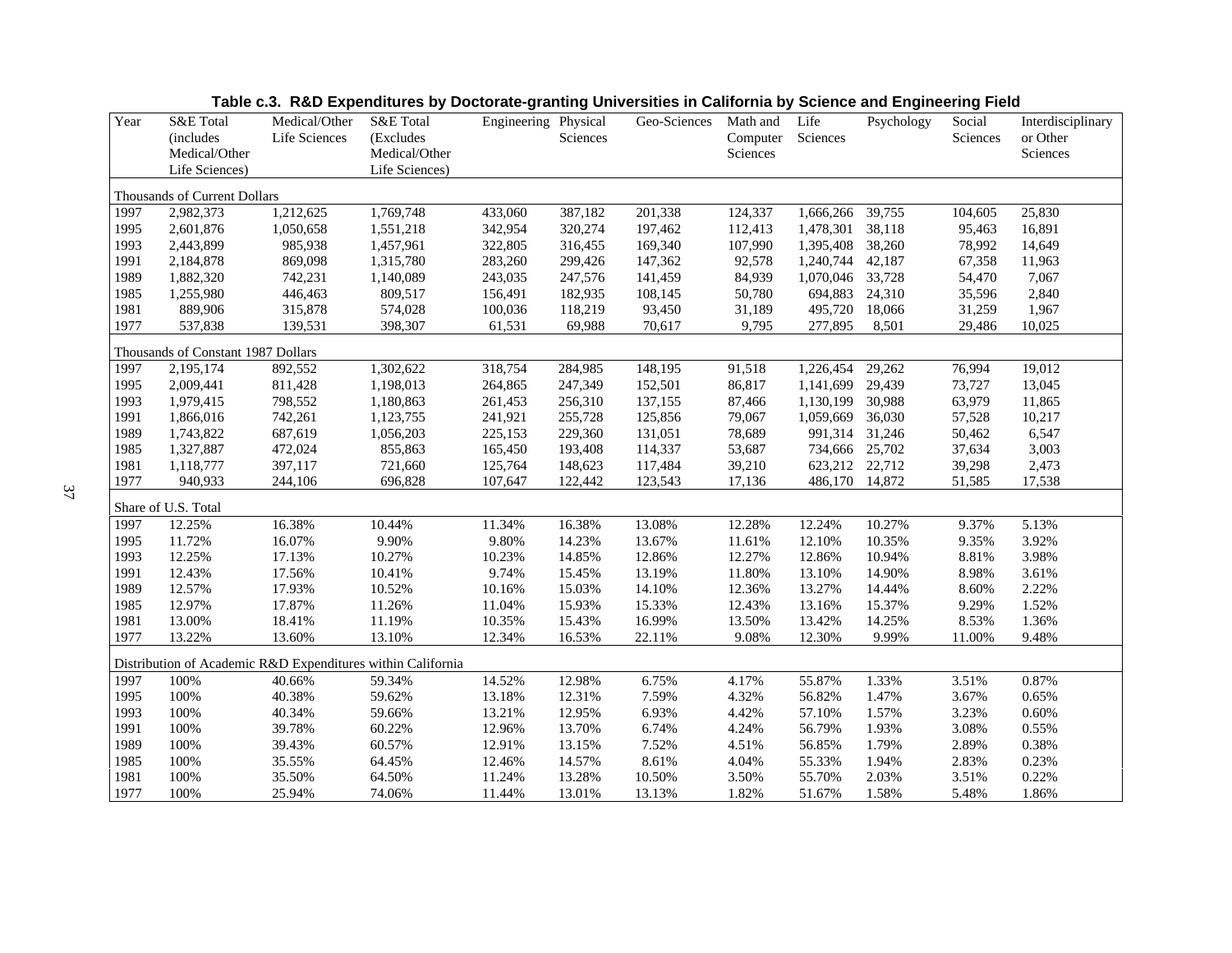| Year                | Total                              | Instruction | Research  | Public  | Academic  | Student   | Institutional | Operation   | Scholarships | Auxiliary   | Hospital  | Independent |
|---------------------|------------------------------------|-------------|-----------|---------|-----------|-----------|---------------|-------------|--------------|-------------|-----------|-------------|
|                     |                                    |             |           | Service | Support   | Services  | Support       | and         | and          | Enterprises |           | Operations  |
|                     |                                    |             |           |         |           |           |               | Maintenance | Fellowships  |             |           |             |
|                     |                                    |             |           |         |           |           |               | of Plant    |              |             |           |             |
|                     | Thousands of Current Dollars       |             |           |         |           |           |               |             |              |             |           |             |
| 1996                | 21,560,552                         | 6,236,202   | 2,208,068 | 274,849 | 1,745,228 | 1,212,188 | 2,298,169     | 1,247,574   | 1,167,299    | 1,345,452   | 2,375,067 | 1,191,962   |
| 1995                | 20,006,269                         | 5,827,755   | 2,086,844 | 244,298 | 1,569,570 | 1,217,190 | 1,964,692     | 1,123,267   | 1,110,388    | 1,361,515   | 2,093,150 | 1,155,046   |
| 1993                | 19,000,809                         | 5,705,199   | 1,914,552 | 217,181 | 1,441,050 | 1,282,678 | 1,963,853     | 1,037,488   | 802,667      | 1,287,092   | 1,918,878 | 1,197,286   |
| 1991                | 16,227,877                         | 5,029,753   | 1.659.683 | 137,277 | 1,284,913 | 838,398   | 1,435,408     | 945,329     | 611,546      | 1,227,688   | 1,682,015 | 1,209,637   |
| 1987                | 12,555,017                         | 3,953,073   | 1,250,710 | 161,901 | 1,047,457 | 692,296   | 1,148,322     | 741,352     | 415,008      | 984,413     | 982,343   | 880,199     |
| 1983                | 8,452,347                          | 2,833,868   | 831,993   | 125,196 | 698,381   | 452,295   | 718,830       | 596,483     | 274,396      | 696,132     | 670,254   | 429,214     |
| 1979                | 5,663,409                          | 1,892,885   | 565,342   | 79,339  | 442,465   | 315,534   | 527,861       | 365,282     | 173,456      | 385,669     | 379,743   | 326,596     |
| 1975                | 4,160,060                          | 1,337,016   | 405,937   | 58,779  | 290,084   | 180,399   | 295,939       | 219,043     | 115,407      | 235,935     | 239,234   | 223,588     |
|                     | Thousands of Constant 1987 Dollars |             |           |         |           |           |               |             |              |             |           |             |
| 1996                | 16,288,017                         | 4,711,167   | 1,668,095 | 207,636 | 1,318,440 | 915,753   | 1,736,162     | 942,485     | 881,841      | 1,016,428   | 1,794,255 | 900,473     |
| 1995                | 15,450,938                         | 4,500,803   | 1,611,680 | 188,673 | 1,212,186 | 940,042   | 1,517,341     | 867,505     | 857,558      | 1,051,505   | 1,616,550 | 892,048     |
| 1993                | 15,389,544                         | 4,620,878   | 1,550,675 | 175,904 | 1,167,166 | 1,038,894 | 1,590,606     | 840,305     | 650,113      | 1,042,469   | 1,554,179 | 969,732     |
| 1991                | 13,859,574                         | 4,295,709   | 1,417,468 | 117,243 | 1,097,392 | 716,042   | 1,225,924     | 807,367     | 522,297      | 1,048,519   | 1,436,541 | 1,033,102   |
| 1987                | 12,555,017                         | 3,953,073   | 1,250,710 | 161,901 | 1,047,457 | 692,296   | 1,148,322     | 741,352     | 415,008      | 984,413     | 982,343   | 880,199     |
| 1983                | 9,595,492                          | 3,217,137   | 944,517   | 142,128 | 792,834   | 513,466   | 816,049       | 677,155     | 311,507      | 790,281     | 760,903   | 487,263     |
| 1979                | 8,510,475                          | 2,844,462   | 849,546   | 119,224 | 664,898   | 474,157   | 793,223       | 548,914     | 260,654      | 579,550     | 570,645   | 490,780     |
| 1975                | 8,191,966                          | 2,632,844   | 799,369   | 115,747 | 571,232   | 355,241   | 582,761       | 431,338     | 227,259      | 464,602     | 471,098   | 440,288     |
| Share of U.S. Total |                                    |             |           |         |           |           |               |             |              |             |           |             |
| 1996                | 11.28%                             | 10.76%      | 12.55%    | 3.87%   | 13.00%    | 12.62%    | 12.53%        | 10.08%      | 8.84%        | 7.65%       | 13.18%    | 34.12%      |
| 1995                | 10.87%                             | 10.39%      | 12.15%    | 3.62%   | 12.69%    | 13.34%    | 11.53%        | 9.48%       | 9.00%        | 7.90%       | 11.57%    | 32.68%      |
| 1993                | 11.43%                             | 11.26%      | 12.47%    | 3.63%   | 12.90%    | 15.61%    | 12.74%        | 9.54%       | 7.88%        | 8.26%       | 11.23%    | 32.78%      |
| 1991                | 11.05%                             | 10.99%      | 12.30%    | 2.68%   | 12.70%    | 11.85%    | 10.36%        | 9.32%       | 8.04%        | 8.59%       | 11.74%    | 36.10%      |
| 1987                | 11.76%                             | 11.65%      | 13.32%    | 4.28%   | 14.28%    | 13.82%    | 11.29%        | 9.41%       | 8.62%        | 8.91%       | 10.68%    | 29.99%      |
| 1983                | 11.06%                             | 11.40%      | 13.23%    | 5.35%   | 13.61%    | 12.97%    | 10.25%        | 9.26%       | 9.19%        | 8.07%       | 9.58%     | 30.52%      |
| 1979                | 11.09%                             | 11.28%      | 12.66%    | 4.94%   | 12.68%    | 13.79%    | 11.44%        | 8.68%       | 8.79%        | 6.69%       | 9.19%     | 32.43%      |
| 1975                | 11.78%                             | 11.26%      | 12.84%    | 5.30%   | 12.81%    | 12.45%    | 9.55%         | 7.81%       | 7.83%        | 5.78%       | 10.18%    | 20.59%      |

**Table c.4. Expenditures on Higher Education in California**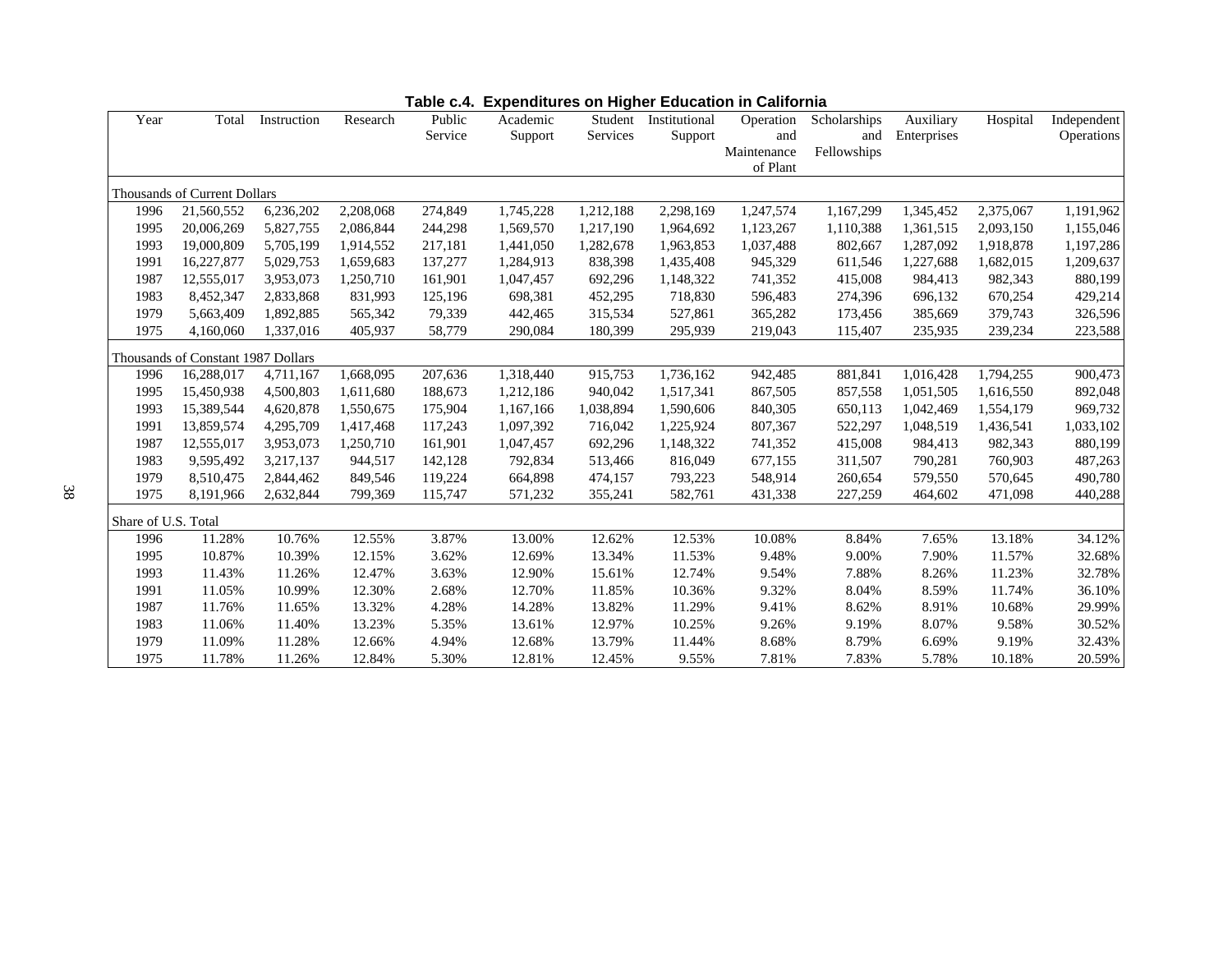|                                |                      | 1975   | 1980   | 1985   | 1987   | 1989   | 1991   | 1992   | 1993   | 1994   | 1995   | 1996   |
|--------------------------------|----------------------|--------|--------|--------|--------|--------|--------|--------|--------|--------|--------|--------|
| S&E TOTAL (Includes            | Doc                  | 2.413  | 2,579  | 2.683  | 2,704  | 2,967  | 3,111  | 3,123  | 3,557  | 3,578  | 3.880  | 3,498  |
| Medical/Other Life             | Mast                 | 9,935  | 11,313 | 12.970 | 12.536 | 13.065 | 11.404 | 11,586 | 13.807 | 14,298 | 14,203 | 15,177 |
| Sciences)                      | Bach                 | 38,928 | 37,375 | 39,931 | 41,709 | 40,357 | 41,712 | 44,412 | 47,748 | 48,208 | 48,262 | 49,329 |
| <b>S&amp;E TOTAL (Excludes</b> | Doc                  | 2,290  | 2,532  | 2.620  | 2,657  | 2,863  | 2,994  | 2,995  | 3,446  | 3,438  | 3,708  | 3,343  |
| Medical/Other Life             | Mast                 | 8.839  | 10.000 | 11,511 | 11,217 | 11.677 | 10,021 | 9,602  | 11.495 | 11.705 | 11,530 | 11,951 |
| Sciences)                      | Bach                 | 35,516 | 32,637 | 36,455 | 38,269 | 37,418 | 38,752 | 41,495 | 44,216 | 44,525 | 44,372 | 45,466 |
| <b>ENGINEERING</b>             | Doc                  | 460    | 423    | 506    | 538    | 642    | 638    | 627    | 798    | 780    | 778    | 794    |
|                                | Mast                 | 2,365  | 2,560  | 3,211  | 3,264  | 3,384  | 2,933  | 3,076  | 3,950  | 3,986  | 3,601  | 3,640  |
|                                | Bach                 | 3,159  | 5,134  | 6,791  | 7,306  | 6,576  | 6,279  | 6,128  | 6,710  | 6,361  | 6,364  | 6,181  |
| PHYSICAL SCIENCES              | Doc                  | 357    | 356    | 416    | 434    | 424    | 430    | 483    | 483    | 498    | 495    | 501    |
|                                | Mast                 | 450    | 390    | 422    | 370    | 361    | 409    | 382    | 361    | 374    | 399    | 409    |
|                                | Bach                 | 1,295  | 1,441  | 1,411  | 1,391  | 1,269  | 1,215  | 1,211  | 1,225  | 1,215  | 1,284  | 1,330  |
| <b>GEOSCIENCES</b>             | Doc                  | 83     | 101    | 91     | 111    | 87     | 100    | 93     | 98     | 97     | 90     | 91     |
|                                | Mast                 | 172    | 189    | 257    | 225    | 192    | 192    | 158    | 157    | 152    | 147    | 172    |
|                                | Bach                 | 459    | 633    | 677    | 468    | 245    | 245    | 280    | 289    | 289    | 382    | 376    |
| <b>MATH AND</b>                | Doc                  | 160    | 151    | 154    | 156    | 195    | 159    | 234    | 246    | 260    | 306    | 263    |
| <b>COMPUTER</b>                | Mast                 | 720    | 833    | 989    | 1.080  | 1.379  | 1.179  | 1,310  | 1,551  | 1,411  | 1,424  | 1,574  |
| <b>SCIENCES</b>                | Bach                 | 1.909  | 1,827  | 4,484  | 5,251  | 4,246  | 3,747  | 3,684  | 3,658  | 3,496  | 3,493  | 3,463  |
| LIFE SCIENCES                  | $\operatorname{Doc}$ | 551    | 541    | 564    | 515    | 603    | 626    | 695    | 759    | 829    | 856    | 819    |
|                                | Mast                 | 1,947  | 2,236  | 2,233  | 2,023  | 2,009  | 1,995  | 2,592  | 2,957  | 3,237  | 3,343  | 4,054  |
|                                | Bach                 | 11,001 | 11,633 | 9,337  | 9,152  | 8,269  | 8,671  | 9,759  | 10,971 | 11,826 | 12,552 | 13,257 |
| <b>PSYCHOLOGY</b>              | Doc                  | 274    | 607    | 471    | 475    | 547    | 728    | 630    | 678    | 668    | 792    | 572    |
|                                | Mast                 | 1,345  | 1,505  | 1.705  | 1,634  | 1,837  | 1,661  | 1,634  | 1.890  | 2,129  | 2,105  | 2,099  |
|                                | Bach                 | 6,132  | 5,407  | 5,010  | 5,514  | 6,084  | 6,618  | 7,410  | 7,790  | 8,109  | 8,244  | 8,434  |
| <b>SOCIAL SCIENCES</b>         | Doc                  | 502    | 394    | 448    | 440    | 418    | 351    | 361    | 495    | 444    | 562    | 455    |
|                                | Mast                 | 2,695  | 2,586  | 2,473  | 2,294  | 2.177  | 2.180  | 2,156  | 2,445  | 2,512  | 2,762  | 2,827  |
|                                | Bach                 | 14,305 | 10,418 | 9,910  | 10.521 | 11,489 | 13,121 | 14,296 | 15,289 | 15,074 | 14,162 | 14,484 |

**Table c.5.a. Degrees Conferred in California by Discipline and Year**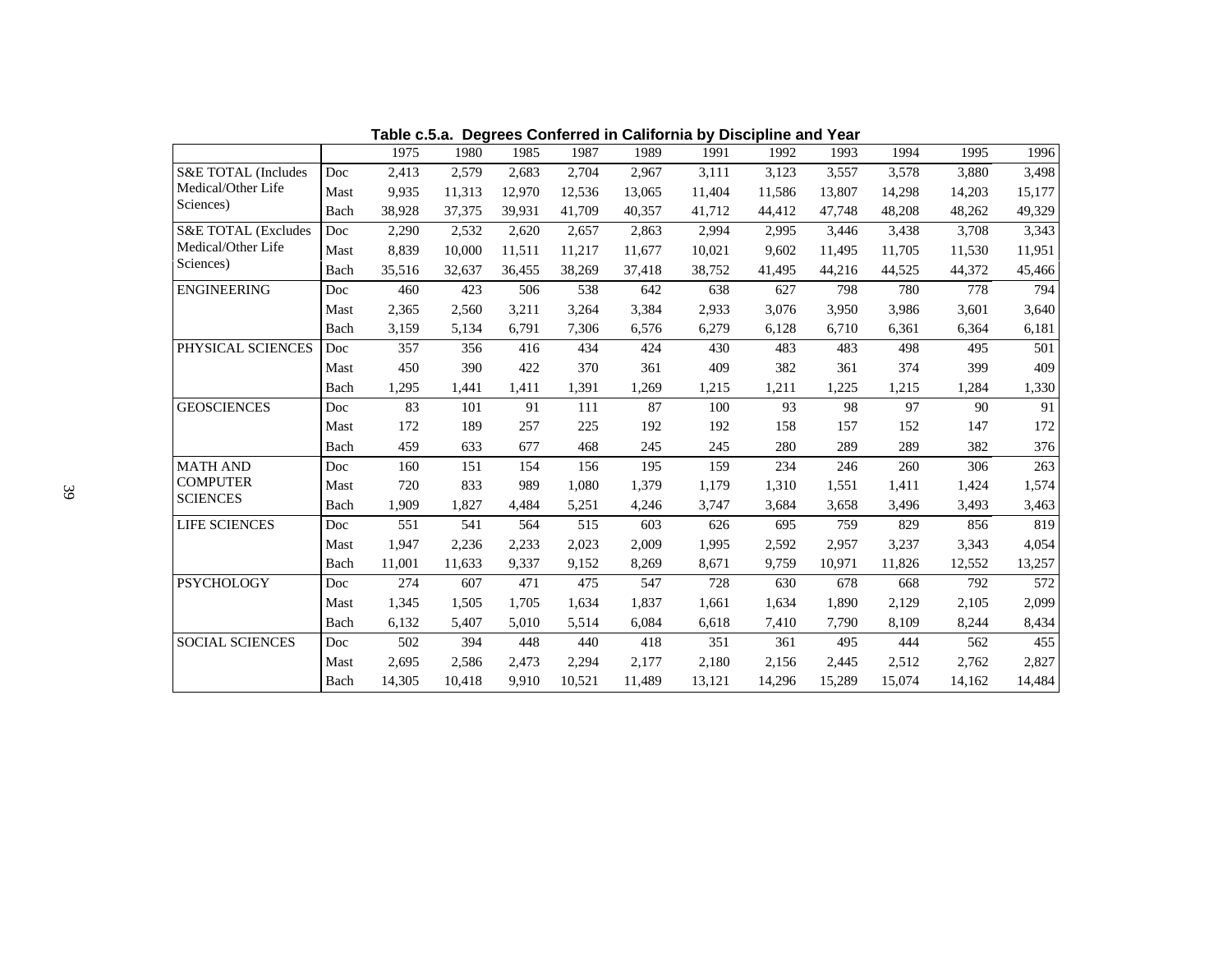|                        |      | 1975   | 1980   | 1985   | 1987   | 1989   | 1991   | 1992   | 1993   | 1994   | 1995   | 1996   |
|------------------------|------|--------|--------|--------|--------|--------|--------|--------|--------|--------|--------|--------|
| S&E TOTAL (Includes    | Doc  | 12.78% | 14.58% | 13.98% | 13.37% | 13.42% | 12.70% | 12.37% | 13.43% | 13.14% | 13.87% | 12.29% |
| Medical/Other Life     | Mast | 13.45% | 14.01% | 14.40% | 13.46% | 13.34% | 11.28% | 10.97% | 12.11% | 11.80% | 11.18% | 11.55% |
| Sciences)              | Bach | 10.44% | 9.80%  | 9.56%  | 10.05% | 10.04% | 10.03% | 10.22% | 10.60% | 10.36% | 10.15% | 10.03% |
| S&E TOTAL (Excludes    | Doc  | 12.53% | 14.96% | 14.43% | 13.86% | 13.72% | 12.93% | 12.62% | 13.85% | 13.48% | 14.21% | 12.59% |
| Medical/Other Life     | Mast | 13.77% | 15.15% | 15.18% | 14.38% | 14.23% | 11.99% | 11.32% | 12.69% | 12.22% | 11.63% | 11.90% |
| Sciences)              | Bach | 10.75% | 10.05% | 10.04% | 10.62% | 10.68% | 10.65% | 10.94% | 11.32% | 11.17% | 10.98% | 10.94% |
| <b>ENGINEERING</b>     | Doc  | 14.76% | 16.83% | 15.65% | 14.08% | 14.17% | 12.11% | 11.42% | 13.70% | 13.08% | 12.73% | 12.46% |
|                        | Mast | 15.60% | 16.06% | 15.32% | 14.80% | 14.27% | 12.23% | 12.31% | 14.30% | 13.92% | 12.61% | 13.11% |
|                        | Bach | 8.02%  | 8.79%  | 8.80%  | 9.89%  | 9.92%  | 10.19% | 10.01% | 10.82% | 10.22% | 10.20% | 9.79%  |
| PHYSICAL SCIENCES      | Doc  | 11.38% | 13.85% | 14.29% | 13.58% | 12.93% | 11.93% | 12.86% | 13.11% | 12.56% | 12.84% | 12.79% |
|                        | Mast | 10.53% | 11.49% | 11.77% | 10.39% | 9.36%  | 10.87% | 9.77%  | 9.15%  | 8.81%  | 9.45%  | 9.37%  |
|                        | Bach | 8.15%  | 8.37%  | 8.80%  | 9.10%  | 9.09%  | 8.98%  | 8.86%  | 8.77%  | 8.42%  | 8.81%  | 8.64%  |
| <b>GEOSCIENCES</b>     | Doc  | 17.29% | 19.96% | 19.49% | 24.03% | 15.56% | 14.93% | 15.02% | 14.18% | 14.52% | 14.47% | 13.96% |
|                        | Mast | 11.44% | 10.54% | 11.90% | 10.97% | 10.56% | 12.83% | 11.09% | 11.24% | 10.72% | 9.91%  | 11.57% |
|                        | Bach | 9.42%  | 10.29% | 8.94%  | 9.98%  | 7.72%  | 8.99%  | 8.76%  | 8.28%  | 7.49%  | 8.53%  | 8.44%  |
| <b>MATH AND</b>        | Doc  | 13.47% | 15.66% | 16.19% | 14.19% | 13.73% | 9.61%  | 12.81% | 12.61% | 13.40% | 14.79% | 12.96% |
| <b>COMPUTER</b>        | Mast | 10.87% | 12.80% | 9.89%  | 9.15%  | 10.76% | 9.12%  | 9.84%  | 11.02% | 9.86%  | 9.84%  | 10.96% |
| <b>SCIENCES</b>        | Bach | 8.23%  | 8.11%  | 8.28%  | 9.37%  | 9.26%  | 9.43%  | 9.32%  | 9.35%  | 8.99%  | 9.12%  | 9.20%  |
| <b>LIFE SCIENCES</b>   | Doc  | 11.65% | 10.53% | 10.33% | 9.68%  | 10.50% | 9.76%  | 10.24% | 10.78% | 11.25% | 11.23% | 10.53% |
|                        | Mast | 10.43% | 9.18%  | 9.98%  | 8.88%  | 8.59%  | 8.03%  | 9.05%  | 9.39%  | 9.50%  | 9.06%  | 9.82%  |
|                        | Bach | 10.16% | 9.70%  | 8.92%  | 8.95%  | 8.60%  | 8.69%  | 9.00%  | 9.25%  | 9.04%  | 8.84%  | 8.57%  |
| <b>PSYCHOLOGY</b>      | Doc  | 11.22% | 21.93% | 16.20% | 15.53% | 16.85% | 21.36% | 19.21% | 19.20% | 19.27% | 21.37% | 15.66% |
|                        | Mast | 19.03% | 19.28% | 20.28% | 20.11% | 21.52% | 17.09% | 16.74% | 18.35% | 18.70% | 16.30% | 16.09% |
|                        | Bach | 12.03% | 12.89% | 12.58% | 12.87% | 12.54% | 11.32% | 11.67% | 11.68% | 11.72% | 11.45% | 11.42% |
| <b>SOCIAL SCIENCES</b> | Doc  | 13.58% | 12.52% | 14.91% | 14.64% | 13.73% | 11.26% | 11.06% | 14.09% | 12.15% | 14.93% | 12.01% |
|                        | Mast | 13.95% | 13.73% | 14.52% | 13.48% | 12.19% | 11.59% | 11.02% | 11.85% | 11.26% | 11.92% | 11.78% |
|                        | Bach | 12.91% | 11.30% | 11.78% | 11.94% | 11.82% | 11.87% | 12.16% | 12.88% | 12.90% | 12.65% | 12.96% |

**Table c.5.b. Share of US Degrees Conferred in California by Discipline and Year**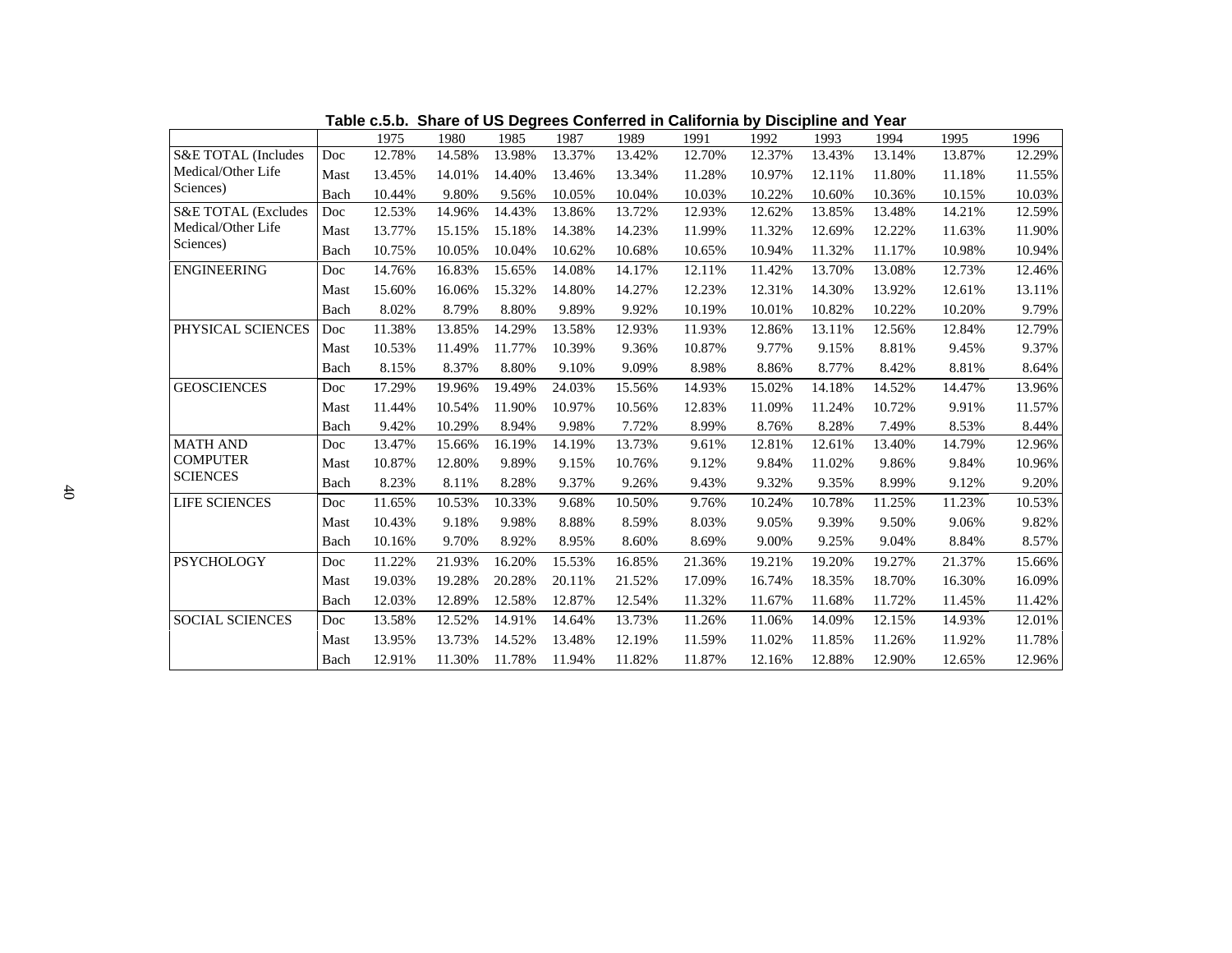## **5. Data Sources for Tables**

#### **Table a.1:** State Population

Current and historical state population data is available on the U.S. Census Bureau server at:

http://www.census.gov/population/estimates/state

Data in Table a.1 is from the following tables:

http://www.census.gov/population/estimates/state/stts/s t7080ts.txt for 1970-1980 data; /state/stts/st8090.txt for 1980-1990 data; /state/ST9096T1.txt for 1990-1995 data and /state/st-98-3.txt for 1996-1998 data. All intercensus years are population estimates as of July 1; census years are population estimates for April 1. The intercensus estimates are updated regularly so that entries for the same date in a table published in different years tend to vary slightly. The trends in the population shares reported in Table a.1 are robust.

**Tables a.2, a.5, a.6, a.7**: R&D expenditures in the states by performing sector and source of funds.

The NSF series, *National Patterns of R&D Resources*, has included a table with R&D expenditures by performing sector and source of funds for each state since its 1992 issue (with data for 1989). The data in these tables are aggregated from NSF's annual surveys of industry, academia, and federal funds. Descriptions of the surveys are available at www.nsf.gov/sbe/srs/survey.htm. Current issues of National Patterns are available at: www.nsf.gov/sbe/srs/nprdr/start.htm. As of August, 1999, the latest State R&D statistics included in National Patterns publications was for 1995.

**Tables a.2 - a.7** are constructed as follows:

1995: all data from Table 6, *National Patterns of Research and Development Resources: 1997 Data Update* (available at the NSF website)

1993: all data from Table C-16, *National Patterns of Research and Development Resources: 1996*, NSF-96- 333 (available at the NSF website)

1991: all data from Table B-17, *National Patterns of Research and Development Resources: 1994*, NSF-95- 304 (available at the NSF website)

1989: all data from Table B-17, *National Patterns of R&D Resources: 1992, NSF 92-330, Oct. 1992*. (Paper only)

Data for 1997 (which should be treated as preliminary) and for earlier years are constructed from multiple sources.

R&D performed by universities and colleges: data is available by funding source for 1972-1997 from Webcaspar, NSF's on-line database for academic data. The numbers here are based on the Survey of R&D Expenditures at Doctorate-granting Institutions (this covers virtually all academic research expenditures). Webcaspar can be accessed from the NSF home page or from: http://caspar.nsf.gov/. The procedure used to construct this and other academic resources tables are described below. Readers, however, should be warned that the website is fairly new and (so far) has been modified a number of times. It is therefore useful to consult the on-line tutorial before using the database.

For Table a.5, construction used the following procedure:

a. choose "categories by multiple sources"

b . choose "state/region" and click on "select categories"

c . choose: total R&D Expenditures at Doctoral Institutions; federally financed R&D Expenditures at Doctoral Institutions; State&Local R&D Expenditures at Doctoral Institutions; Industry R&D Expenditures at Doctoral Institutions; Institutional Expenditures at Doctoral Institutions; Other Expenditures at Doctoral Institutions and click on "select variables"

d. The program then provides options on years, states, and formatting, and constructs the specified table which can be viewed or downloaded in Excel or other formats.

The values generated for 1989-1995 from this procedure agree with those published in the National Patterns publications in the years for which expenditures are broken down by state.

Industry-performed R&D for 1975 - 1993 (not by funding source) is from Table A-45*, R&D in Industry - 1993,* NSF-96-304, available at www.nsf.gov/sbe/srs/indus/start.htm. This source breaks down expenditures by states, but is missing some years for some states. Industry data for 1997 is from Table A-49, *R&D in Industry: 1997, Early Release Tables*, available at the NSF web site.

Industry R&D by source of funds for 1981, 1983, and 1985 are from Appendix Table 2 and Appendix Table 3, *Geographic Distribution of Industrial R&D Expenditures, National Science Foundation Special Report*, NSF 88- 317.

Other performing and funding categories for 1981, 1983, and 1985 are from *Geographic Patterns: R&D in the United States, National Science Foundation Special Report*, NSF 89-317, Appendix C.

Data on R&D performed by the federal government, by U&C FFRDCs and the nonprofit sector and funded by the federal government for all other years are from NSF's federal funds surveys, collected in *Federal Funds for Research and Development: Detailed Historical Tables,*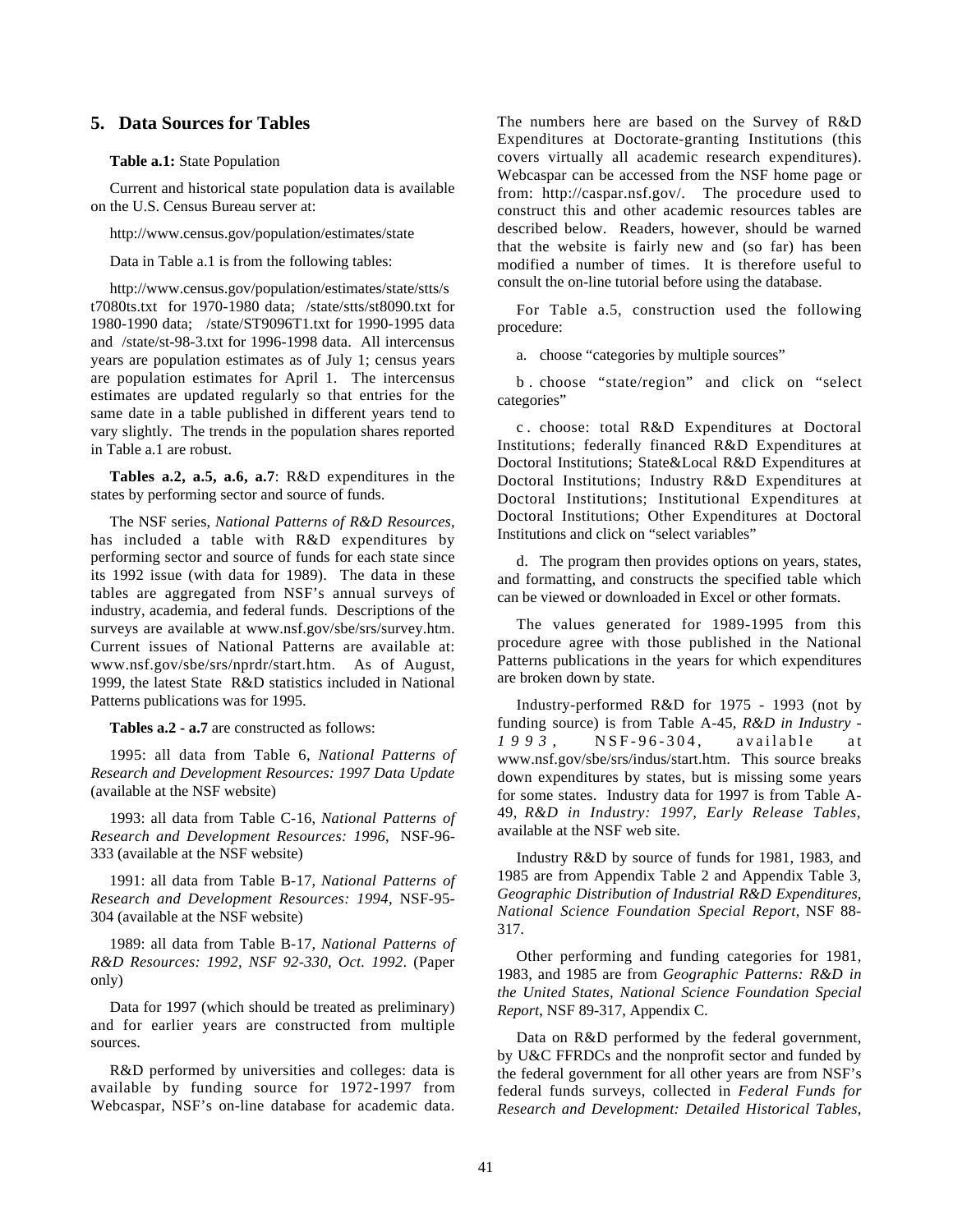*fiscal years 56-94*, available at http://www.nsf.gov/sbe/srs/fedfunds/pubs/dht42

Tables used for this report are: #57,57a,57b (Federal obligations to intramural performer for research and development by state); #60, 60a, 60b (Federal obligations to FFRDCs administered by universities and colleges for research and development by state); #61, 61a, 61b (Federal funds to other nonprofit performers for research and development by state). These statistics agree with those reported in the same categories in *National Patterns*, 1992, 1994, 1996, 1997.

Data on R&D performed by the federal government, by U&C FFRDCs and by the nonprofit sector for 1997 are from Table C-83, *Federal Funds for Research and Development Fiscal Years 1997, 1998, 1999,* NSF 99- 333. As with earlier years, this table reports obligations rather than expenditures.

Federal obligations for industry performed research and development are also available by state for other years, however, these numbers are substantially different from and not comparable to the expenditure data reported in the tables in this report. Consequently, funding sources for industry performed R&D is not available in years other than those included in the tables here.

Finally, for the 1997 data on the California share of U.S. Total: U.S. total statistics in each of the subcategories are drawn from the same sources as the California data. For the state share of total national R&D, the total U.S. statistic is from Table B-1A, *National Patterns for Research and Development Resources - 1998*, NSF 99-335.

**Table a.3**, State Gross State Product.

These data are collected by the U.S. Department of Commerce, Bureau of Economic Analysis, Regional Economic Analysis Group. Data for 1994 and earlier years in Table a.3 is from www.bea.doc.gov/bea/dr/gsp0697c.prn. More recent data is drawn from

http://www.bea.doc.gov/bea/regional/gsp/gspsum\_c.ht m.

**Table a.4**: calculated from tables a.2 and a.3. Data for Germany and Japan for 1977 are *from Science & Engineering Indicators - 1989*, Appendix Table 4-19, p. 187; and for later years *from Science & Engineering Indicators - 1998*, Appendix Table 4-42.

**Table a.8, b.2, c.2**: Federal Obligations by Agency and Performer

Federal obligations by agency is from NSF's federal funds survey. Current issues are available on NSF's website: http://www.nsf.gov/sbe/srs/fedfunds/start.htm. The table that breaks down obligations by agency, state,

and performer is not included in the historical federal funds table at the website and is available only in the published (paper) version of the federal funds survey. Issues used for table a.8:

1997: Table C-84*, Federal Funds for Research and Development, fiscal years 1997, 1998, 1999*, NSF-99-333 (at the NSF website)

1996: Table C-84*, Federal Funds for Research and Development, fiscal years 1996, 1997, 1998*, NSF-98-332 (at the NSF website)

1995: Table C-84*, Federal Funds for Research and Development, fiscal years 1995, 1996, 1997*, NSF-97-327 (at the NSF website)

1994: Table C-80*, Federal Funds for Research and Development, fiscal years 1994, 1995, 1996*, NSF 97-302 (at the NSF website)

1993: Table C-80, *Federal Funds for Research and Development, fiscal years 1993, 1994, 1995*, NSF 95-334 (at the NSF website)

1992: Table C-80*, Federal Funds for Research and Development, fiscal years 1992, 1993, 1994*, NSF 94-328 (at the NSF website)

1991: Table C-135*, Federal Funds for Research and Development, fiscal years 1991, 1992, 1993*, NSF 93-323 (paper only)

1990: Table C-135*, Federal Funds for Research and Development, fiscal years 1990, 1991, 1992,*(paper only)

1989: Table C-135*, Federal Funds for Research and Development, fiscal years 1989, 1990, 1991*(paper)

1987: Table 33*, Federal Funds for Research and Development, fiscal years 1987, 1988, and 1989*, NSF 89- 304 (paper)

1983: Table C-106, *Federal Funds for Research and Development, fiscal years 1983, 1984, and 1985* NSF 94- 336 (paper)

1980: Table C-101, , *Federal Funds for Research and Development fiscal years 1980, 1981, and 1982*, NSF 81- 325 (paper)

**Table b.1** : calculated from Table a.5

**Tables b.3 - b.6**: details on industry-performed R&D in the U.S. and California

R&D by industry by state and total for 1995 is available from NSF's survey of industrial research and Development. 1995 data is published in Tables A-48, A-49, and A-50 in *Research and Development in Industry, 1995* at http://www.nsf.gov/sbe/srs/indus/start.htm. Data for 1997 Research and Development in Industry 1997: Early Release Tables, at the same web site.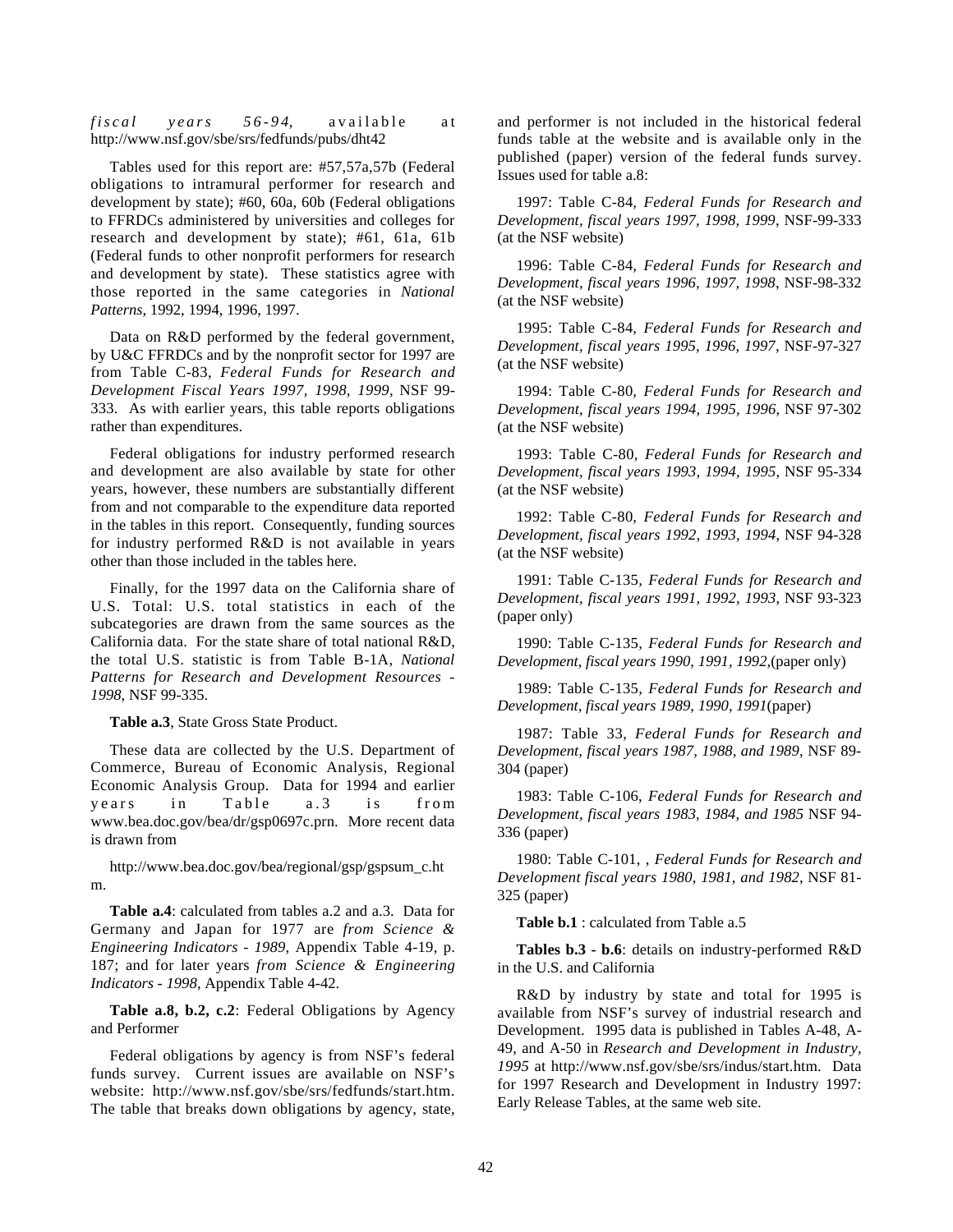The only earlier year for which similar data by state is available is 1985, published in *Geographic Patterns: R&D in the United States, National Science Foundation Special Report*, NSF 89-317, and *Geographic Distribution of Industrial R&D Expenditures, National Science Foundation Special Report*, NSF 88-317.

#### **Tables b.7–b.10**: patent data

These tables were constructed by searching the US Patent Office website. Care must be used in searching this data base as patents may be classified under more than one category. Consequently, it is necessary to conduct separate searches for classes, including as search parameters all of the subclasses, rather than summing over the subclass searches. (The program will automatically delete duplicates if multiple parameters are included in the same search.) For domestic patent holders, we included as search parameters each of the fifty states. Total patents omits any parameter in the location category. The following procedure was used: from the U.S. patent office homepage at http://www.uspto.gov/.: select "search patents"; then "advanced search". Searches were specified using field codes AS (assignee state) and CCL (current U.S. Classification). Classification categories from the US Patent Classification are as follows:

ALL CHEMICAL / BIOLOGY:

BIOCHEMISTRY : # 127, 800, 435, 436, 930, 935, 514, 424

CHEMICAL ENGINEERING : 427, 502, 210, 205, 201, 202, 203, 494, 422, 95, 96, 55, 261, 159, 588, 23, 8, 184, 148, 366, 44, 196, 208, 134, 34

ORGANIC CHEMISTRY : 71, 512, 260, 518, 520, 521, 522, 523, 524, 525, 526, 527, 528, 530, 532, 534, 536, 540, 544, 546, 548, 549, 552, 260, 552, 554, 556, 558, 560, 562, 564, 568, 570, 585, 987

SURGERY / BODY CARE / COSMETICS : 482, 433, 128, 600, 602, 604, 606, 607, 601, 623, 132, 63, 27, 512

MATERIALS / COMPOSITIONS / EXPLOSIVES : 65, 252, 505, 428, 156, 420, 75, 507, 106, 117, 501, 423, 71, 419, 102, 149, 86, 89, 42, 34, 148, 366

AGRICULTURE / FARMING : PLT, 99, 426, 111, 166, 449, 452, 43, 47, 119, 54, 56, 59, 168, 231, 131, 239, 426, 504, 147, 71, 256

ALL ELECTRONIC CLASSES:

COMPUTING AND DATA PROCESSING : 380, 377, 371, 364, 395, 901, 902, 235, 347, 360, 365, 369

ELECTRICITY AND ELECTRIC POWER : 505, 318, 320, 322, 323, 324, 361, 218, 219, 392, 373, 290, 388, 307, 333, 363, 310, 313, 314, 315, 335, 336, 337, 200, 174, 191, 136

ELECTRONICS & ELECTRONIC COMPONENTS : 437, 216, 257, 116, 326, 327, 330, 331, 333, 338, 361, 336, 174, 377, 439, 445, 505, 136

RADIANT ENERGY/OPTICS/PHOTOGRAPHY : 250, 351, 352, 353, 354, 355, 503, 356, 359, 378, 372, 385, 362

COMMUNICATIONS : 340, 341, 342, 343, 348, 358, 382, 370, 381, 379, 178, 375, 455, 367, 334, 332, 329

OTHERS / MEASUREMENT / NUCLEAR : 181, 204, 345, 346, 368, 374, 376, 429, 430, 431, 976, 33, 177, 73, 968

MUSIC / EDUCATION / AMUSEMENT : 434, 446, 40, 472, 473, 273, 124, 84, 281, 462, 984

ALL ENGINEERING / TRANSPORTATION:

AERONAUTICS : 244

VEHICLES AND TRANSPORTATION :187, 244, 114, 440, 441, 191, 104, 105, 246, 238, 278, 280, 298, 180, 296, 301, 305, 295, 152, 213, 293, 410, 258, 404, 14, 405, 291, 44

MATERIAL OR ARTICLE HANDLING : 414, 258, 186, 406, 212, 198, 187, 193, 224, 901, 222, 221, 232, 254, 209, 141, 413

EARTHWORKING / CIVIL ENGINEERING : 405, 404, 14, 299, 166, 171, 172, 175, 37, 56, 111, 256

HEATING / COOLING/ BUILDING / FLUID HANDLING / GAS HANDLING : 62, 237, 236, 432, 122, 126, 431, 110, 165, 135, 109, 52, 182, 194, 137, 138, 454, 4, 15, 251, 169, 494, 239, 141, 48, 134, 34

OFFICE DEVICES / PAPER HANDLING / COATINGS : 118, 101, 347, 400, 199, 276, 401, 281, 283, 462, 184, 364, 395, 412, 453, 162, 229, 194

TEXTILE AND APPAREL : 24, 8, 245, 289, 19, 26, 28, 66, 68, 87, 139, 57, 38, 2, 223, 450, 36, 12, 69, 112

ALL MECHANICAL:

TOOLS, HARDWARE, PIPE, JOINTS: 7, 16, 70, 72, 81, 100, 140, 249, 277, 279, 285, 292, 294, 403, 411, 425, 492

RECEPTACLES, CONTAINERS, SUPPORTS, PARTITIONS, FURNITURE: 220, 312, 190, 206, 215, 217, 248, 229, 150, 383 5, 297, 211, 108, 256, 267, 49, 160

MOTORS, ENGINES, PUMPS: 60, 123, 477, 415, 416, 417, 418, 91, 185, 92

MANUFACTURING, ASSEMBLING, METAL WORKING: 65, 164, 266, 29, 412, 53, 59, 76, 79, 493, 147, 157, 163, 227, 270, 271, 300, 445, 162, 402, 228, 226, 242, 254